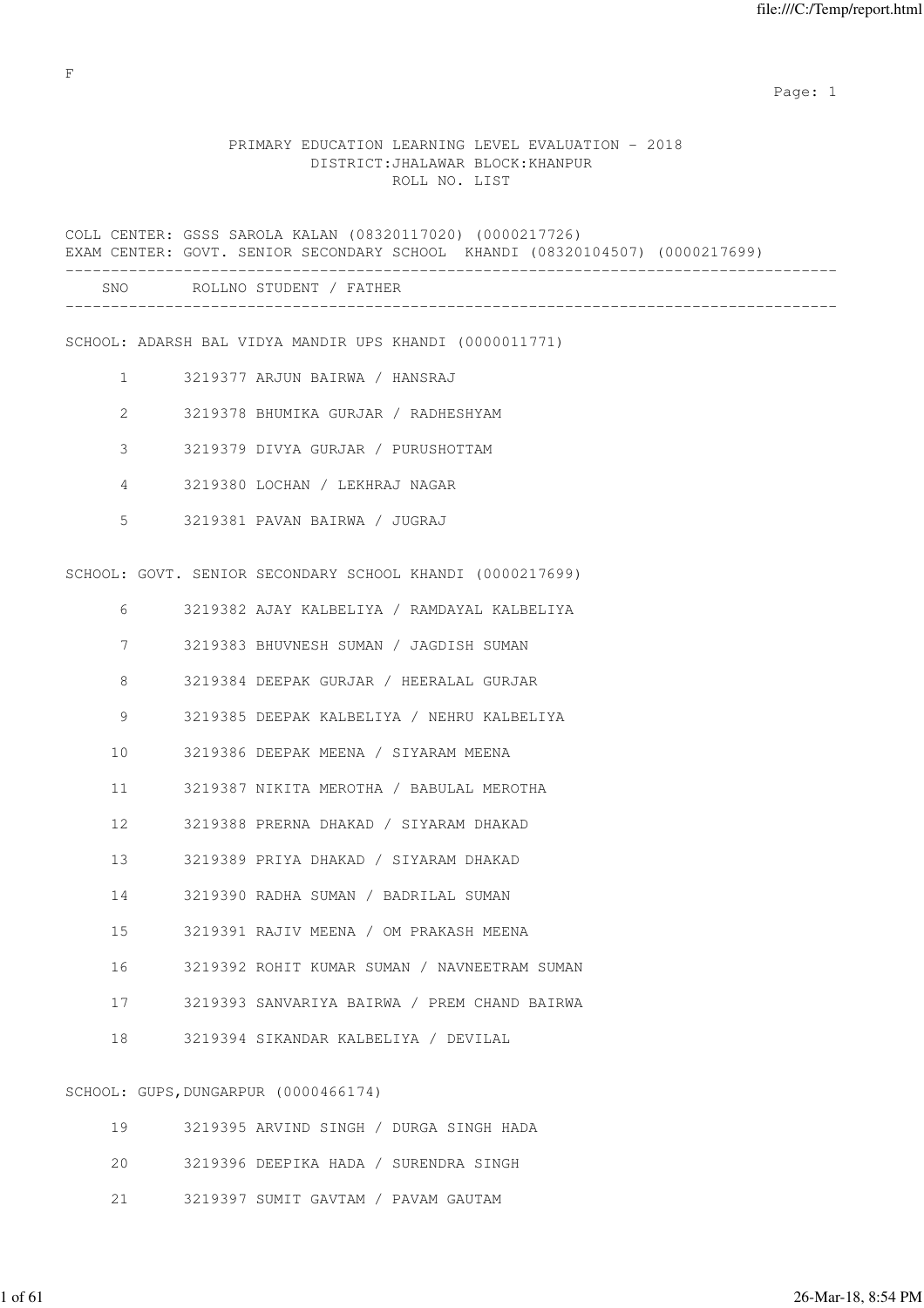## PRIMARY EDUCATION LEARNING LEVEL EVALUATION - 2018 DISTRICT:JHALAWAR BLOCK:KHANPUR ROLL NO. LIST

COLL CENTER: GSSS SAROLA KALAN (08320117020) (0000217726) EXAM CENTER: GOVT. SENIOR SECONDARY SCHOOL KHANDI (08320104507) (0000217699) ------------------------------------------------------------------------------------- SNO ROLLNO STUDENT / FATHER

-------------------------------------------------------------------------------------

SCHOOL: GUPS, SEMALKHEDI (0000471408)

- 22 3219398 AKASH / KAMLESH
- 23 3219399 JYOTI / RAM SWAROOP
- 24 3219400 KHUSHI / ASHOK
- 25 3219401 SATYAM SAINI / DINESH KUMAR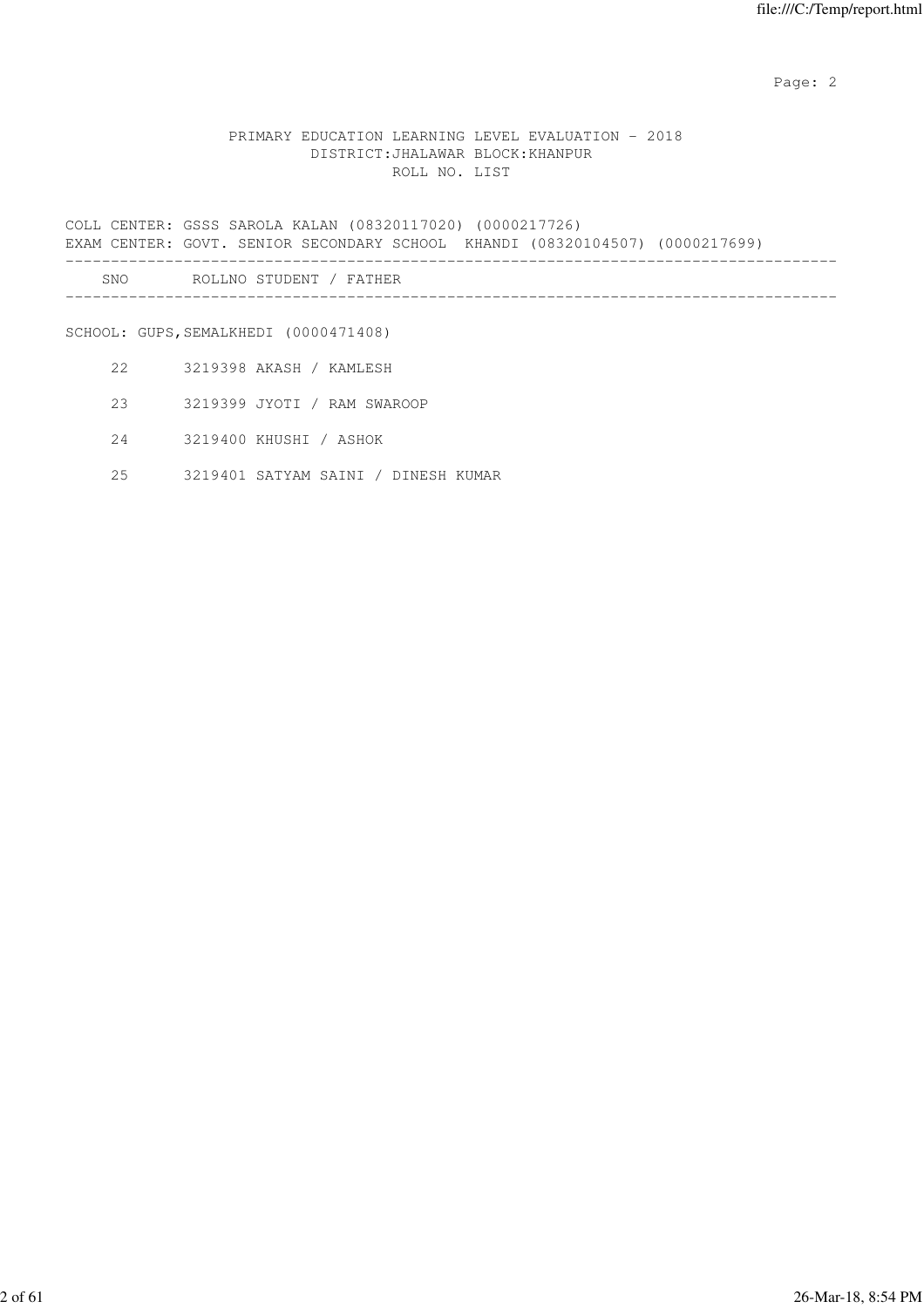## PRIMARY EDUCATION LEARNING LEVEL EVALUATION - 2018 DISTRICT:JHALAWAR BLOCK:KHANPUR ROLL NO. LIST

COLL CENTER: GSSS SAROLA KALAN (08320117020) (0000217726) EXAM CENTER: GSSS LIMI (08320105005) (0000217700) -------------------------------------------------------------------------------------

| SNC | . NH |  |
|-----|------|--|
|     |      |  |

SCHOOL: NEW GURUKUL SHIKSHA MANDIR UPS (0000017146)

- 1 3219402 ABHISHEK / RAMESWAR
- 2 3219403 ANKIT / MOHAN LAL
- 3 3219404 DEVI SINGH / GIRIRAJ
- 4 3219405 RAVINDRA / CHOTHMAL
- 5 3219406 SHAMBHU DYAL / MUKESH

#### SCHOOL: GSSS LIMI (0000217700)

- 6 3219407 ABHISHEK / DHANRAJ
- 7 3219408 RAINA / DWARKILAL
- 8 3219409 SHIVANI / DINESH KUMAR MEENA
- 9 3219410 YOUGENDRA KUMAR MEENA / YASWANT

SCHOOL: GPS,KADIKHEDI (0000471401)

- 10 3219411 DINESH MEENA / SHAMBHU DAYAL MEENA
- 11 3219412 GOLU MEENA / SATYANARAYAN MEENA
- 12 3219413 POOJA MEGHWAL / RADHESAYAM
- 13 3219414 RADHESAYAM MEENA / PAPPULAL
- 14 3219415 RUBINA MEENA / BHURALAL MEENA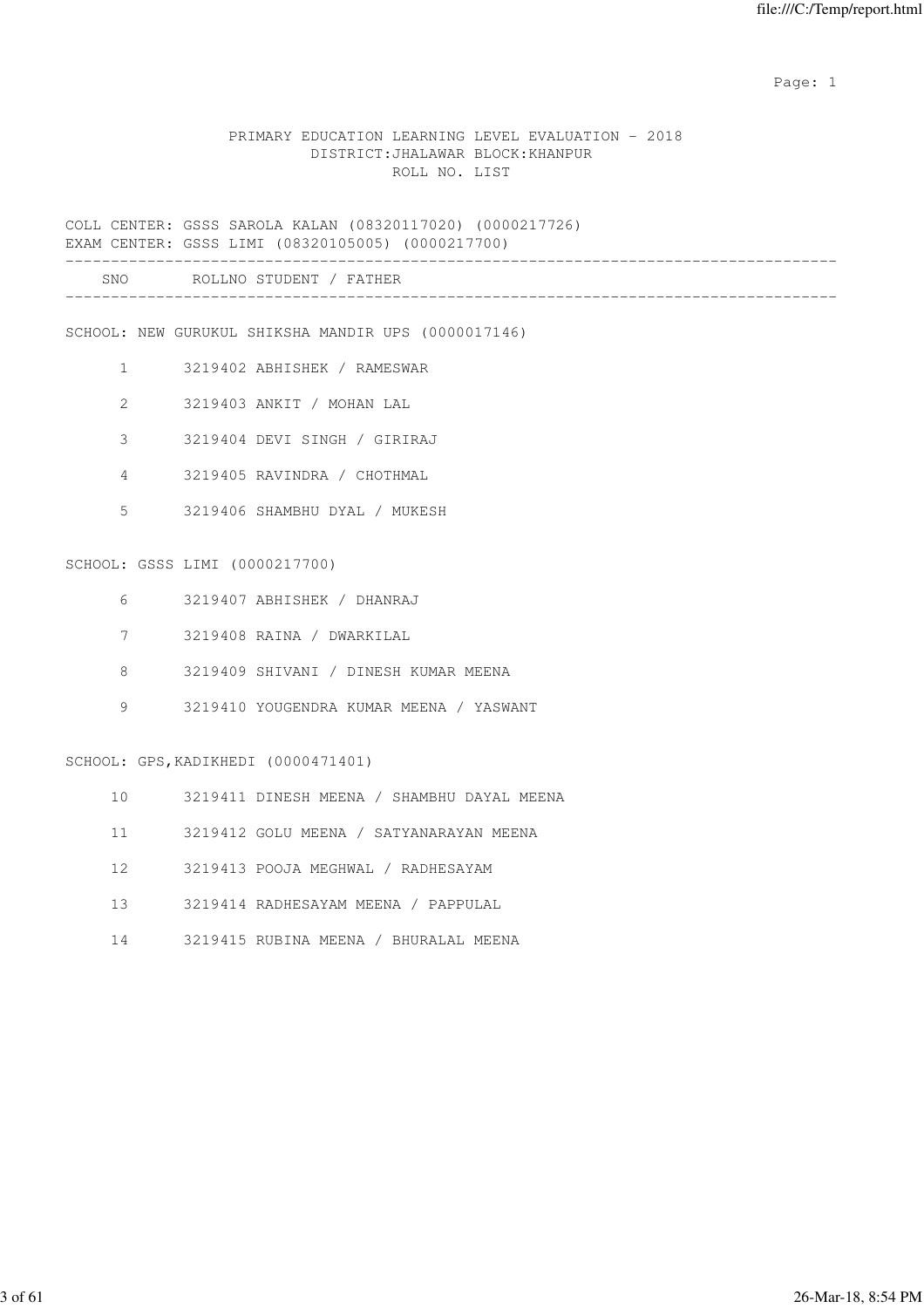#### PRIMARY EDUCATION LEARNING LEVEL EVALUATION - 2018 DISTRICT:JHALAWAR BLOCK:KHANPUR ROLL NO. LIST

COLL CENTER: GSSS SAROLA KALAN (08320117020) (0000217726) EXAM CENTER: GSSS MALANWASA (08320105805) (0000217701) ------------------------------------------------------------------------------------- SNO ROLLNO STUDENT / FATHER ------------------------------------------------------------------------------------- SCHOOL: KALIDAS BAL VIDYA SANSTHAN SEC.SEH. MALANWASA (0000020659) 1 3219416 AJAY PRAJAPATI / MOHAN LAL 2 3219417 AKSHITA NAGAR / BHANWARLAL 3 3219418 ANKIT NAGAR / BANSHILAL 4 3219419 ARPITA NAGAR / BHAGAWAN 5 3219420 CHANDA / AMAR LAL 6 3219421 DEVENDAR SINGH NAGAR / JAGDISH PRASAD 7 3219422 DINU REGAR / BABULAL 8 3219423 DIVYANSH MEENA / BALMUKAND 9 3219424 GOLU GURJAR / ASHOK 10 3219425 GOLU SHARMA / DEVKINANDAN 11 3219426 KIRAN NAGAR / RADHESYAM 12 3219427 KOMAL GURJAR / ROSHANLAL 13 3219428 KULDEEP NAGAR / DAYANAND 14 3219429 MONIKA GURJAR / RAMKISHAN 15 3219430 NAVIN GURJAR / LAXMI NARAYAN 16 3219431 PRIYA GURJAR / SITARAM 17 3219432 PRIYA NAGAR / CHOTAMAL 18 3219433 RAMSAGAR MEENA / HARIRAM 19 3219434 RINA KUMARI GURJAR / GOKUL 20 3219435 SNEHA GURJAR / FOOLCHAND 21 3219436 SOURBHA BAGARI / AMARLAL 22 3219437 YOGENDAR GURJAR / MAHAVEER

SCHOOL: GSSS MALANWASA (0000217701)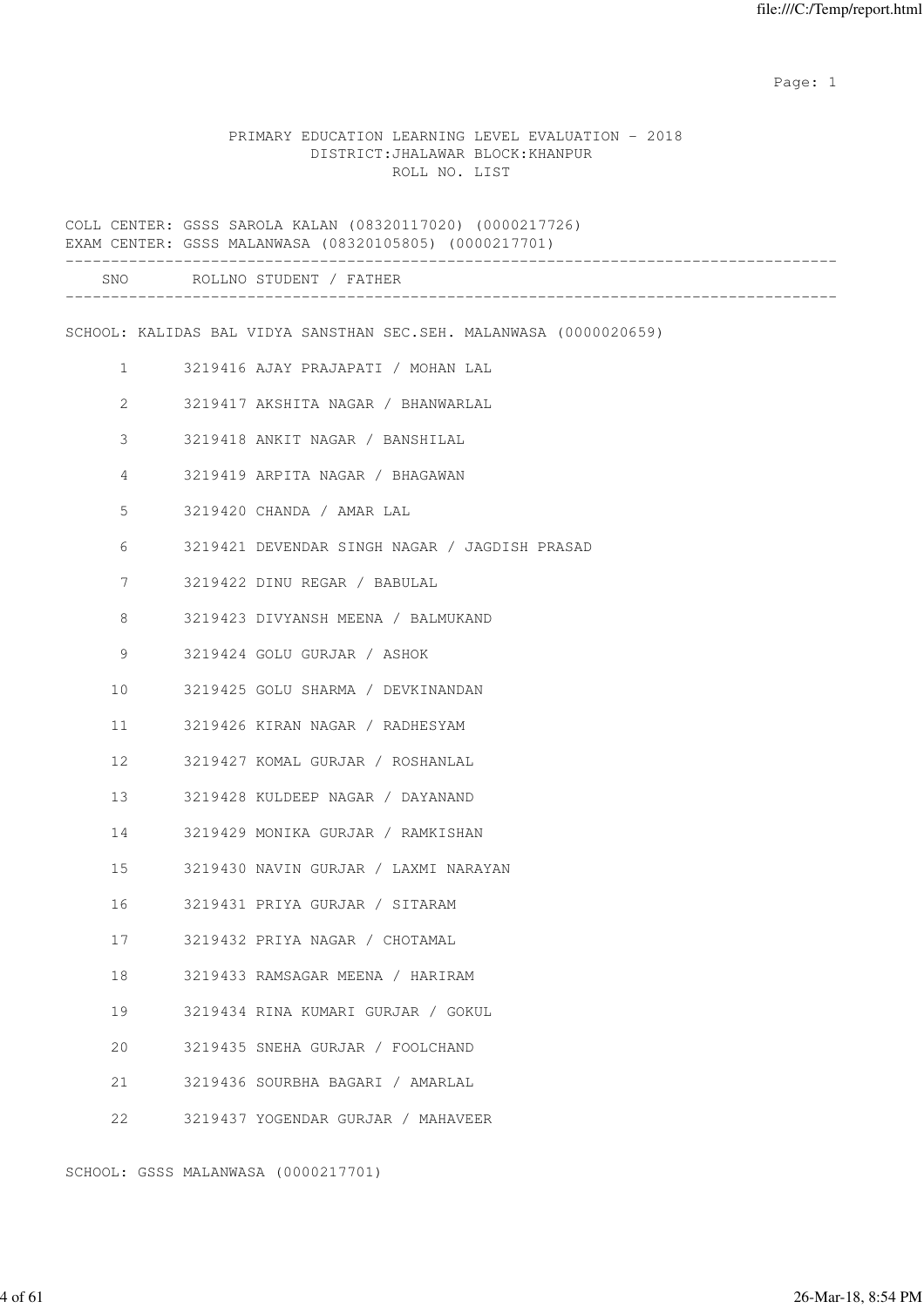## PRIMARY EDUCATION LEARNING LEVEL EVALUATION - 2018 DISTRICT:JHALAWAR BLOCK:KHANPUR ROLL NO. LIST

COLL CENTER: GSSS SAROLA KALAN (08320117020) (0000217726) EXAM CENTER: GSSS MALANWASA (08320105805) (0000217701) ------------------------------------------------------------------------------------- SNO ROLLNO STUDENT / FATHER ------------------------------------------------------------------------------------- 23 3219438 ANITA NAGAR / SATYAWAN NAGAR 24 3219439 ANKIT CARPENTER / RAMBILAS CARPENTER 25 3219440 ANURAG BHEEL / BALCHAND BHEEL 26 3219441 ARTI NAGAR / SEETARAM NAGAR 27 3219442 BANTI BHEEL / BALCHAND BHEEL 28 3219443 DEVESH KUMAR SEN / MUKESH KUMAR SEN 29 3219444 JIYA NAGAR / CHAMPA LAL NAGAR 30 3219445 KALU LAL BHEEL / SHYAM LAL BHEEL 31 3219446 KHUSHI GURJAR / RAJU GURJAR 32 3219447 LOKESH BHEEL / SITARAM BHEEL 33 3219448 MANISH REGAR / BHANWAR LAL REGAR 34 3219449 MANU NAGAR / MAHAVEER NAGAR 35 3219450 NARENDRA SUMAN / BAJRANG LAL 36 3219451 PRIYANKA NAGAR / DWARKI LAL 37 3219452 PUJA NAGAR / SEETARAM NAGAR 38 3219453 RAHUL DHAKAR / DEVKARAN DHAKAD 39 3219454 RAJKUMAR BAGARI / MUKUT BAGARI 40 3219455 RAKESH BAGARI / GOPAL LAL 41 3219456 RAMAWATAR NAGAR / DWARKI LAL 42 3219457 RAVI MEHATAR / PAPPU LAL 43 3219458 RAVINA KUMARI BHEEL / SUJAN BHEEL 44 3219459 SAMPATRAJ BHEEL / GHANSHYAM BHEEL 45 3219460 VANDANA KHATI / DINESH KHATI 46 3219461 VARSHA SUMAN / OMPRAKASH SUMAN 47 3219462 VIKRAM BHEEL / BABU LAL BHEEL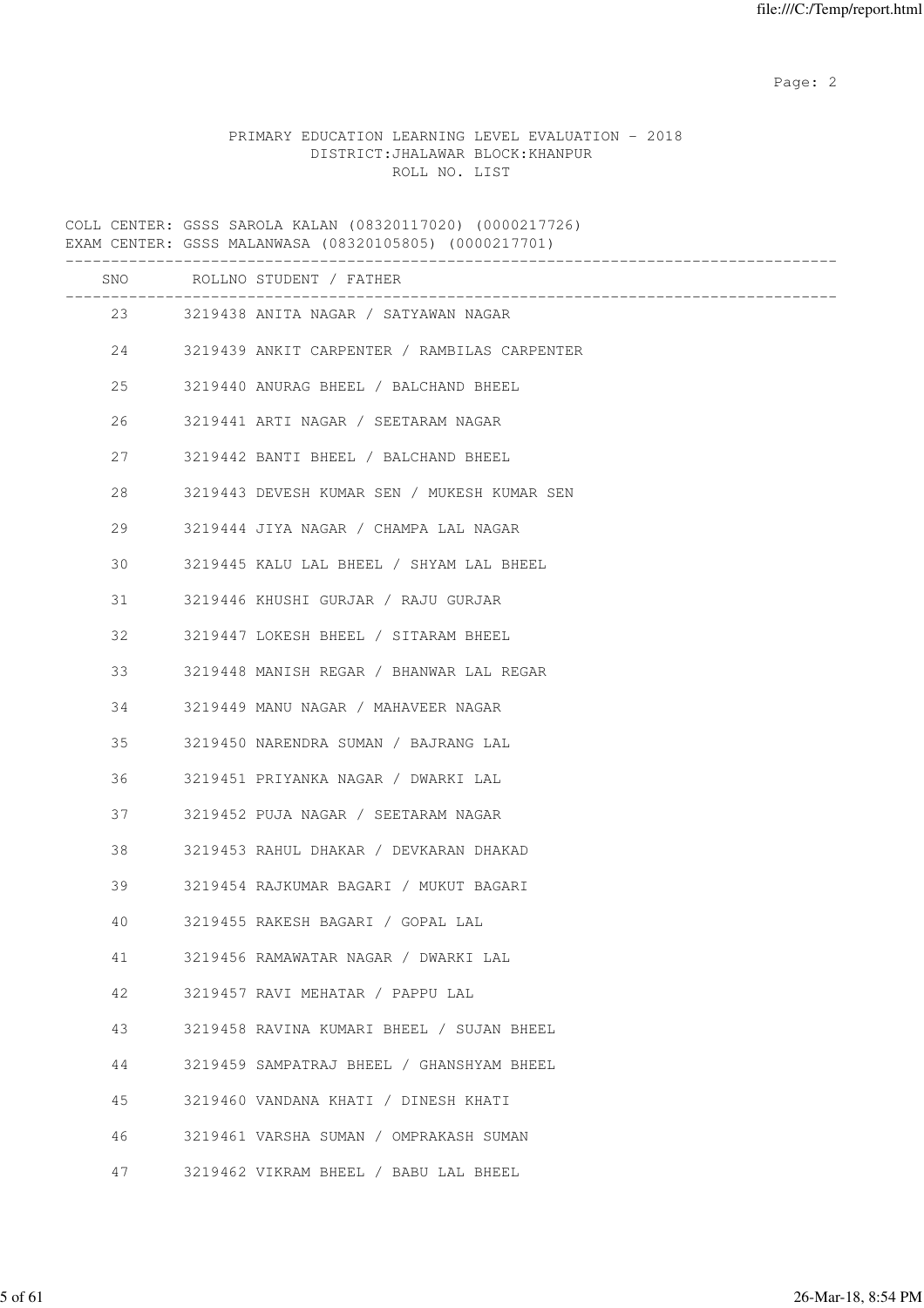Page: 3

## PRIMARY EDUCATION LEARNING LEVEL EVALUATION - 2018 DISTRICT:JHALAWAR BLOCK:KHANPUR ROLL NO. LIST

COLL CENTER: GSSS SAROLA KALAN (08320117020) (0000217726) EXAM CENTER: GSSS MALANWASA (08320105805) (0000217701) ------------------------------------------------------------------------------------- SNO ROLLNO STUDENT / FATHER ------------------------------------------------------------------------------------- 48 3219463 VINOD SEN / RAMSWROOP SEN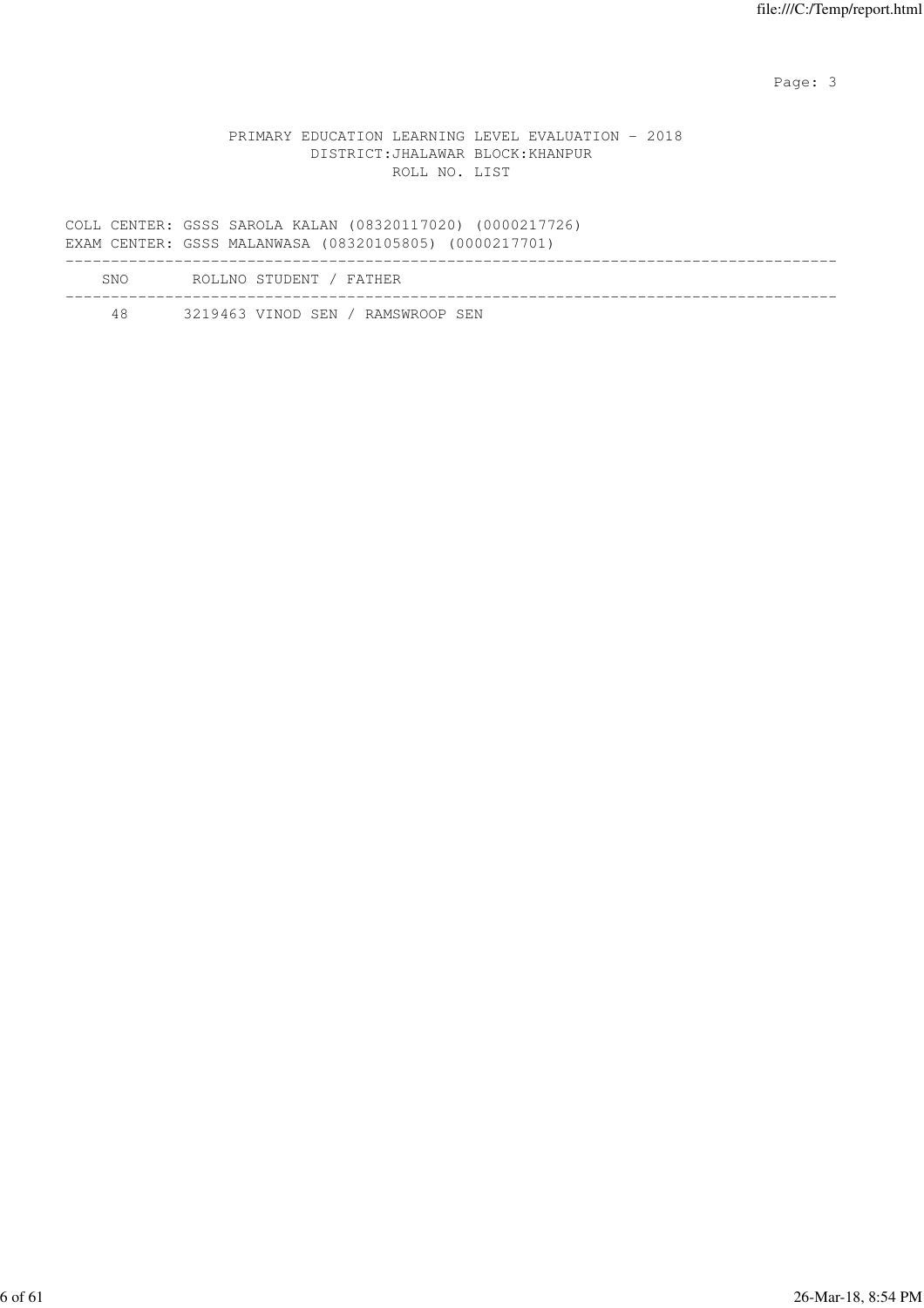## PRIMARY EDUCATION LEARNING LEVEL EVALUATION - 2018 DISTRICT:JHALAWAR BLOCK:KHANPUR ROLL NO. LIST

|    | COLL CENTER: GSSS SAROLA KALAN (08320117020) (0000217726)<br>EXAM CENTER: GOVT. SR. SEC. SCHOOL, IRLI (08320108604) (0000217709) |              |
|----|----------------------------------------------------------------------------------------------------------------------------------|--------------|
|    | SNO ROLLNO STUDENT / FATHER                                                                                                      | ____________ |
|    | SCHOOL: GOVT. SR. SEC. SCHOOL, IRLI (0000217709)                                                                                 |              |
|    | $\mathbf{1}$<br>3219464 ANKIT KUMAR GURJAR / BHIMRAJ GURJAR                                                                      |              |
|    | 2<br>3219465 DEVENDRA MEENA / HEMRAJ MEENA                                                                                       |              |
|    | 3<br>3219466 DHAPU GURJAR / BAJRANG LAL                                                                                          |              |
|    | 4<br>3219467 DINESH KUMAR / KALU LAL MEENA                                                                                       |              |
| 5  | 3219468 DINESH KUMAR / OM PRAKASH GURJAR                                                                                         |              |
| 6  | 3219469 HEMANT KUMAR MEENA / SODAN MEENA                                                                                         |              |
|    | 7<br>3219470 ISHWAR BANJARA / RATAN LAL                                                                                          |              |
| 8  | 3219471 KIRAN MEGHWAL / HARI RAM                                                                                                 |              |
| 9  | 3219472 LOVELY MEENA / MUKESH KUMAR MEENA                                                                                        |              |
| 10 | 3219473 MANOJ KUMAR MEGHWAL / SIYA RAM                                                                                           |              |
| 11 | 3219474 NEETU MEGHWAL / SATYA NARAYAN                                                                                            |              |
| 12 | 3219475 POOJA BANJARA / GOPAL                                                                                                    |              |
| 13 | 3219476 POOJA MEGHWAL / MAHAVEER                                                                                                 |              |
| 14 | 3219477 PRAGATI GURJAR / RAMDAYAL GURJAR                                                                                         |              |
| 15 | 3219478 PRAKASH CHAND / DHANNA LAL                                                                                               |              |
| 16 | 3219479 ROHIT BANJARA / VIJAY SINGH                                                                                              |              |
| 17 | 3219480 SHAKILA BANJARA / DALURAM                                                                                                |              |
| 18 | 3219481 SHIVANI GURJAR / BRAHMADATT GURJAR                                                                                       |              |
| 19 | 3219482 SONU MEGHWAL / MANGI LAL MEGHWAL                                                                                         |              |
| 20 | 3219483 SULOCHANA BANJARA / LEKHRAJ                                                                                              |              |
| 21 | 3219484 VIJAY KUMAR MEGHWAL / HEMRAJ                                                                                             |              |
| 22 | 3219485 VIKRAM BANJARA / DEVKARAN                                                                                                |              |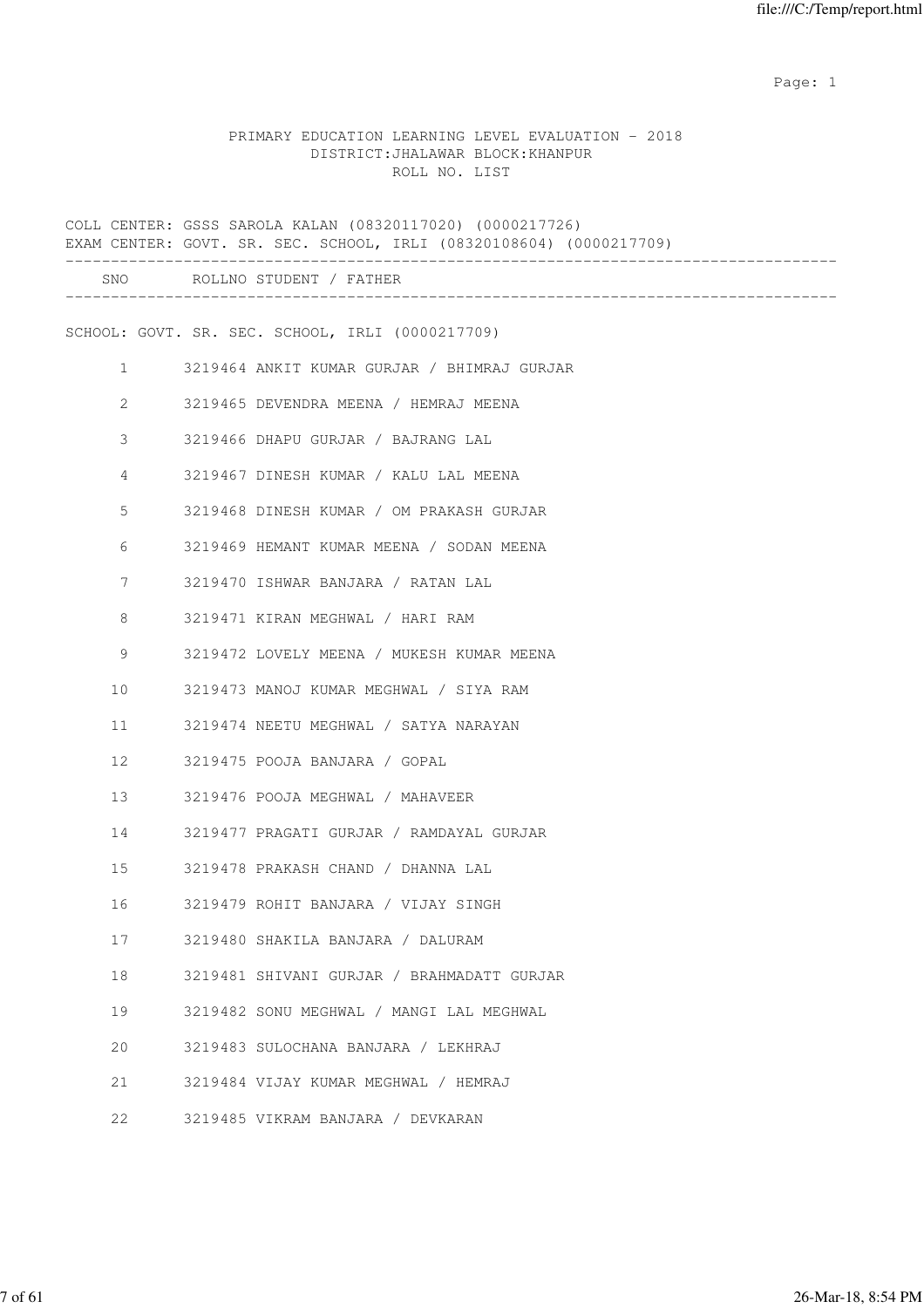## PRIMARY EDUCATION LEARNING LEVEL EVALUATION - 2018 DISTRICT:JHALAWAR BLOCK:KHANPUR ROLL NO. LIST

|              | COLL CENTER: GSSS SAROLA KALAN (08320117020) (0000217726)<br>EXAM CENTER: GSSS SOJPUR (08320108704) (0000217710) |
|--------------|------------------------------------------------------------------------------------------------------------------|
|              | SNO ROLLNO STUDENT / FATHER                                                                                      |
|              | SCHOOL: MAA SHARDA S.S. SCHOOL GHAGHRAWATA (0000011773)                                                          |
| $\mathbf{1}$ | 3219486 ANIL KUMAR MEGHWAL / PREMCHAND                                                                           |
| 2            | 3219487 ANJLI NAGAR / MAHENDRA NAGAR                                                                             |
| 3            | 3219488 ANJU MEENA / LALCHAND                                                                                    |
| 4            | 3219489 ANKESH MEGWAL / MANGI LAL                                                                                |
| 5            | 3219490 ARVIND CHOPDAR / SHYAM LAL                                                                               |
| 6            | 3219491 AVDIVYATA / VIRENDRA SINGH                                                                               |
| 7            | 3219492 HARSHVARDHAN SINGH / VIRENDRA SINGH                                                                      |
| 8            | 3219493 KHUSBHU MEENA / SELENDRA MEENA                                                                           |
| 9            | 3219494 LOKESH NAYAK / DEVENDRA KUMAR                                                                            |
| 10           | 3219495 SANEHA NAGAR / GOKUL NAGAR                                                                               |
| 11           | 3219496 SUMIT KUMAR NAGAR / LALCHAND NAGAR                                                                       |
|              | SCHOOL: GSSS SOJPUR (0000217710)                                                                                 |
| 12           | 3219497 AKSHAYA KUMAR BAIRAWA / LEKH RAJ                                                                         |
| 13           | 3219498 ANISH MEGHWAL / RAJA RAM MEGHWAL                                                                         |
| 14           | 3219499 ANKIT REGAR / RAJ MAL REGAR                                                                              |
| 15           | 3219500 ANTIMA VIJAY / MOHAN LAL                                                                                 |
| 16           | 3219501 ARATI BAIRAWA / SHRI LAL                                                                                 |
| 17           | 3219502 ARATI NAYAK / RAM KALYAN                                                                                 |
| 18           | 3219503 ARBAJ KHAN / MUSTKEEM KHAN                                                                               |
| 19           | 3219504 ASHA BAIRAWA / RAMESH CHAND                                                                              |
| 20           | 3219505 BHULI MEENA / SIYA RAM MEENA                                                                             |
| 21           | 3219506 DIKSHA REGAR / MURLI MANOHAR                                                                             |

22 3219507 DURGA SHANKAR REGAR / OM PRAKASH REGAR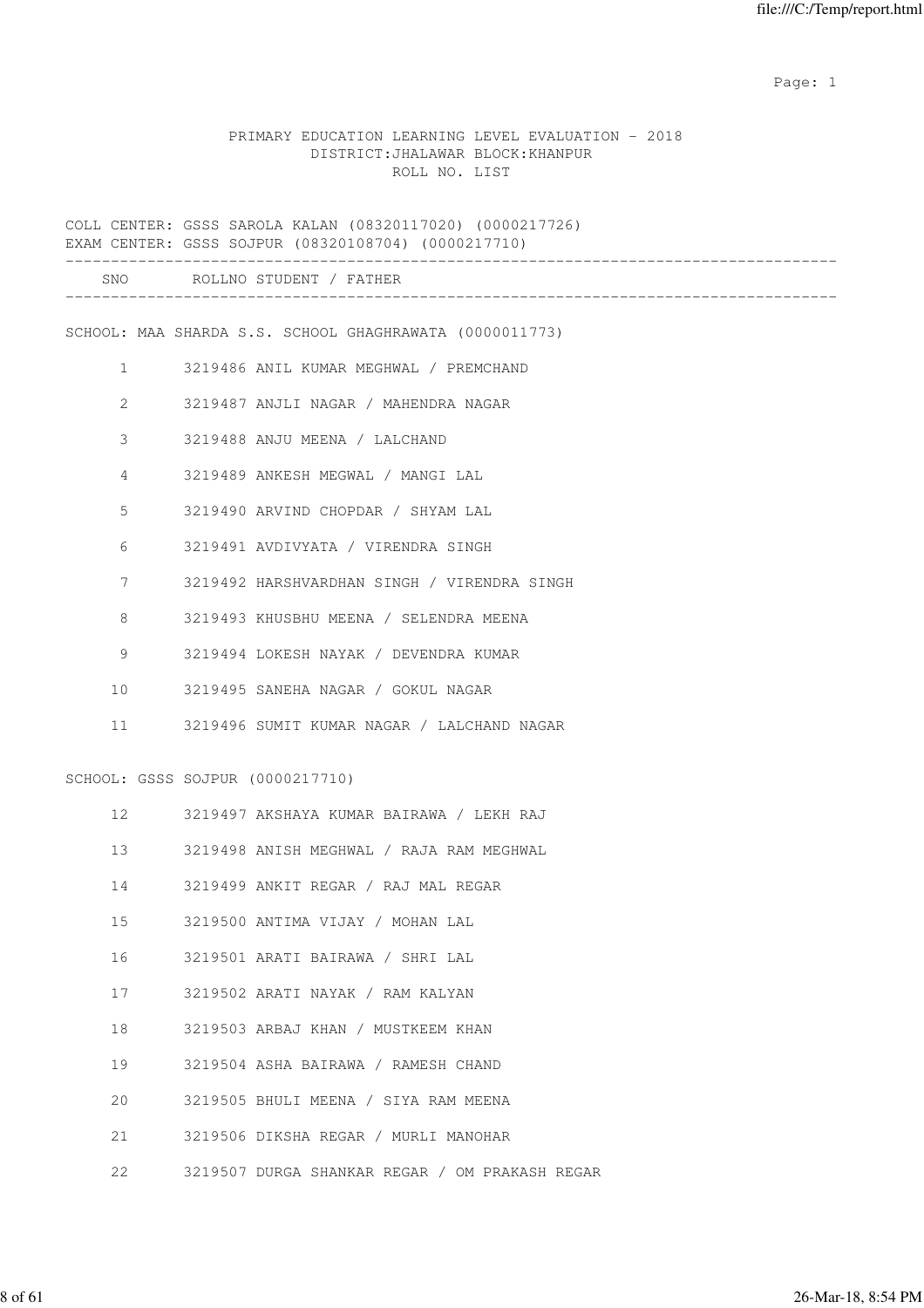# PRIMARY EDUCATION LEARNING LEVEL EVALUATION - 2018 DISTRICT:JHALAWAR BLOCK:KHANPUR ROLL NO. LIST

COLL CENTER: GSSS SAROLA KALAN (08320117020) (0000217726) EXAM CENTER: GSSS SOJPUR (08320108704) (0000217710)

|    | SNO ROLLNO STUDENT / FATHER                                             |
|----|-------------------------------------------------------------------------|
|    | _______________________________<br>23 3219508 HEMANT REGAR / CHAUTH MAL |
| 24 | 3219509 ISMAIL MASURI / ISHAK MOHAMMAD                                  |
| 25 | 3219510 JIYA NAGAR / KHAM RAJ NAGAR                                     |
| 26 | 3219511 KRISH NAGAR / HEMANT NAGAR                                      |
| 27 | 3219512 KUMKUM CHOPADAR / RADHE SHYAM                                   |
| 28 | 3219513 LAKHAN HARIJAN / MAHENDRA HARIJAN                               |
| 29 | 3219514 PARVATI MEENA / SIYA RAM MEENA                                  |
| 30 | 3219515 POOJA BAIRAWA / SHRI LAL                                        |
| 31 | 3219516 PRIYANKA NAGAR / RADHE SHYAM                                    |
| 32 | 3219517 SACHIN VERMA / RAM KUNWAR VERMA                                 |
| 33 | 3219518 SAWAN HARIJAN / BABALU HARIJAN                                  |
| 34 | 3219519 SHANU REGAR / MAHAVEER REGAR                                    |
| 35 | 3219520 SHITAL SUMAN / MUKESH SUMAN                                     |
| 36 | 3219521 SHIVANI HARIJAN / HANSRAJ HARIJAN                               |
| 37 | 3219522 SUNIL REGAR / DHANNA LAL                                        |
| 38 | 3219523 SURENDRA NAGAR / PAPPU LAL NAGAR                                |
| 39 | 3219524 VIKAS NAGAR / RADHE SHYAM NAGAR                                 |
|    |                                                                         |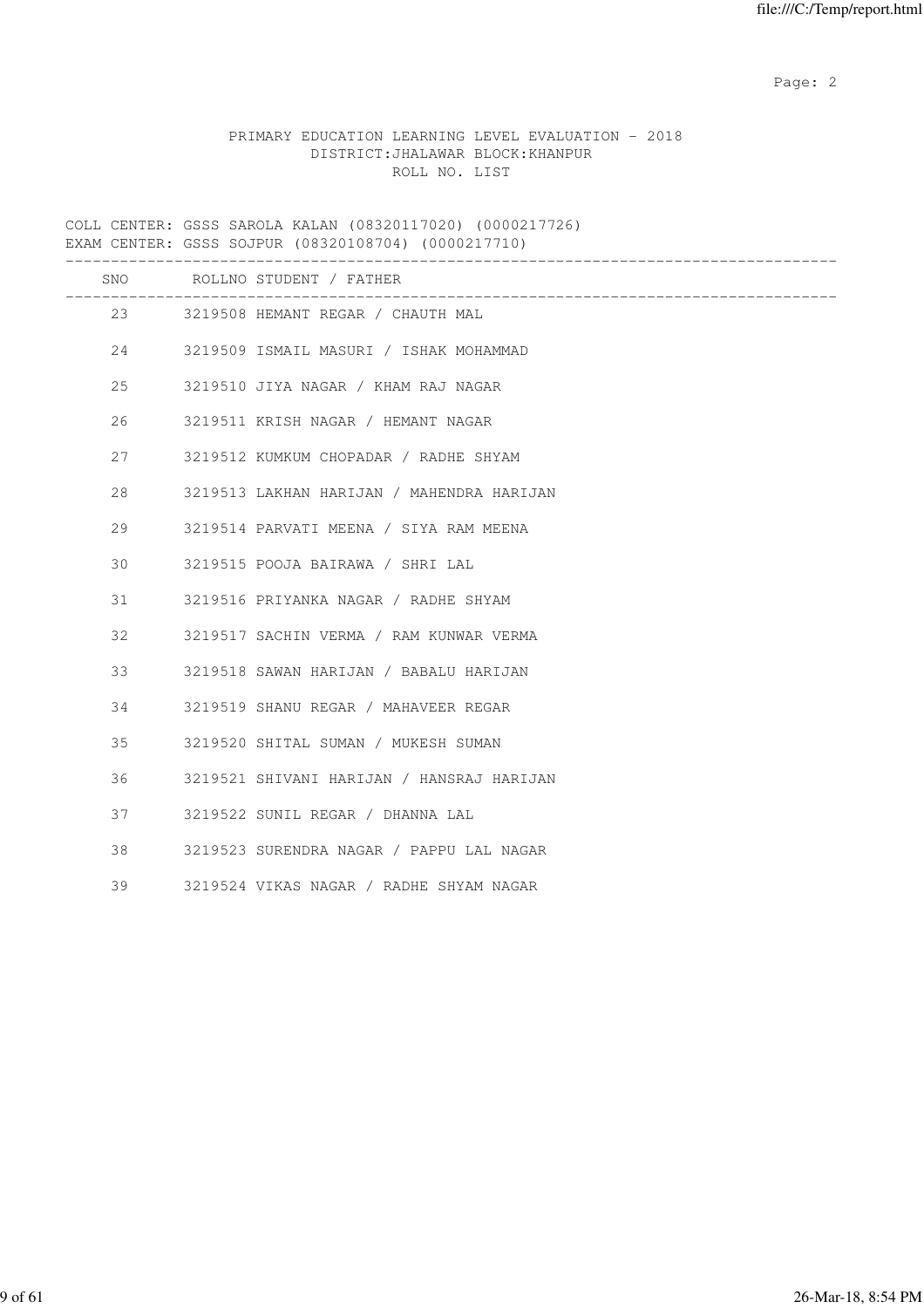## PRIMARY EDUCATION LEARNING LEVEL EVALUATION - 2018 DISTRICT:JHALAWAR BLOCK:KHANPUR ROLL NO. LIST

COLL CENTER: GSSS SAROLA KALAN (08320117020) (0000217726) EXAM CENTER: GASSS AKAWAD KHURD (08320109202) (0000217711)

| SNC | D∩T<br>-NO<br>דורדיה<br>and the control<br>. |  |
|-----|----------------------------------------------|--|
|     |                                              |  |

SCHOOL: SHREE KALYAN BAL UPS AKWAD KHURD (0000018077)

- 1 3219525 DEVENDRA SINGH / VIJAY SINGH
- 2 3219526 KULDEEP SINGH / GOPAL SINGH
- 3 3219527 VISHAKA RATHOR / VIRENDRA SINGH

SCHOOL: GASSS AKAWAD KHURD (0000217711)

| 4               | 3219528 ANJU KUMARI / RAJENDRA KUMAR               |
|-----------------|----------------------------------------------------|
| 5               | 3219529 ANNU KUMARI GURJAR / RAM LAL GURJAR        |
| 6               | 3219530 BANTI RAYAKA / HEERA LAL RAYAKA            |
| 7               | 3219531 CHANCHAL KANWAR / RAGHU RAJ SINGH NATHAWAT |
| 8               | 3219532 DROPADI BAI BHEEL / DHAN RAJ BHEEL         |
| 9               | 3219533 KHUSHABU / HANS RAJ                        |
| 10 <sup>°</sup> | 3219534 KU. NISHA REBARI / NANU RAM REBARI         |
| 11              | 3219535 MANISHA SHARMA / SHANKAR LAL SHARMA        |
| 12 <sup>°</sup> | 3219536 MORPAL REBARI / PHOOL CHAND                |
| 13              | 3219537 MUSKAN NAGAR / SITA RAM NAGAR              |
| 14              | 3219538 PANKAJ GAUR / SATYANARAYAN GAUR            |
| 15 <sub>1</sub> | 3219539 PAPPU LAL GURJAR / RATI RAM GURJAR         |
| 16              | 3219540 POOJA NAGAR / JAGNNATH NAGAR               |
| 17              | 3219541 SANJU BHEEL / CHHOTU LAL BHEEL             |
| 18              | 3219542 SHUBHAM GAUR / MOHAN LAL GAUR              |
| 19              | 3219543 TEENA BAI NAGAR / GIRIRAJ NAGAR            |
| 20              | 3219544 YUVRAJ RAYAKA / NANU RAM RAYAKA            |
|                 |                                                    |

SCHOOL: SKS AKAWAD KALAN (0000400035)

21 3219545 DEVENDRA / RAM LAL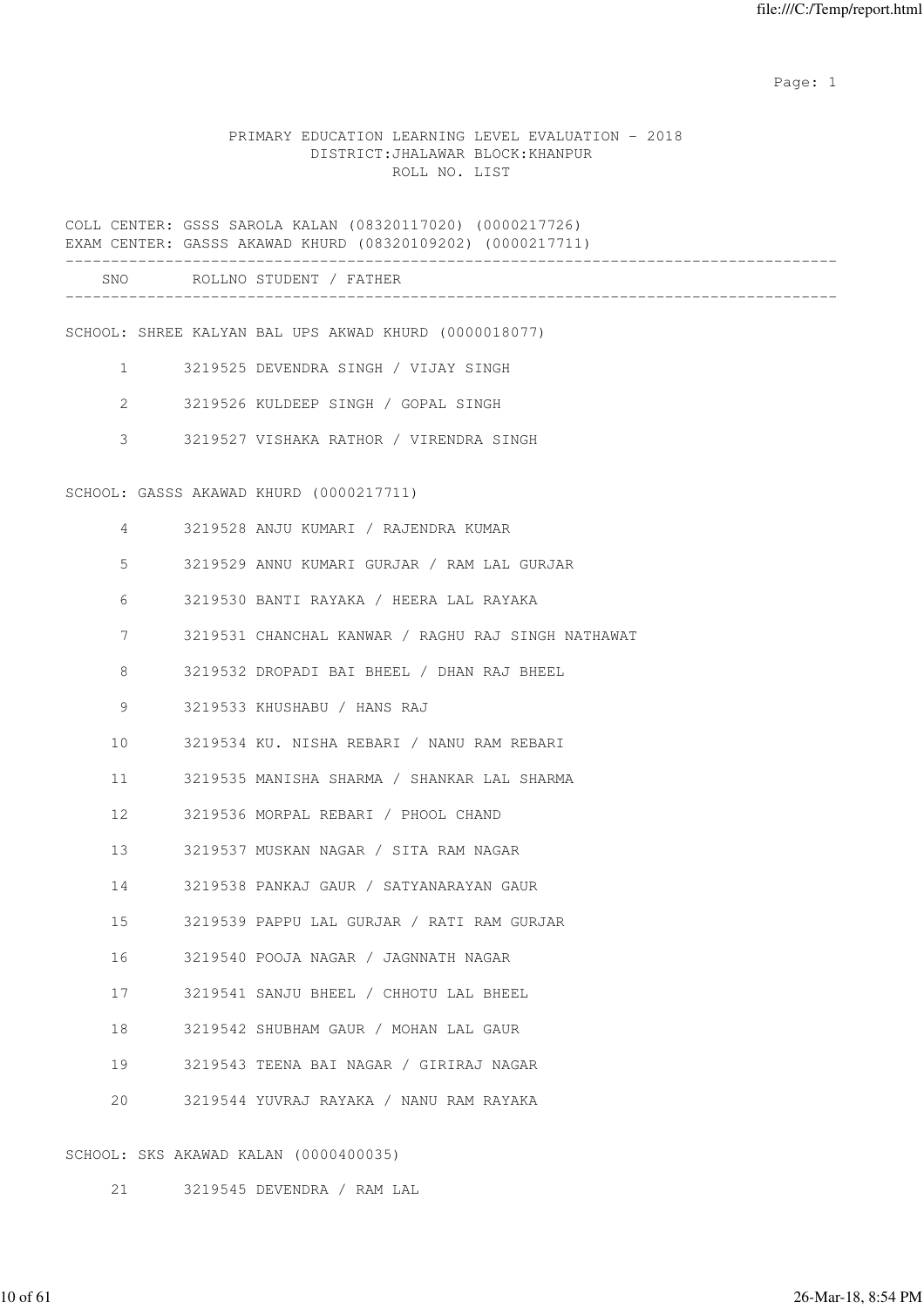## PRIMARY EDUCATION LEARNING LEVEL EVALUATION - 2018 DISTRICT:JHALAWAR BLOCK:KHANPUR ROLL NO. LIST

COLL CENTER: GSSS SAROLA KALAN (08320117020) (0000217726) EXAM CENTER: GASSS AKAWAD KHURD (08320109202) (0000217711)

| SNO              |                                      | ROLLNO STUDENT / FATHER     |
|------------------|--------------------------------------|-----------------------------|
| 2.2 <sub>1</sub> |                                      | 3219546 MURARI / RAM GOPAL  |
| 23               |                                      | 3219547 NARESH / RAMNARAYAN |
| 2.4              |                                      | 3219548 NEETU / RAJARAM     |
|                  | $STHOM \cdot CPS KOMXYA (MOMAAG122)$ |                             |

SCHOOL: GPS,KODAKYA (0000409122)

- 25 3219549 MUKESH BAIRWA / KALU LAL BAIRWA
- 26 3219550 RAVINA BAIRWA / DEVI LAL
- 27 3219551 RESHAMA BAIRWA / SITARAM BAIRWA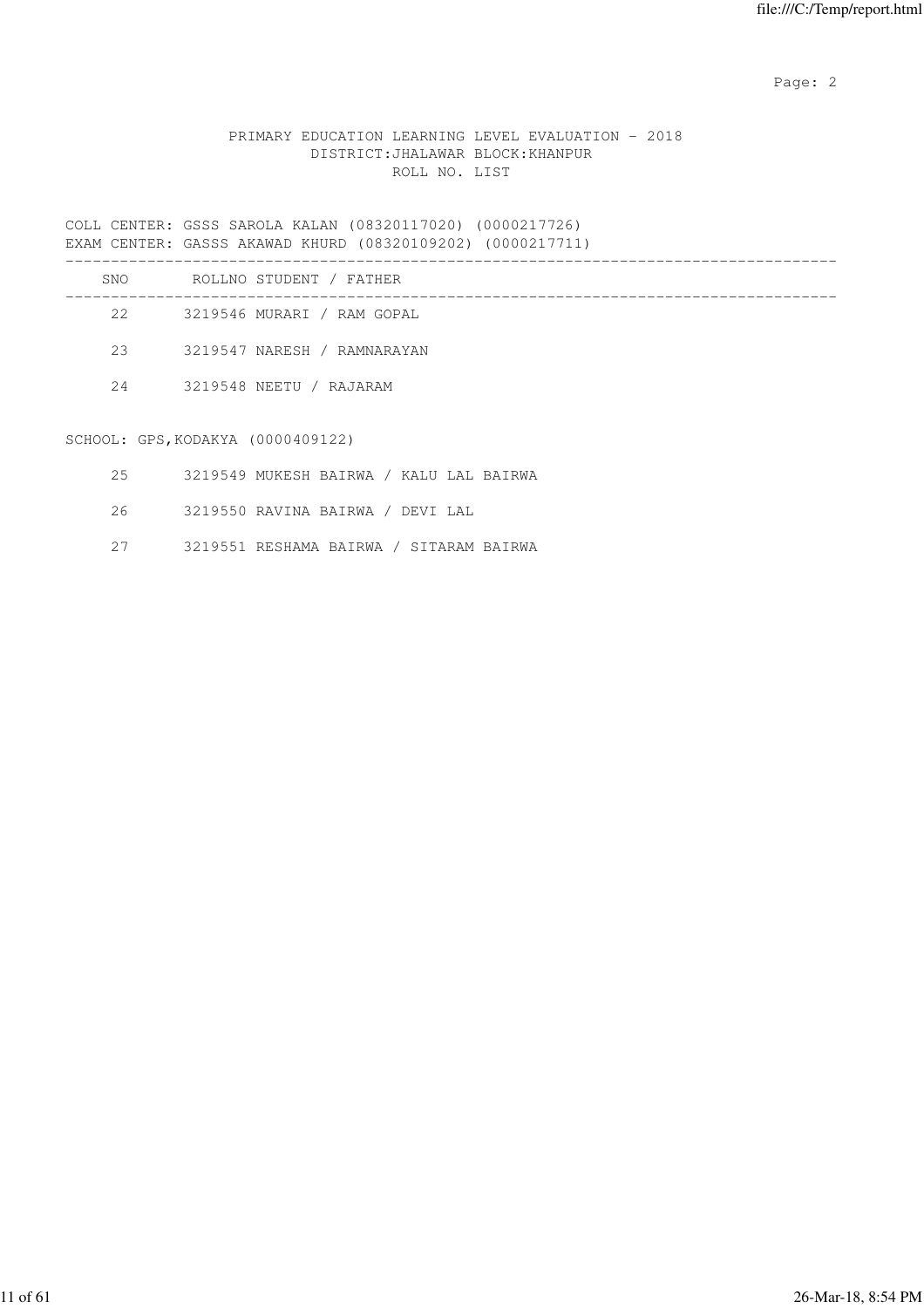## PRIMARY EDUCATION LEARNING LEVEL EVALUATION - 2018 DISTRICT:JHALAWAR BLOCK:KHANPUR ROLL NO. LIST

COLL CENTER: GSSS SAROLA KALAN (08320117020) (0000217726) EXAM CENTER: GSSS KARANWAS (08320110103) (0000217712) ------------------------------------------------------------------------------------- SNO ROLLNO STUDENT / FATHER ------------------------------------------------------------------------------------- SCHOOL: GSSS KARANWAS (0000217712) 1 3219552 AARATI BHEEL / DEVISHANKAR 2 3219553 ANJALI BAGARI / MOHAN LAL 3 3219554 BHOLA SHANKAR BHEEL / RAMESHWAR BHEEL 4 3219555 DEEPA POTTER / MAHAVEER POTTER 5 3219556 DEVANSHU BHEEL / BHERU LAL 6 3219557 GUDDU BHEEL / RAMESHWAR BHEEL 7 3219558 HARIOM RAV / CHAMPA LAL 8 3219559 KULDEEP NAGAR / DWARKA LAL 9 3219560 LALIT KUMAR POTTER / KANWAR LAL 10 3219561 LAXMI BAGARI / SHANKAR LAL 11 3219562 MAINA KUMARI / DEVLAL 12 3219563 MANISH MEGHWAL / RADHEYSHYAM 13 3219564 NEHA NAGAR / RAMNIWAS 14 3219565 NISHA POTTER / SATYANARAYAN 15 3219566 NITESH KUMAR MEGHWAL / BALRAM 16 3219567 PARMESH NAGAR / KANHAIYA LAL 17 3219568 PRADEEP BHEEL / DEVI SHANKAR 18 3219569 PRAMOD NAGAR / RAGHU RAJ SCHOOL: GUPS,BALDEVPURA (0000466094) 19 3219570 BHURI BAI MEENA / CHANDRA SEN MEENA 20 3219571 KRISHNA BAI MEENA / CHANDRASEN MEENA 21 3219572 PRIYA MEENA / OM PRAKASH MEENA

22 3219573 ROHIT MEENA / TIKAM CHAND MEENA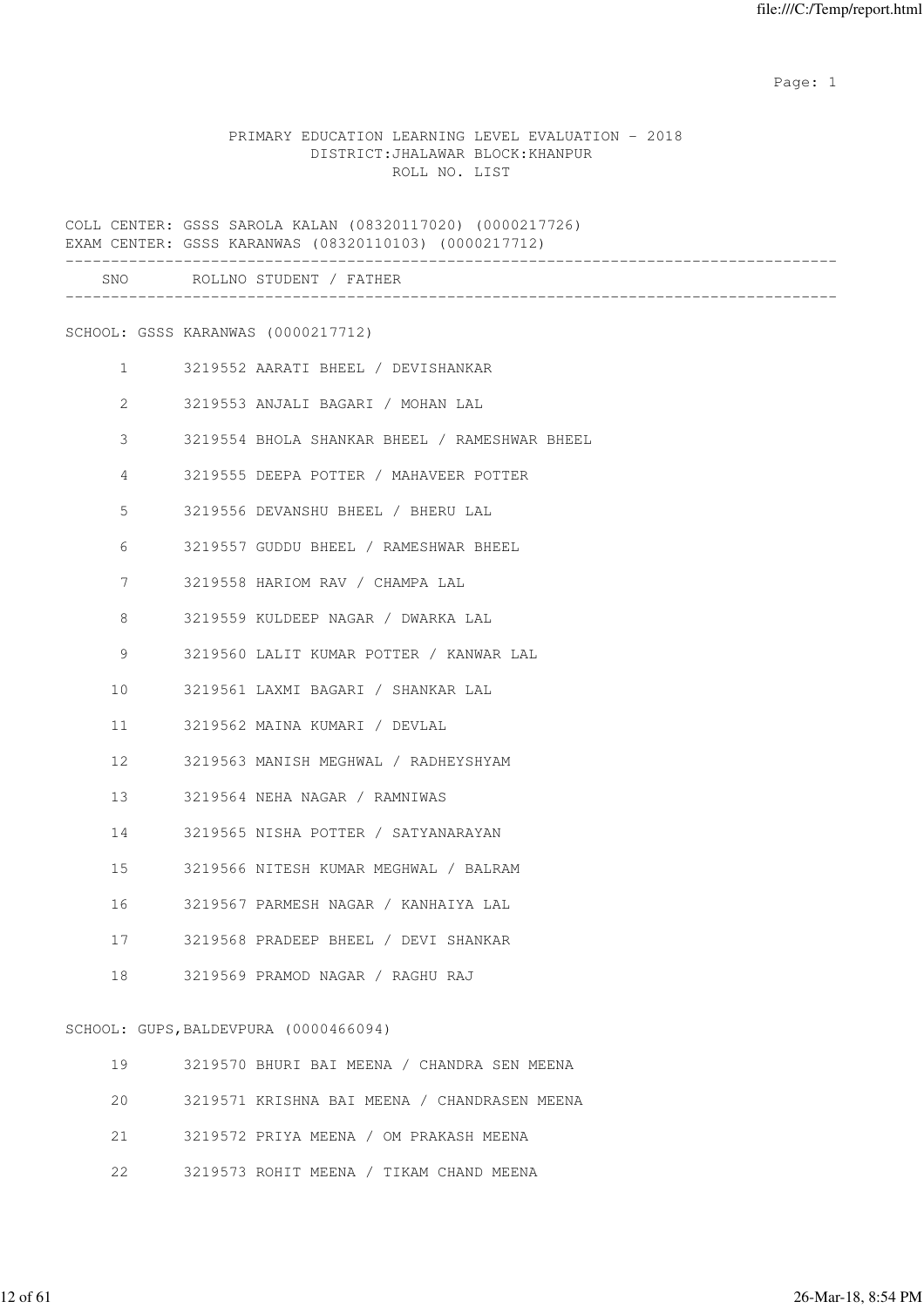## PRIMARY EDUCATION LEARNING LEVEL EVALUATION - 2018 DISTRICT:JHALAWAR BLOCK:KHANPUR ROLL NO. LIST

COLL CENTER: GSSS SAROLA KALAN (08320117020) (0000217726) EXAM CENTER: GSSS KARANWAS (08320110103) (0000217712)

| SNO | ROLLNO STUDENT / FATHER                     |
|-----|---------------------------------------------|
| 23  | 3219574 SANGEETA MEENA / CHITAR LAL MEENA   |
| 2.4 | 3219575 TANISHA MEENA / SURENDRA MEENA      |
| 25  | 3219576 VISHNU PRASAD MEENA / GIRIRAJ MEENA |

#### SCHOOL: GUPS,AMBALA (0000487064)

| 26 | 3219577 ANIL REGAR / BAJRANG LAL          |
|----|-------------------------------------------|
| 27 | 3219578 DEVI SHANKAR MEHAR / PARASRAM     |
| 28 | 3219579 JASHODA REGAR / PAPPU LAL         |
| 29 | 3219580 LAKSHMI REGAR / HEMRAJ            |
| 30 | 3219581 MANISH KUMAR BHEEL / PURI LAL     |
| 31 | 3219582 NEERAJ KUMAR MEHAR / SURESH KUMAR |
| 32 | 3219583 NEERU CHOUDHARY / JAI NARAYAN     |
| 33 | 3219584 PANKAJ AIRWAL / CHHOTU LAL        |
| 34 | 3219585 PARTIGYA MEHAR / HANSRAJ          |
| 35 | 3219586 POOJA CHOUDHARY / SATYANARAYAN    |
| 36 | 3219587 SHALU CHOUDHARY / VIJAY SINGH     |
| 37 | 3219588 SHEETAL CHOUDHARY / SUKHVEER      |
| 38 | 3219589 SHILPA CHOUDHARY / KRISHNA GOPAL  |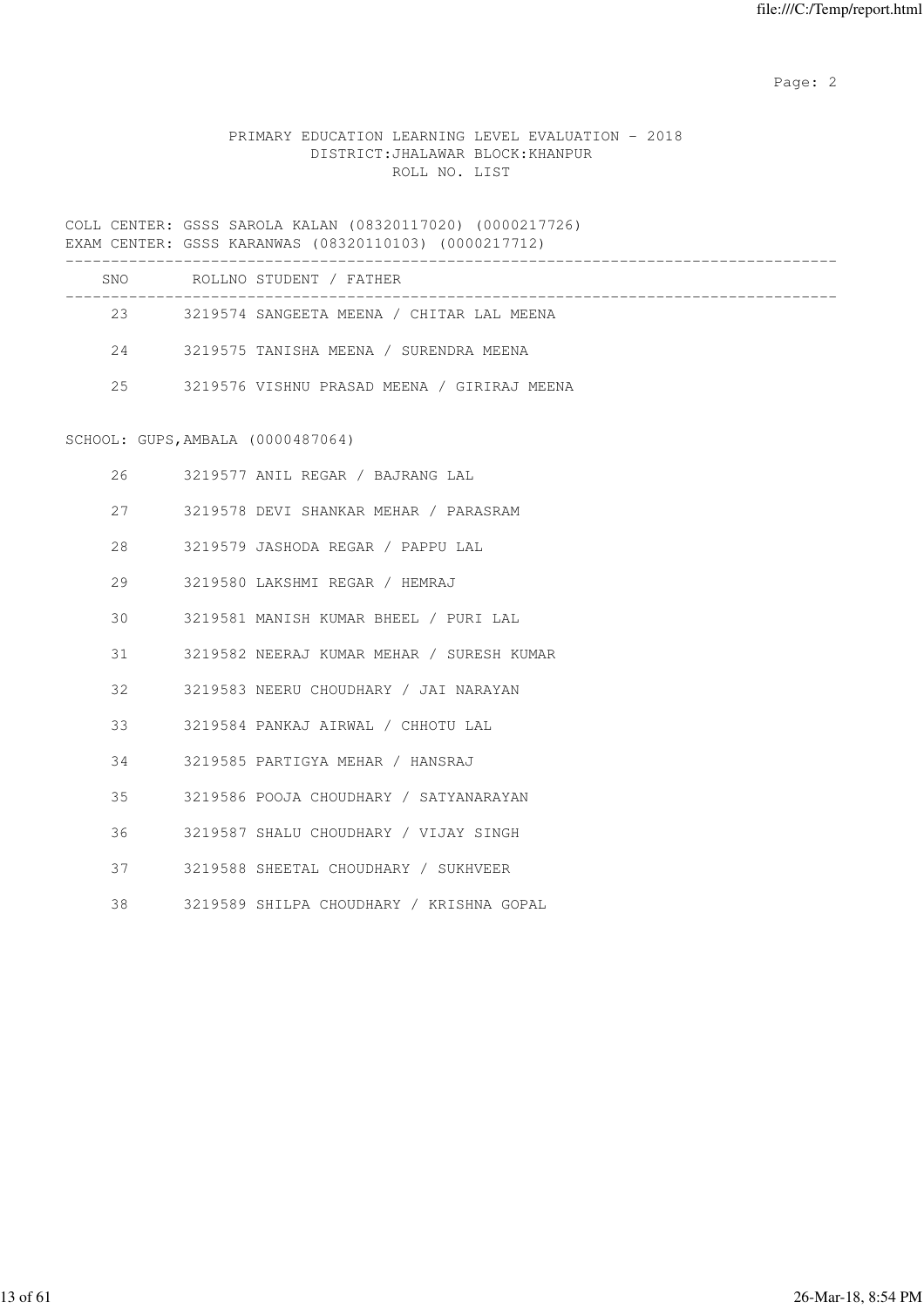#### PRIMARY EDUCATION LEARNING LEVEL EVALUATION - 2018 DISTRICT:JHALAWAR BLOCK:KHANPUR ROLL NO. LIST

COLL CENTER: GSSS SAROLA KALAN (08320117020) (0000217726) EXAM CENTER: GASSS, MAHUBORADA (08320113001) (0000217717) ------------------------------------------------------------------------------------- SNO ROLLNO STUDENT / FATHER ------------------------------------------------------------------------------------- SCHOOL: MODERN PUBLIC SCHOOL (0000017235) 1 3219590 ADITYA NAGAR / HARIRAM NAGAR 2 3219591 ANJALI NAGAR / TEJPAL NAGAR 3 3219592 ANKIT BHEEL / RAMBILAS 4 3219593 ASHISH NAGAR / RAMNIVAS NAGAR 5 3219594 DEEPAK SEN / SURESH SEN 6 3219595 DIVYA NAGAR / MANOJ KUMAR 7 3219596 GAUTAM BHEEL / DULICHAND 8 3219597 KAVITA / LOKESH 9 3219598 KIRAN GURJAR / KULDEEP GURJAR 10 3219599 MANISHA BHEEL / LAKSHMINARAYAN 11 3219600 NAVEEN KUMAR / MOHAN LAL 12 3219601 NIKITA NAGAR / DEVLAL 13 3219602 NISHA / MOHAN LAL 14 3219603 PAWAN NAGAR / HARISH NAGAR 15 3219604 PAYAL BHEEL / RAMBILAS 16 3219605 PAYAL MEENA / SATYANARAYAN MEENA 17 3219606 PRADEEP GURJAR / PAPPU 18 3219607 PRIYANKA SEN / GIRIRAJ SEN 19 3219608 RAJESH / PAPPU LAL 20 3219609 RAJIYA BEE / FIROZ ALI 21 3219610 RAVINA BHEEL / RAMBILAS BHEEL 22 3219611 ROHIT BHEEL / DHARA SINGH 23 3219612 ROHIT NAGAR / RAJENDRA KUMAR NAGAR 24 3219613 ROHIT PARETA / MAHAVEER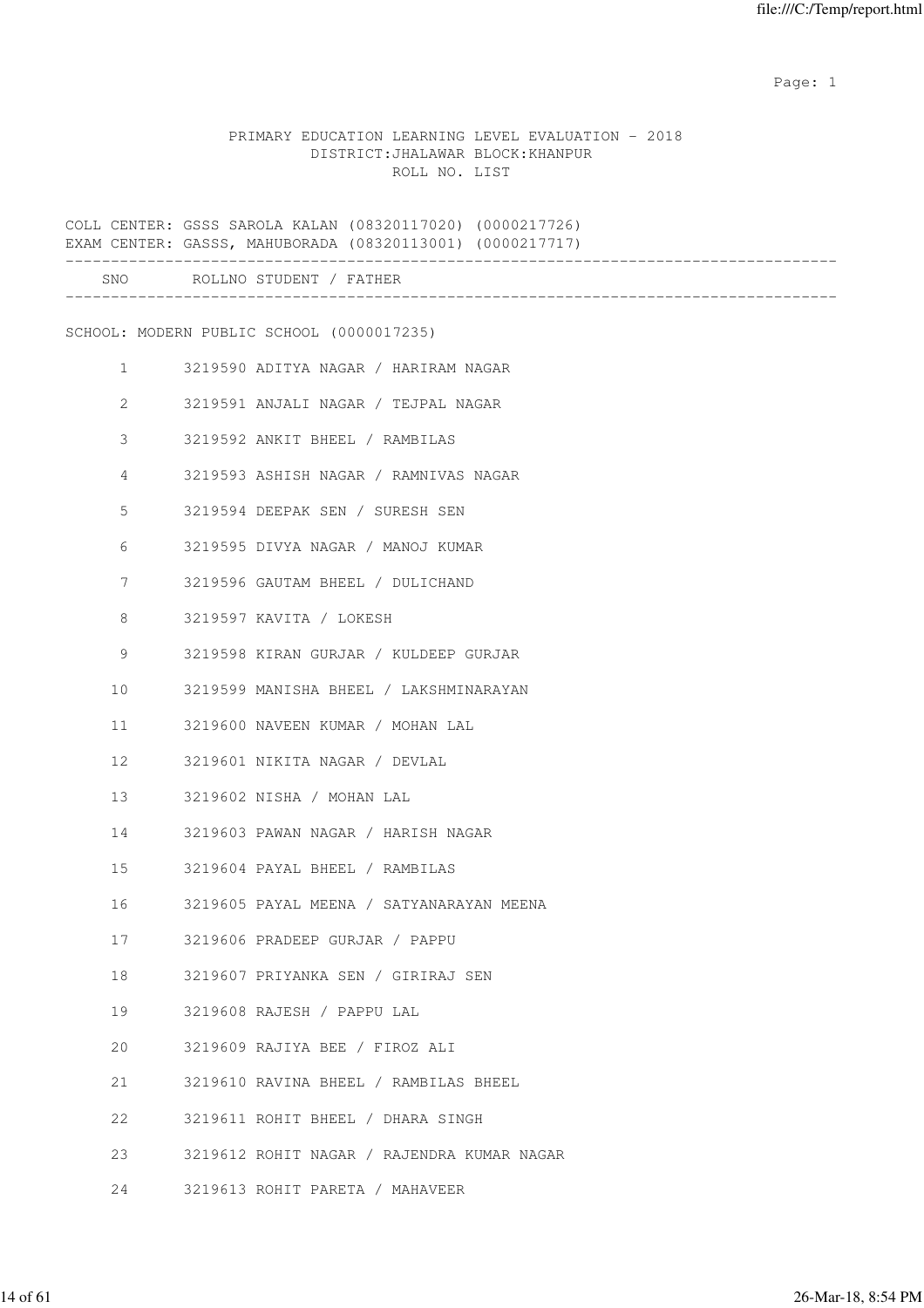## PRIMARY EDUCATION LEARNING LEVEL EVALUATION - 2018 DISTRICT:JHALAWAR BLOCK:KHANPUR ROLL NO. LIST

COLL CENTER: GSSS SAROLA KALAN (08320117020) (0000217726) EXAM CENTER: GASSS, MAHUBORADA (08320113001) (0000217717) ------------------------------------------------------------------------------------- SNO ROLLNO STUDENT / FATHER

| 5NU. |                                    | KATTUA 21ANRUI \ LYIHEK                          |
|------|------------------------------------|--------------------------------------------------|
|      |                                    | 25 3219614 SARVIKA NAGAR / RAMPAL NAGAR          |
|      |                                    | 26 3219615 SHIV RAJ / DURGA LAL                  |
|      | 27 — 27                            | 3219616 SHIVRAJ MEROTHA / SURENDRA KUMAR MEROTHA |
| 28   |                                    | 3219617 SNEH / MANMOHAN SINGH                    |
| 29   |                                    | 3219618 SNEHA NAGAR / NARENDRA NAGAR             |
| 30   |                                    | 3219619 SONAM NAGAR / MANOJ NAGAR                |
| 31   |                                    | 3219620 SUNIL KUMAR / RADHE SHYAM                |
| 32   |                                    | 3219621 UMESH NAGAR / HARISH NAGAR               |
| 33   |                                    | 3219622 VIVEK DHAKAD / RADHE SHYAM               |
|      |                                    | SCHOOL: GASSS, MAHUBORADA (0000217717)           |
|      |                                    |                                                  |
|      |                                    | 34 3219623 DHEERAJ BHEEL / MOHAN LAL             |
|      | 35                                 | 3219624 NARENDR KUMAR MEENA / SHOBHARAM          |
|      | 36 — 1                             | 3219625 NISHA BAIRWA / DEV LAL                   |
| 37   |                                    | 3219626 RAJKUMAR SHAKYAWAL / SHAMBHU DAYAL KOLI  |
| 38   |                                    | 3219627 RAVI KUMAR / RAJENDRA KUMAR              |
| 39   |                                    | 3219628 SAGAR ALI / SHAHJAD ALI                  |
| 40   |                                    | 3219629 SULOCHANA / SATYANARAYAN SUMAN           |
| 41   |                                    | 3219630 SUNIL MEENA / RAMSWAROOP                 |
| 42   |                                    | 3219631 YOGENDRA SINGH / KUMBRAJ SINGH           |
|      | SCHOOL: GUPS, RAJPURA (0000466642) |                                                  |
| 43   |                                    | 3219632 AJAY KUMAR BHEEL / DEVI SHANKAR BHEEL    |
| 44   |                                    | 3219633 AJAY PANCHAL / SATYANARAYAN              |
|      |                                    |                                                  |
| 45   |                                    | 3219634 ANKIT KUMAR BHEEL / NAND LAL             |
| 46   |                                    | 3219635 ARVIND BAIRWA / PARMANAND                |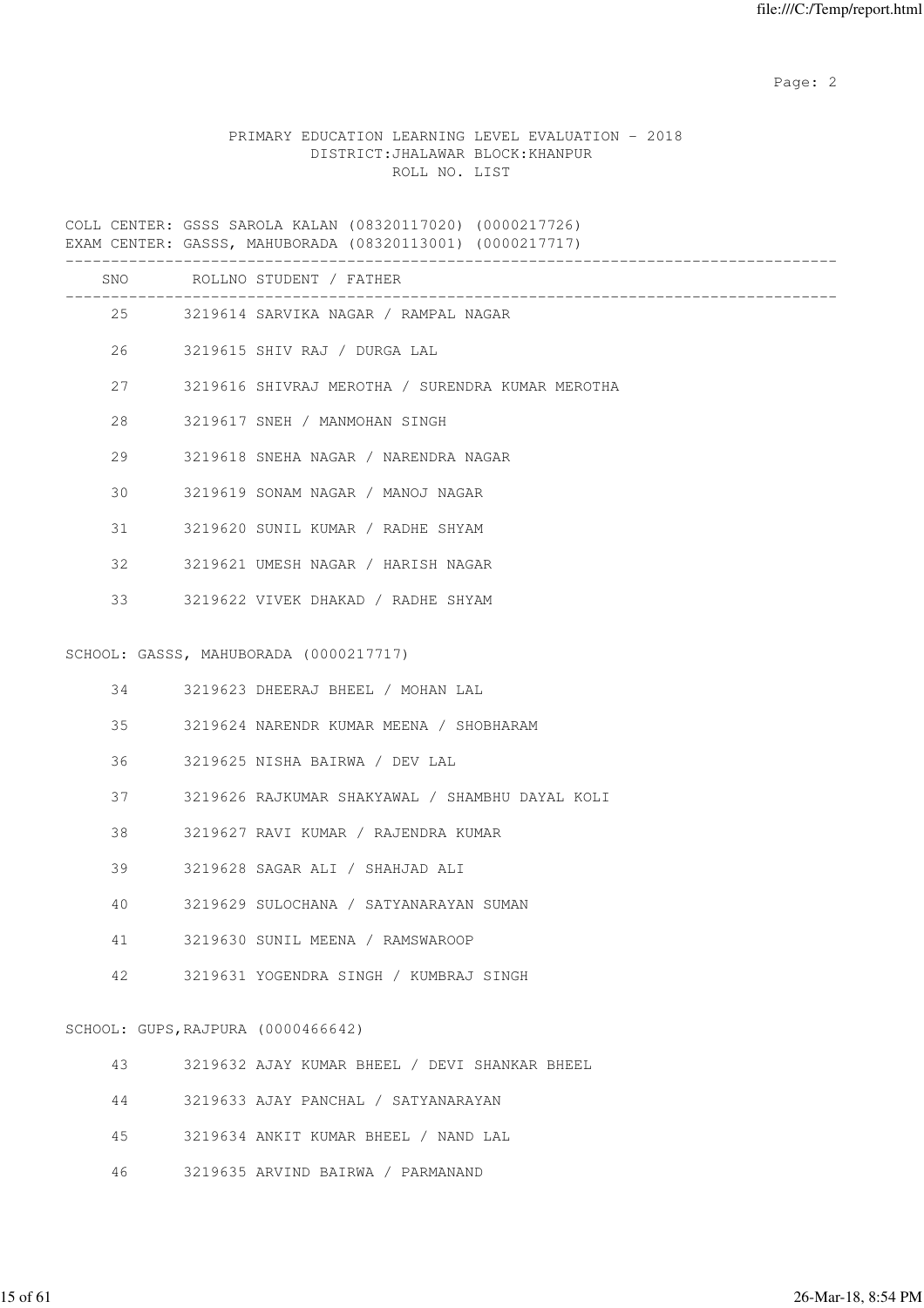Page: 3

## PRIMARY EDUCATION LEARNING LEVEL EVALUATION - 2018 DISTRICT:JHALAWAR BLOCK:KHANPUR ROLL NO. LIST

COLL CENTER: GSSS SAROLA KALAN (08320117020) (0000217726) EXAM CENTER: GASSS, MAHUBORADA (08320113001) (0000217717) ------------------------------------------------------------------------------------- SNO ROLLNO STUDENT / FATHER ------------------------------------------------------------------------------------- 47 3219636 BHOLA SHANKAR SEN / SATYANARAYAN 48 3219637 BHULI BAI BAIRWA / CHOTU LAL 49 3219638 GOURI SHARMA / VINOD KUMAR 50 3219639 IRFAN HUSAIN / MEHABOOB ALI 51 3219640 KANHAIYA LAL BHEEL / DURGA LAL 52 3219641 KANHAIYA LAL BHEEL / JODHRAJ 53 3219642 KARISHMA PRAJAPATI / MAHAVEER PRASAD 54 3219643 KAVITA BAIRWA / LAL CHAND 55 3219644 LOKESH BHEEL / PRAHALAD 56 3219645 MALTI BAIRWA / LEKHRAJ 57 3219646 MANBHAR BHEEL / JODHRAJ 58 3219647 NARENDRA KUMAR BAIRWA / DURGA SHANKER 59 3219648 PAWAN KUMAR REGAR / SHOBHA RAM 60 3219649 POOJA BAIRWA / RAM SWAROOP 61 3219650 POOJA KUMARI BAIRWA / RAMSWAROOP 62 3219651 RAKESH KUMAR BHEEL / SAMPAT RAJ 63 3219652 RAVI KUMAR BHEEL / KANHAIYA LAL 64 3219653 SANDEEP DOLI / LADDU 65 3219654 SAPNA BHEEL / RAMCHANDRA BHEEL 66 3219655 SAWARIYA BHEEL / BALRAM 67 3219656 SHIVANI TIWARI / DINESH 68 3219657 SHIVRAJ BHEEL / RAM BHAROS 69 3219658 SULOCHANA BAIRWA / RAMHETAR 70 3219659 TAMANNA BAIRWA / RAMNARAYAN 71 3219660 ZAHIR KHAN / SHABBIR KHAN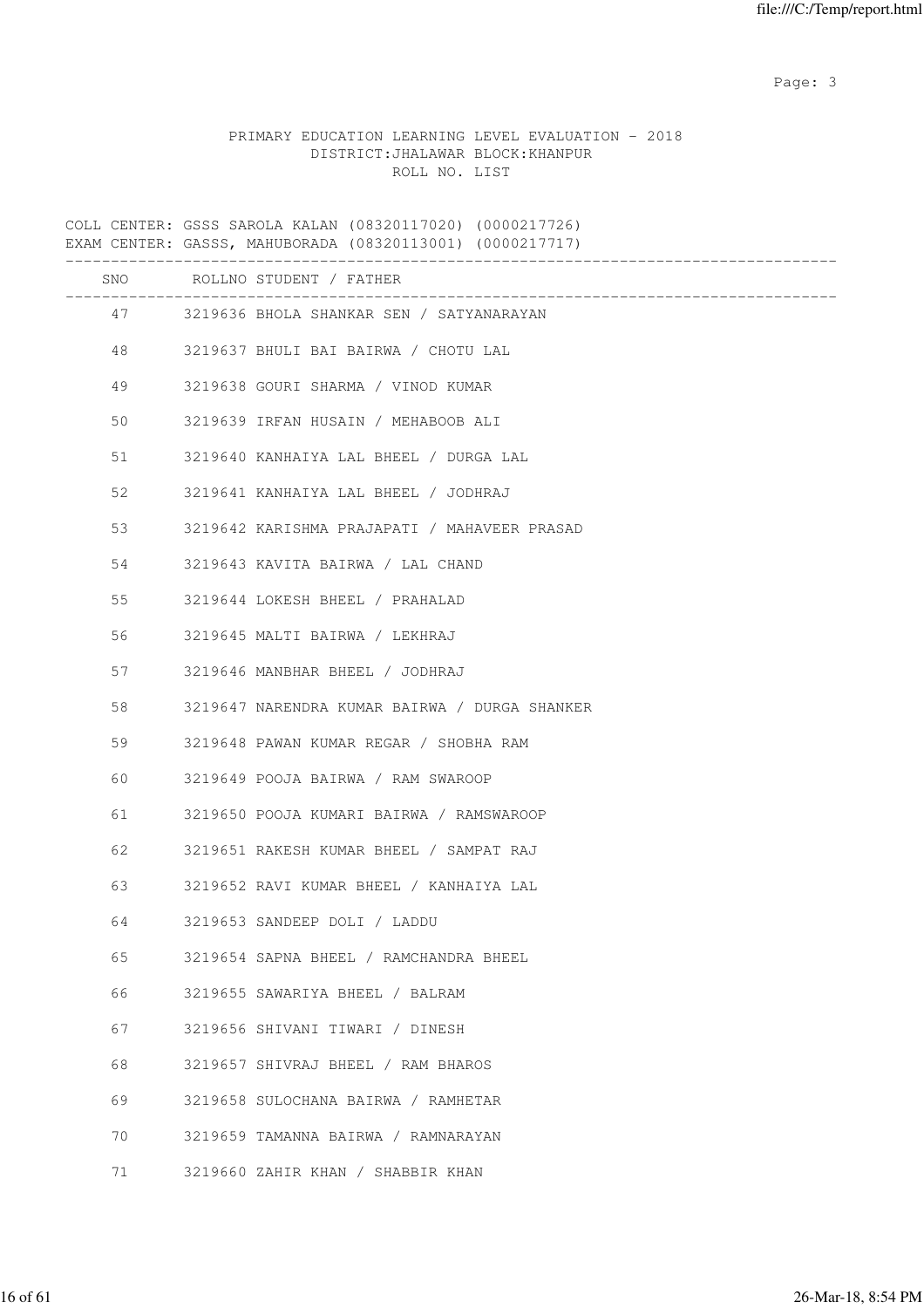Page: 4  $P$ 

## PRIMARY EDUCATION LEARNING LEVEL EVALUATION - 2018 DISTRICT:JHALAWAR BLOCK:KHANPUR ROLL NO. LIST

COLL CENTER: GSSS SAROLA KALAN (08320117020) (0000217726) EXAM CENTER: GASSS, MAHUBORADA (08320113001) (0000217717) ------------------------------------------------------------------------------------- SNO ROLLNO STUDENT / FATHER ------------------------------------------------------------------------------------- SCHOOL: GPS ANTA RAJPURA (0000500484) 72 3219661 ANITA BHEEL / ROSHANLAL BHEEL 73 3219662 ANNU BHEEL / KALU LAL BHEEL 74 3219663 ARJUN BHEEL / RAJARAM BHEEL 75 3219664 PINKY KUMARI BHEEL / RAJESH BHEEL 76 3219665 PRAVEENA BHEEL / RAMNIWAS BHEEL 77 3219666 SANJU BHEEL / ROSHANLAL BHEEL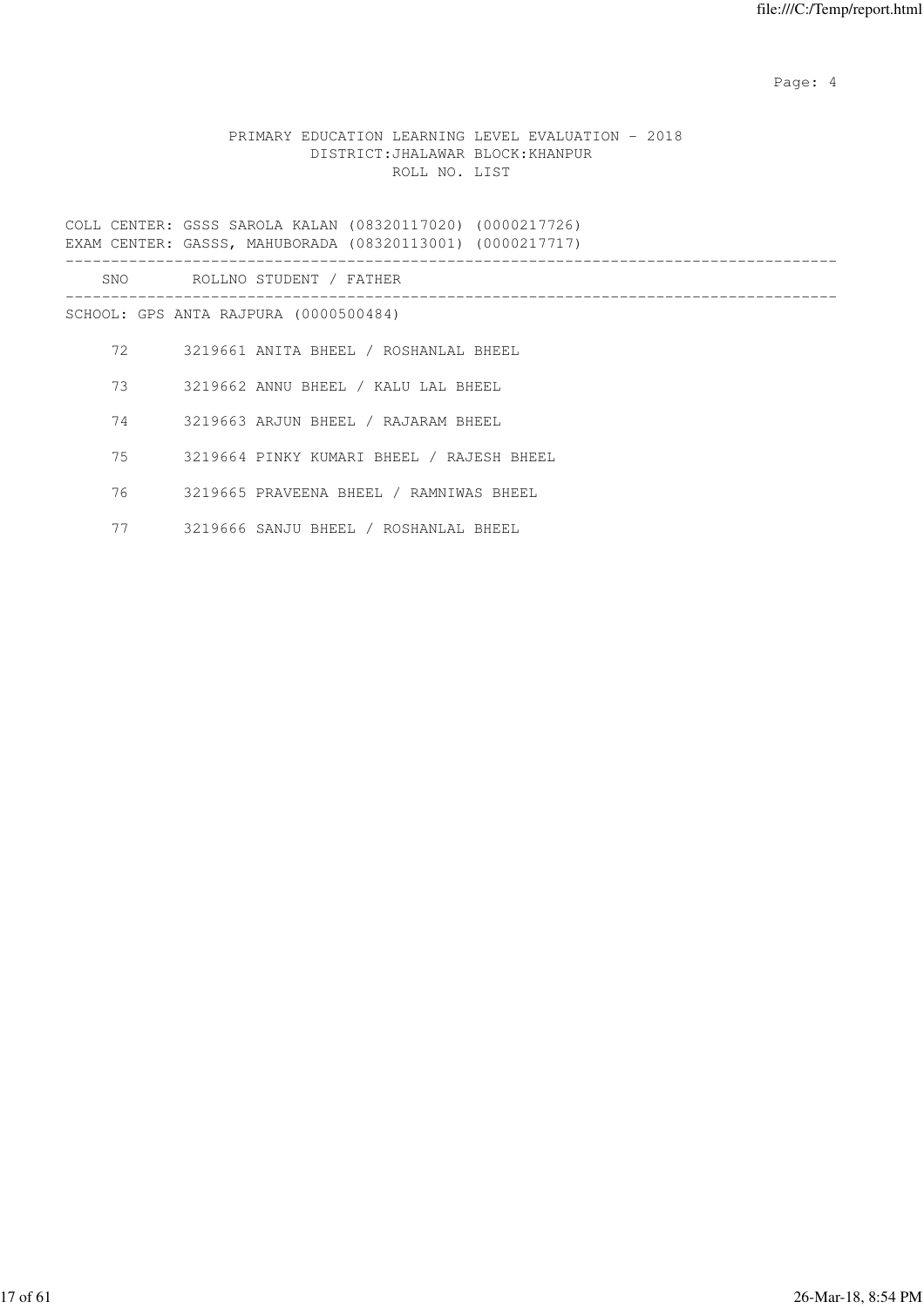## PRIMARY EDUCATION LEARNING LEVEL EVALUATION - 2018 DISTRICT:JHALAWAR BLOCK:KHANPUR ROLL NO. LIST

|              |  | COLL CENTER: GSSS SAROLA KALAN (08320117020) (0000217726)<br>EXAM CENTER: GSSS SAROLA KALAN (08320117020) (0000217726) |
|--------------|--|------------------------------------------------------------------------------------------------------------------------|
|              |  | SNO ROLLNO STUDENT / FATHER                                                                                            |
|              |  | SCHOOL: GYAN SAROVAR PUBLIC SCHOOL (0000012083)                                                                        |
| $\mathbf{1}$ |  | 3219667 AJAY GURJAR / CHOUTHMAL GURJAR                                                                                 |
| 2            |  | 3219668 ANIL RAYKA / RAMSWAROOP RAYKA                                                                                  |
| 3            |  | 3219669 ANKIT KUMAR MEENA / HARISH KUMAR MEENA                                                                         |
| 4            |  | 3219670 BALKISHAN RAYKA / TEJSINGH RAYKA                                                                               |
| 5            |  | 3219671 BHUPESH SUMAN / MOHAN MURARI SUMAN                                                                             |
| 6            |  | 3219672 DEEPANSHU SUMAN / PARMANAND SUMAN                                                                              |
| 7            |  | 3219673 DIPESH NAGAR / MAHAVEER NAGAR                                                                                  |
| 8            |  | 3219674 JAYA PRAJAPATI / SURESH PRAJAPATI                                                                              |
| 9            |  | 3219675 KINJAL NEKADI / SIYARAMNEKADI                                                                                  |
| 10           |  | 3219676 MOHIT GURJAR / BHARATRAJ GURJAR                                                                                |
| 11           |  | 3219677 RADHA RAYKA / LAXMINARAYAN                                                                                     |
| 12           |  | 3219678 RINKU BHEEL / HEMRAJ BHEEL                                                                                     |
| 13           |  | 3219679 SNEHA NAGAR / SUNIL NAGAR                                                                                      |
| 14           |  | 3219680 SUNIL RAYKA / SAMPATRAJ RAYKA                                                                                  |
|              |  | SCHOOL: JAY BHARAT SECONDARY SCHOOL SAROLA KALAN (0000012084)                                                          |
| 15           |  | 3219681 AJAY MALAV / RAMESH MALAV                                                                                      |
| 16           |  | 3219682 ANANT SUMAN / SANJAY SUMAN                                                                                     |
| 17           |  | 3219683 ANJANA SUMAN / HEMRAJ SUMAN                                                                                    |
| 18           |  | 3219684 ANTRIKSH RAJAWAT / VIRENDRA SINGH RAJAWAT                                                                      |
| 19           |  | 3219685 ASHISH SUMAN / PANCHANAND                                                                                      |
| 20           |  | 3219686 ASHU GURJAR / RAM LAL GURJAR                                                                                   |
| 21           |  | 3219687 ASHU JANGID / SHANTI LAL JANGID                                                                                |
| 22           |  | 3219688 CHETAN RAYKA / SHANKAR LAL RAYKA                                                                               |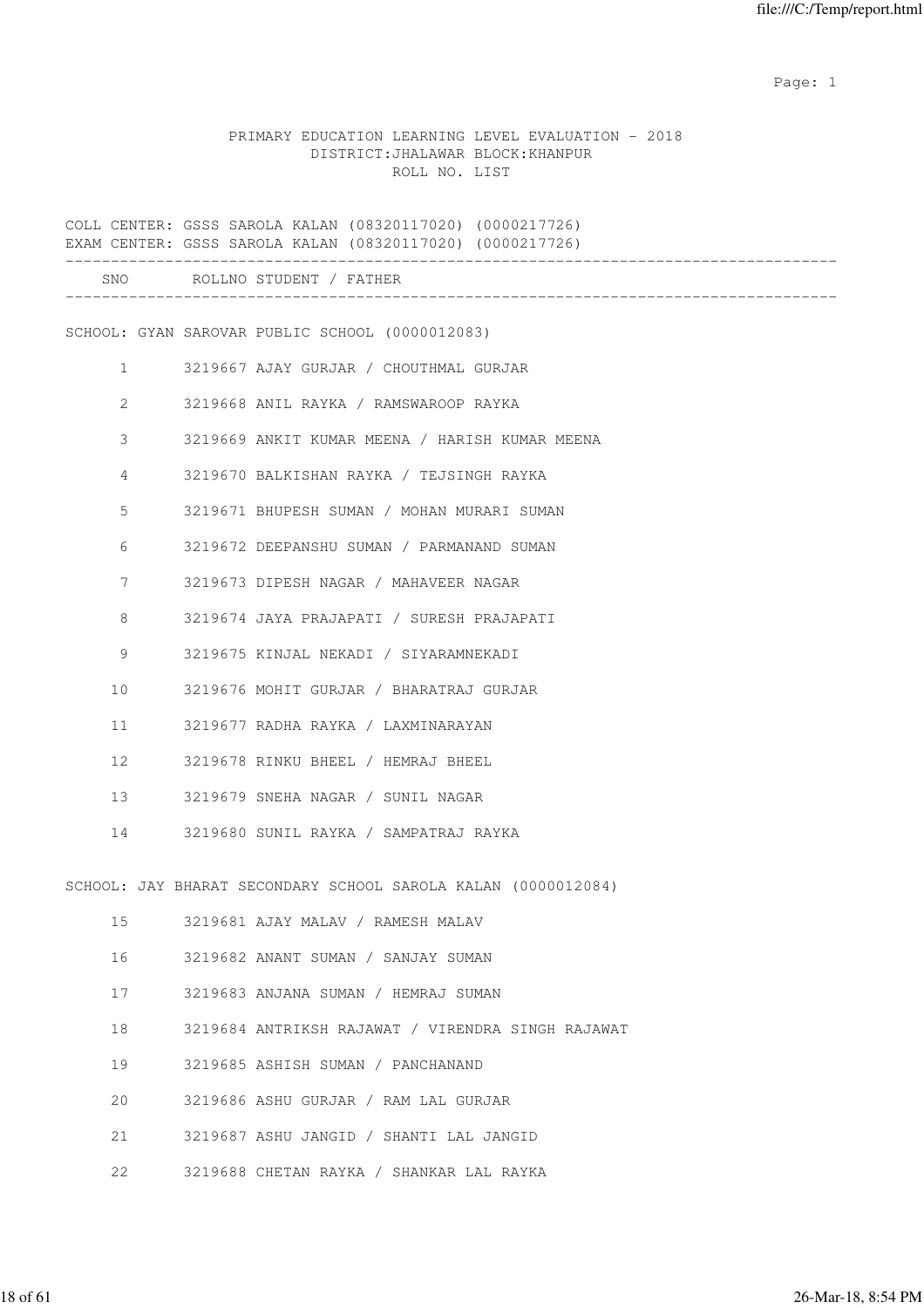## PRIMARY EDUCATION LEARNING LEVEL EVALUATION - 2018 DISTRICT:JHALAWAR BLOCK:KHANPUR ROLL NO. LIST

COLL CENTER: GSSS SAROLA KALAN (08320117020) (0000217726) EXAM CENTER: GSSS SAROLA KALAN (08320117020) (0000217726) ------------------------------------------------------------------------------------- SNO ROLLNO STUDENT / FATHER ------------------------------------------------------------------------------------- 23 3219689 DEEPAK RAYKA / NANU RAM RAYKA 24 3219690 DEEPAK SUMAN / GIRIRAJ SUMAN 25 3219691 DEVENDRA SUMAN / MAHAVEER SUMAN 26 3219692 DHARAM VEER SUMAN / RAJARAM SUMAN 27 3219693 DINESH SUMAN / RAMESH SUMAN 28 3219694 GOVIND MALAV / BADRI LAL MALAV 29 3219695 HARSHITA KHATIK / KRISHNA MURARI KHATIK 30 3219696 HEENA SUMAN / HEMRAJ SUMAN 31 3219697 JYOTI SUMAN / MUKESH SUMAN 32 3219698 LAKHAN SUMAN / OM PRAKASH SUMAN 33 3219699 LUCKY SUMAN / RAMSWAROOP SUMAN 34 3219700 MAHENDRA SUMAN / DOLATRAM SUMAN 35 3219701 MANISH PRAJAPATI / PURSHOTTAM PRAJAPATI 36 3219702 MANISHA RAYKA / GOKUL RAYKA 37 3219703 MANOJ RAYKA / DUKKAL RAYKA 38 3219704 MONIKA SUMAN / NARENDRA SUMAN 39 3219705 NEELU SUMAN / SATYANARAYAN SUMAN 40 3219706 NEHA MALAV / RAMESH MALAV 41 3219707 NITESH RATHORE / SHAMBHU DAYAKL RATHORE 42 3219708 NITESH SUMAN / DHANRAJ SUMAN 43 3219709 OM PRAKSH RAYKA / NANU RAM RAYKA 44 3219710 PAWAN GURJAR / DEVI LAL GURJAR 45 3219711 PAYAL SUMAN / HEMRAJ SUMAN 46 3219712 PRAMILA SUMAN / PURAN CHAND SUMAN 47 3219713 PRIYA SUMAN / CHOTU LAL SUMAN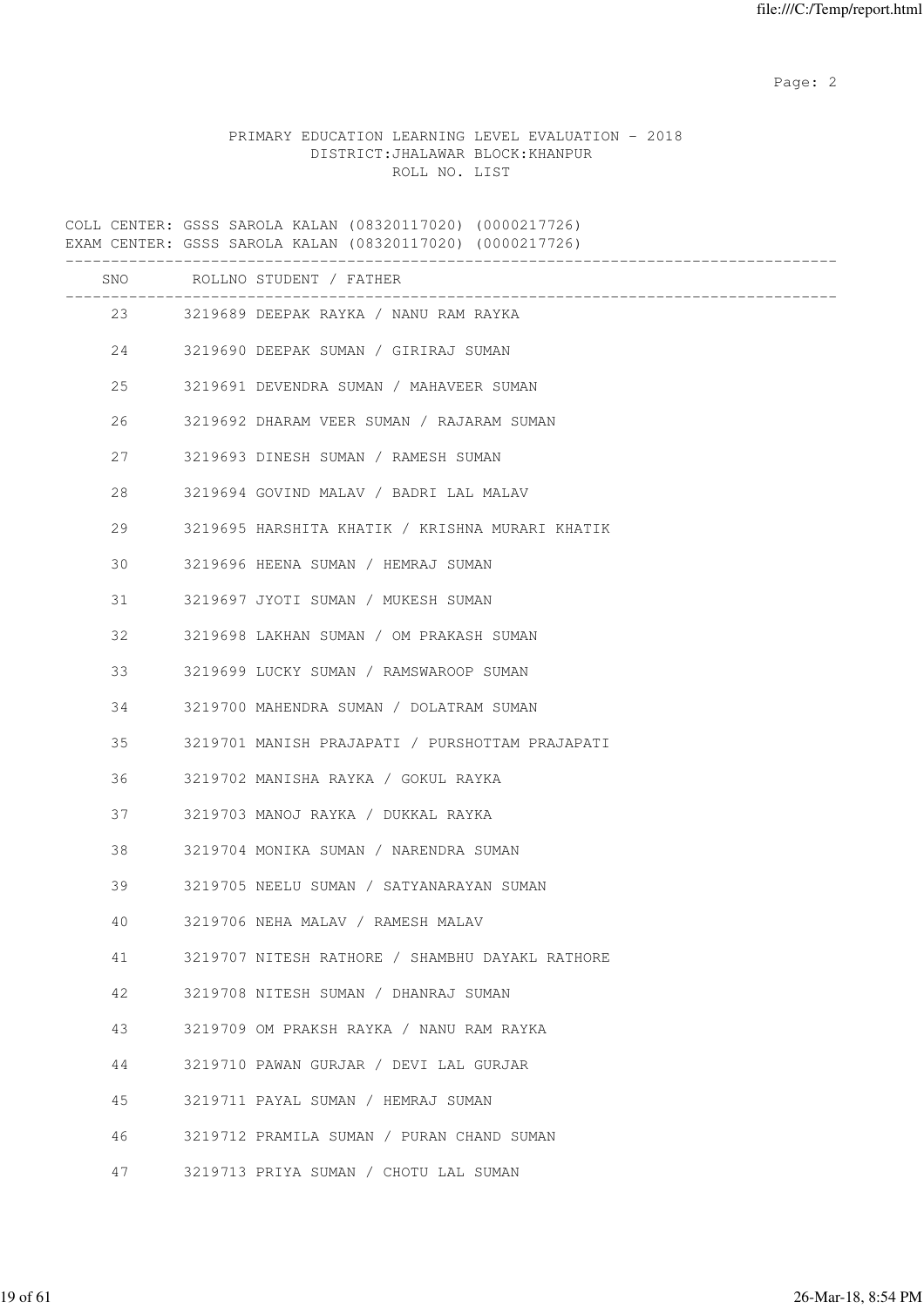Page: 3

## PRIMARY EDUCATION LEARNING LEVEL EVALUATION - 2018 DISTRICT:JHALAWAR BLOCK:KHANPUR ROLL NO. LIST

COLL CENTER: GSSS SAROLA KALAN (08320117020) (0000217726) EXAM CENTER: GSSS SAROLA KALAN (08320117020) (0000217726) ------------------------------------------------------------------------------------- SNO ROLLNO STUDENT / FATHER ------------------------------------------------------------------------------------- 48 3219714 RAHUL SUMAN / GIRIRAJ SUMAN 49 3219715 REENA SUMAN / KHILON SHYAM SUMAN 50 3219716 ROHIT SEN / RADHESHYAM SEN 51 3219717 SHIVANI SUMAN / DOLATRAM SUMAN 52 3219718 SHUBHAM SUMAN / CHANDRA MOHAN SUMAN 53 3219719 SURAJ BAMI / RADHESHYAM BAMI 54 3219720 SURENDRA REGAR / NAND KISHOR REGAR 55 3219721 VANDANA SEN / MAHAVEER SEN 56 3219722 VIJESH RAYKA / BHANWAR LAL RAYKA 57 3219723 VIRENDRA REGAR / RAMDAYAL REGAR SCHOOL: NEW SARASWATI SHIKSHAN SANSTHAN SECONDARY SCHOOL SAROLA KALAN (0000017236) 58 3219724 AKSHARA JAIN / NAVEEN JAIN 59 3219725 ALFIJA / MOHAMMAD SALIM 60 3219726 AMAN MALAV / PARMANAND MALAV 61 3219727 ANANT MALAV / RAMKARAN 62 3219728 ANJALI MALAV / MUKESH 63 3219729 ANKITA NAGAR / BHEEMRAJ NAGAR 64 3219730 ATIF ALI / ABDUL SALAM 65 3219731 DEEPAK GURJAR / BHOJRAJ GURJAR 66 3219732 DIKSHA SUMAN / RAMAVTAR SUMAN 67 3219733 DIPTI PANWAR / MANOHAR SINGH PANWAR

- 68 3219734 DIVYA GURJAR / NAINA LAL
- 69 3219735 DIVYA NAGAR / JAYKISHAN NAGAR
- 70 3219736 GARIMA NAGAR / LAXMICHAND NAGAR
- 71 3219737 GUNGUN SUMAN / DILIP KUMAR SUMAN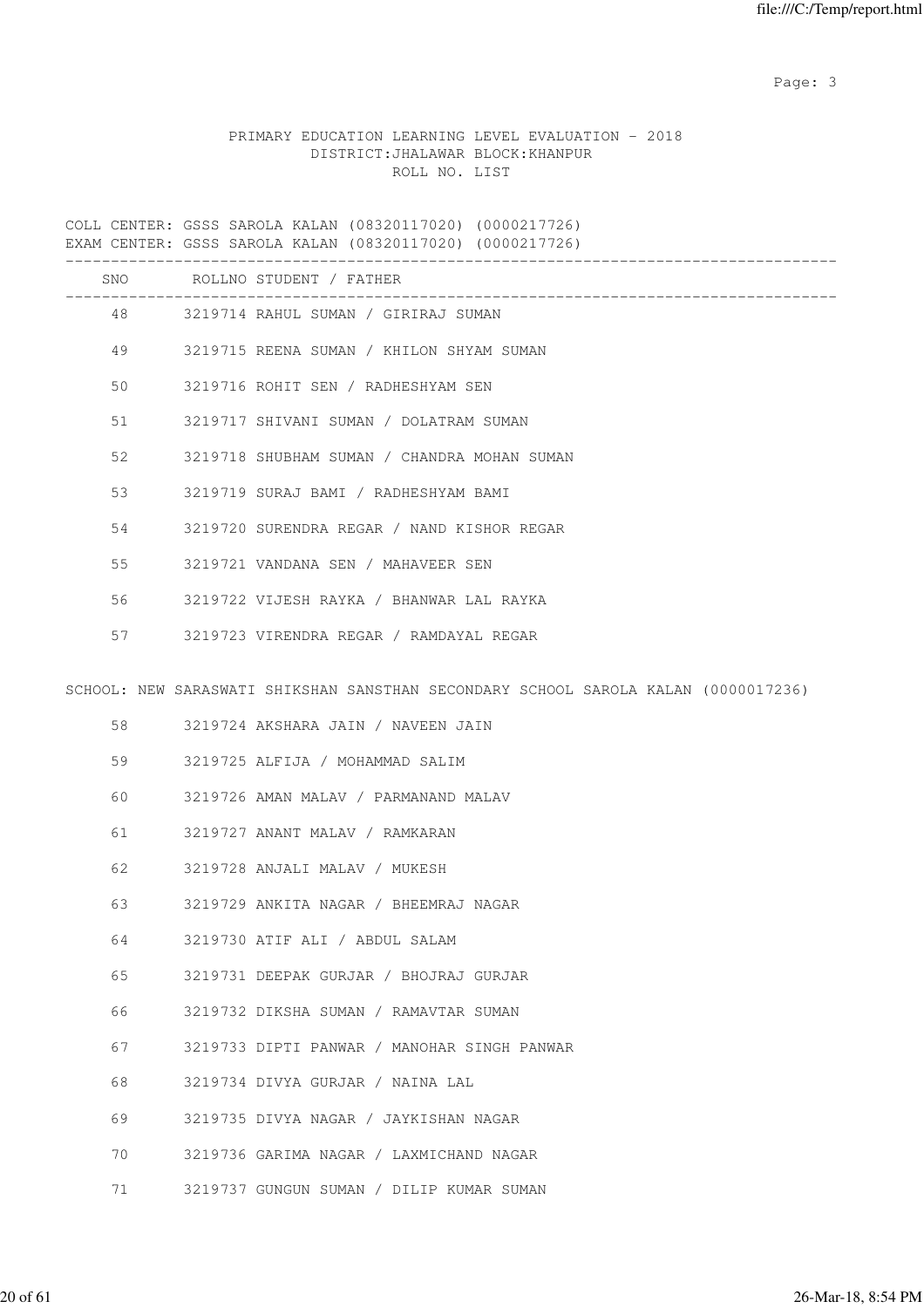Page: 4  $P$ 

## PRIMARY EDUCATION LEARNING LEVEL EVALUATION - 2018 DISTRICT:JHALAWAR BLOCK:KHANPUR ROLL NO. LIST

COLL CENTER: GSSS SAROLA KALAN (08320117020) (0000217726) EXAM CENTER: GSSS SAROLA KALAN (08320117020) (0000217726) ------------------------------------------------------------------------------------- SNO ROLLNO STUDENT / FATHER ------------------------------------------------------------------------------------- 72 3219738 HARSHIT MAHESHWARI / NANDKISHORE MAHESHWARI 73 3219739 JATIN NAGAR / SAMPATRAJ NAGAR 74 3219740 JYOTI MALAV / CHHAGAN LAL 75 3219741 KAMAL KUMAR GURJAR / DEVLAL 76 3219742 KUSHAL KUMAR RAV / CHANDRAPRAKASH 77 3219743 LAKHAN SUMAN / PARMANAND SUMAN 78 3219744 LAXMI MEENA / PARMANAND MEENA 79 3219745 MAHIMA SONI / SAVAN KUMAR SONI 80 3219746 MEGHA SUMAN / DEENBANDHU SUMAN 81 3219747 MITHUN BANJARA / MADAN LAL 82 3219748 MOHIT KUMAR GURJAR / KAILASH GURJAR 83 3219749 NAVDEEP NAGAR / HARIGOVIND NAGAR 84 3219750 OMPRAKASH SUMAN / DILIP KUMAR SUMAN 85 3219751 PAYAL NAGAR / RAMBHAROS NAGAR 86 3219752 PRAGYA JAIN / SURESH KUMAR JAIN 87 3219753 PRAMILA SUMAN / GIRIRAJ SUMAN 88 3219754 PRITI NAGAR / KAILASH NAGAR 89 3219755 PRIYA PRAJAPATI / PAWAN KUMAR 90 3219756 PRIYA SEN / HARIMOHAN SEN 91 3219757 PRIYANSHI PRAJAPATI / LALIT PRAJAPATI 92 3219758 ROHAN KUMHAR / LEKHRAJ PRAJAPATI 93 3219759 ROHIT KUMAR AHIR / MAHAVEER AHIR 94 3219760 SAHIMA BEE / MUSTKIM MANSURI 95 3219761 SONU MEENA / SHIVRAJ 96 3219762 TOSHIF UMAR / SHAFIQ MOHAMMAD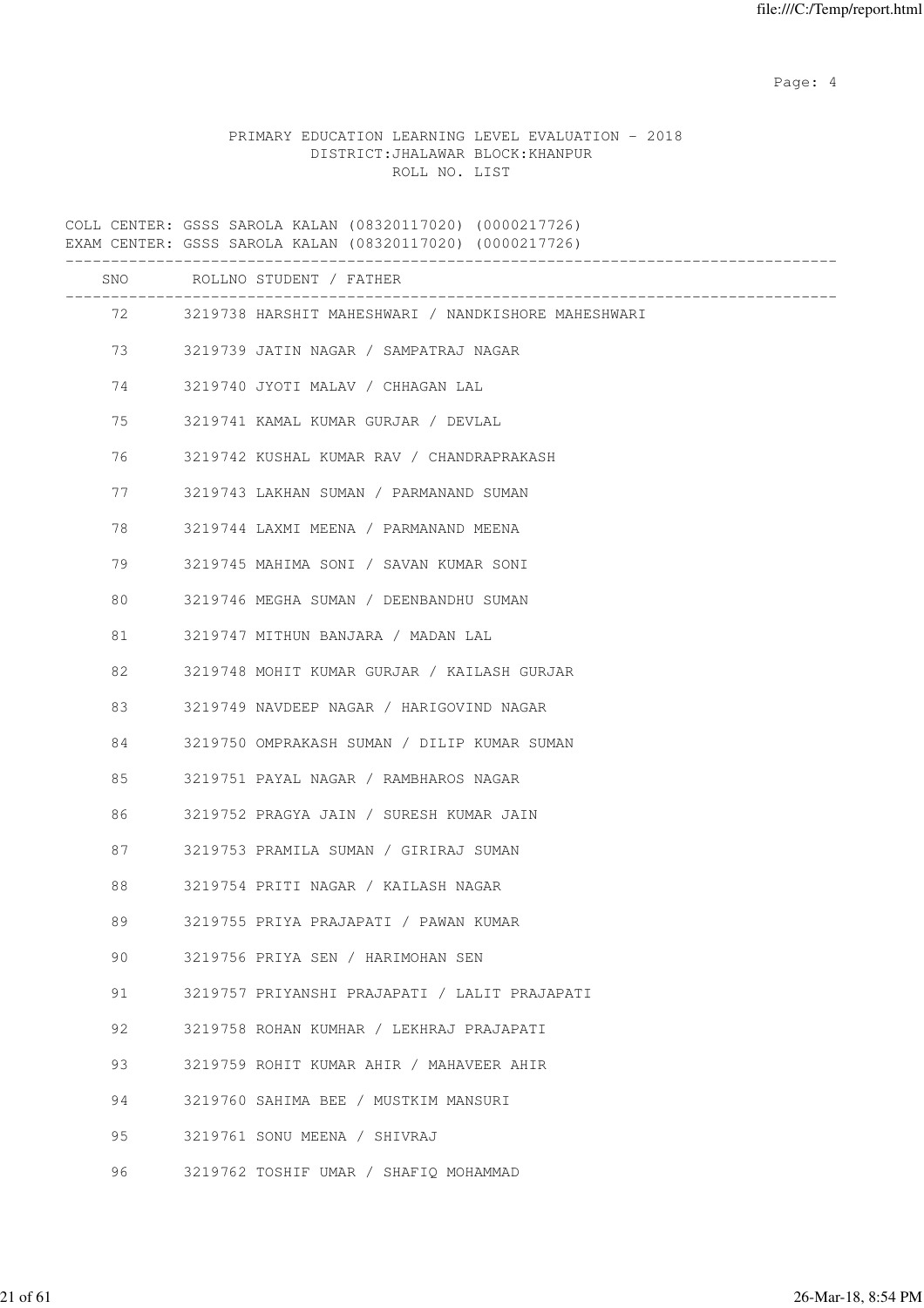Page: 5  $P$  and  $P$  and  $P$  and  $P$  and  $P$  and  $P$  and  $P$  and  $P$  and  $P$  and  $P$  and  $P$  and  $P$  and  $P$  and  $P$  and  $P$  and  $P$  and  $P$  and  $P$  and  $P$  and  $P$  and  $P$  and  $P$  and  $P$  and  $P$  and  $P$  and  $P$  and  $P$  an

# PRIMARY EDUCATION LEARNING LEVEL EVALUATION - 2018 DISTRICT:JHALAWAR BLOCK:KHANPUR ROLL NO. LIST

|     | COLL CENTER: GSSS SAROLA KALAN (08320117020) (0000217726)<br>EXAM CENTER: GSSS SAROLA KALAN (08320117020) (0000217726) |
|-----|------------------------------------------------------------------------------------------------------------------------|
|     | SNO ROLLNO STUDENT / FATHER                                                                                            |
|     | 97 3219763 TUSHAR RATHORE / SURESH KUMAR RATHORE                                                                       |
| 98  | 3219764 VANSH KUMAR MEENA / MUKESH KUMAR KUMAR                                                                         |
| 99  | 3219765 VIJAY SUMAN / MOHAN SUMAN                                                                                      |
| 100 | 3219766 VISHAL GURJAR / PRAMOD GURJAR                                                                                  |
| 101 | 3219767 YASHWANT BAIRVA / HARIRAM                                                                                      |
| 102 | 3219768 YOGENDRA SUMAN / DEVLAL SUMAN                                                                                  |
| 103 | 3219769 YOGITA MALAV / GOVIND PRASAD                                                                                   |
|     | SCHOOL: LAL BAHADUR SHASTRI SECONDARY SCHOOL SAROLA KALAN (0000017423)                                                 |
| 104 | 3219770 AJAY GURJAR / JODRAJ GURJAR                                                                                    |
| 105 | 3219771 AJAY SUMAN / RAMKUNWAR SUMAN                                                                                   |
| 106 | 3219772 ALISHA MANSURI / JHAHIR MAHOMAD                                                                                |
| 107 | 3219773 ANISH MALAV / VINOD MALAV                                                                                      |
| 108 | 3219774 BAL KANWAR / UMRAV SINGH                                                                                       |
| 109 | 3219775 BHUMIKA PARJAPATI / RAKESH PARJAPATI                                                                           |
| 110 | 3219776 DEEPAK NAGAR / DESHRAJ NAGAR                                                                                   |
| 111 | 3219777 DEVENDRA KUMAR GURJAR / JAGDISH GURJAR                                                                         |
| 112 | 3219778 DIYANSHI MALAV / BHERU LAL MALAV                                                                               |
| 113 | 3219779 GUNGUN MALAV / MULCHAND MALAV                                                                                  |
| 114 | 3219780 HIMANSHU GOUTAM / DHANRAJ GOUTAM                                                                               |
| 115 | 3219781 JASWANT MALAV / CHHITAR LAL                                                                                    |
| 116 | 3219782 KAMLESH BAWARIYA / BHERU LAL BAWARIYA                                                                          |
| 117 | 3219783 KARAN GURJAR / RAJARAM GURJAR                                                                                  |
| 118 | 3219784 KIRAN MEENA / PREM CHAND MEENA                                                                                 |
| 119 | 3219785 KOMAL MEENA / KISHAN GOPAL MEENA                                                                               |
| 120 | 3219786 KOUSHAL NAGAR / SHIV PRASAD NAGAR                                                                              |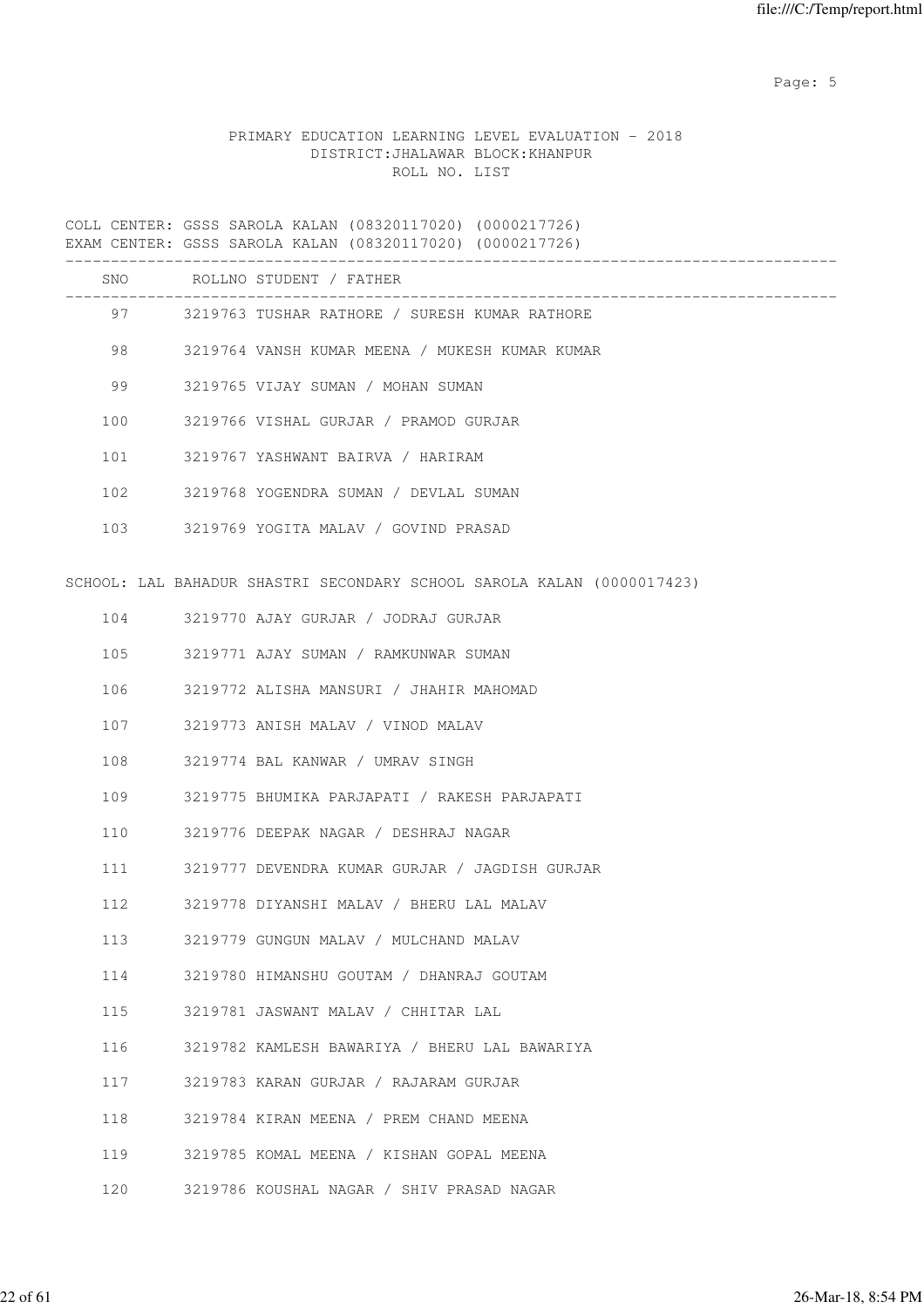Page: 6  $P$  and  $P$  and  $P$  and  $P$  and  $P$  and  $P$  and  $P$  and  $P$  and  $P$  and  $P$  and  $P$  and  $P$  and  $P$  and  $P$  and  $P$  and  $P$  and  $P$  and  $P$  and  $P$  and  $P$  and  $P$  and  $P$  and  $P$  and  $P$  and  $P$  and  $P$  and  $P$  an

# PRIMARY EDUCATION LEARNING LEVEL EVALUATION - 2018 DISTRICT:JHALAWAR BLOCK:KHANPUR ROLL NO. LIST

|     | COLL CENTER: GSSS SAROLA KALAN (08320117020) (0000217726)<br>EXAM CENTER: GSSS SAROLA KALAN (08320117020) (0000217726) |
|-----|------------------------------------------------------------------------------------------------------------------------|
|     | SNO ROLLNO STUDENT / FATHER                                                                                            |
|     | 121 3219787 KULDEEP MEENA / NAND LAL MEENA                                                                             |
| 122 | 3219788 KULDEEP RAYKA / BHEEM RAJ RAYKA                                                                                |
| 123 | 3219789 KUSHAL MEENA / BHANWAR LAL MEENA                                                                               |
| 124 | 3219790 LAXMI MEENA / SATAYNARAYAN MEENA                                                                               |
| 125 | 3219791 LAXSHIT MALAV / BABLU MALAV                                                                                    |
| 126 | 3219792 MAHIMA MALAV / SHIVSANKAR MALAV                                                                                |
| 127 | 3219793 MONIKA NAGAR / SATYANARAYAN NAGAR                                                                              |
| 128 | 3219794 MUSKAN GAWARIYA / RAJENDRA                                                                                     |
| 129 | 3219795 MUSKAN MEENA / MUKUT BIHARI MEENA                                                                              |
| 130 | 3219796 NAINSI JAIN / SUNIL JAIN                                                                                       |
| 131 | 3219797 NARENDAR GURJAR / AMRAT LAL GURJAR                                                                             |
| 132 | 3219798 NAVEEN NAGAR / RAMNIWAS NAGAR                                                                                  |
| 133 | 3219799 NEERAJ SUMAN / SHANKAR LAL SUMAN                                                                               |
| 134 | 3219800 NEHA GOUTAM / BARJRAJ GOUTAM                                                                                   |
| 135 | 3219801 NIHA KANWAR / GAJRAJ SINGH                                                                                     |
| 136 | 3219802 NILESH MEENA / RAM SWAROOP MEENA                                                                               |
| 137 | 3219803 NITASH MEENA / JAGDISH MEENA                                                                                   |
| 138 | 3219804 PARI BANO / ALIMUDEEN                                                                                          |
| 139 | 3219805 PARMOD SONI / VIJAY SHANKER SONI                                                                               |
| 140 | 3219806 PAWAN GURJAR / DEVLAL GURJAR                                                                                   |
| 141 | 3219807 PRINCI VIJAY / MAHAVEER VIJAY                                                                                  |
| 142 | 3219808 RADHA NAGAR / NAROTTAM NAGAR                                                                                   |
| 143 | 3219809 RISHI GOUTAM / DINESH GOUTAM                                                                                   |
| 144 | 3219810 ROHIT RATHORE / HARI OM                                                                                        |
| 145 | 3219811 SAGAR POTTER / RAMDAYAL POTTER                                                                                 |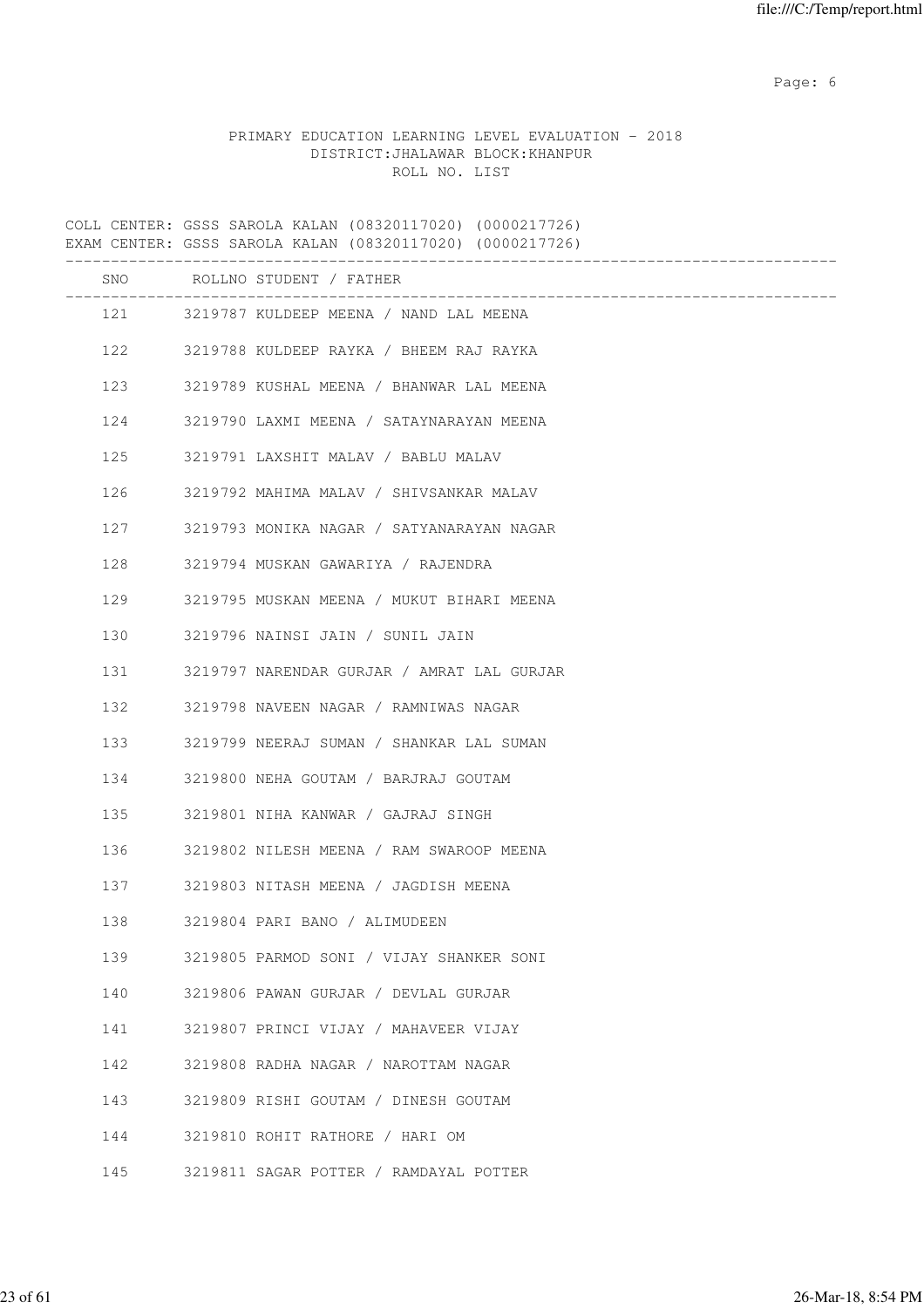Page: 7  $P$  and  $P$  and  $P$  and  $P$  and  $P$  and  $P$  and  $P$  and  $P$  and  $P$  and  $P$  and  $P$  and  $P$  and  $P$  and  $P$  and  $P$  and  $P$  and  $P$  and  $P$  and  $P$  and  $P$  and  $P$  and  $P$  and  $P$  and  $P$  and  $P$  and  $P$  and  $P$  an

## PRIMARY EDUCATION LEARNING LEVEL EVALUATION - 2018 DISTRICT:JHALAWAR BLOCK:KHANPUR ROLL NO. LIST

COLL CENTER: GSSS SAROLA KALAN (08320117020) (0000217726) EXAM CENTER: GSSS SAROLA KALAN (08320117020) (0000217726) ------------------------------------------------------------------------------------- SNO ROLLNO STUDENT / FATHER ------------------------------------------------------------------------------------- 146 3219812 SANDEEP GURJAR / GOPAL SHING GURJAR 147 3219813 SANDEEP SINGH / SURENDR SINGH 148 3219814 SHELENDRA NAGAR / RAMRAJ NAGAR 149 3219815 SHILPA CARPENTAR / BALASHANKAR CARPENTAR 150 3219816 SHYAM JAIN / VNAY JAIN 151 3219817 SONU MEENA / OM PRAKASH MEENA 152 3219818 SUJAL NAGAR / RAMCHANDRA NAGAR 153 3219819 VIJAY VERMA / RADESHYAM VERMA SCHOOL: SUBHASH BAL UPS S.KALAN (0000017424) 154 3219820 GOLU RATHOR / DEEN DAYAL RATHOR 155 3219821 SUKHVEER SINGH / BRIJRAJ SINGH SCHOOL: NEW TILAK BAL NIKETAN SECONDARY SCHOOL SAROLA KALAN (0000018574) 156 3219822 ALFEJ ALI / ANWAR KHAN 157 3219823 ANNU MEENA / SANJU MEENA 158 3219824 ARCHIT DHAKAR / SAMPAT RAJ DHAKAR 159 3219825 ARISH ALI / ARIF ALI 160 3219826 ARPIT NAGAR / UMA SHANKAR NAGAR 161 3219827 DEVKISHAN / MURARI LAL 162 3219828 HARISH PANWAR / GOVIND PANWAR 163 3219829 HIMANSHU CHOUDHARY / MAHENDRA CHOUDHARY 164 3219830 KESHAV NAGAR / MAHAVEER NAGAR 165 3219831 KHUSHI MANSOORI / ALTAF MANSURI 166 3219832 KRISHNA AHIR / MAHENDRA

167 3219833 MAHAK KHANAM / RAIESH KHAN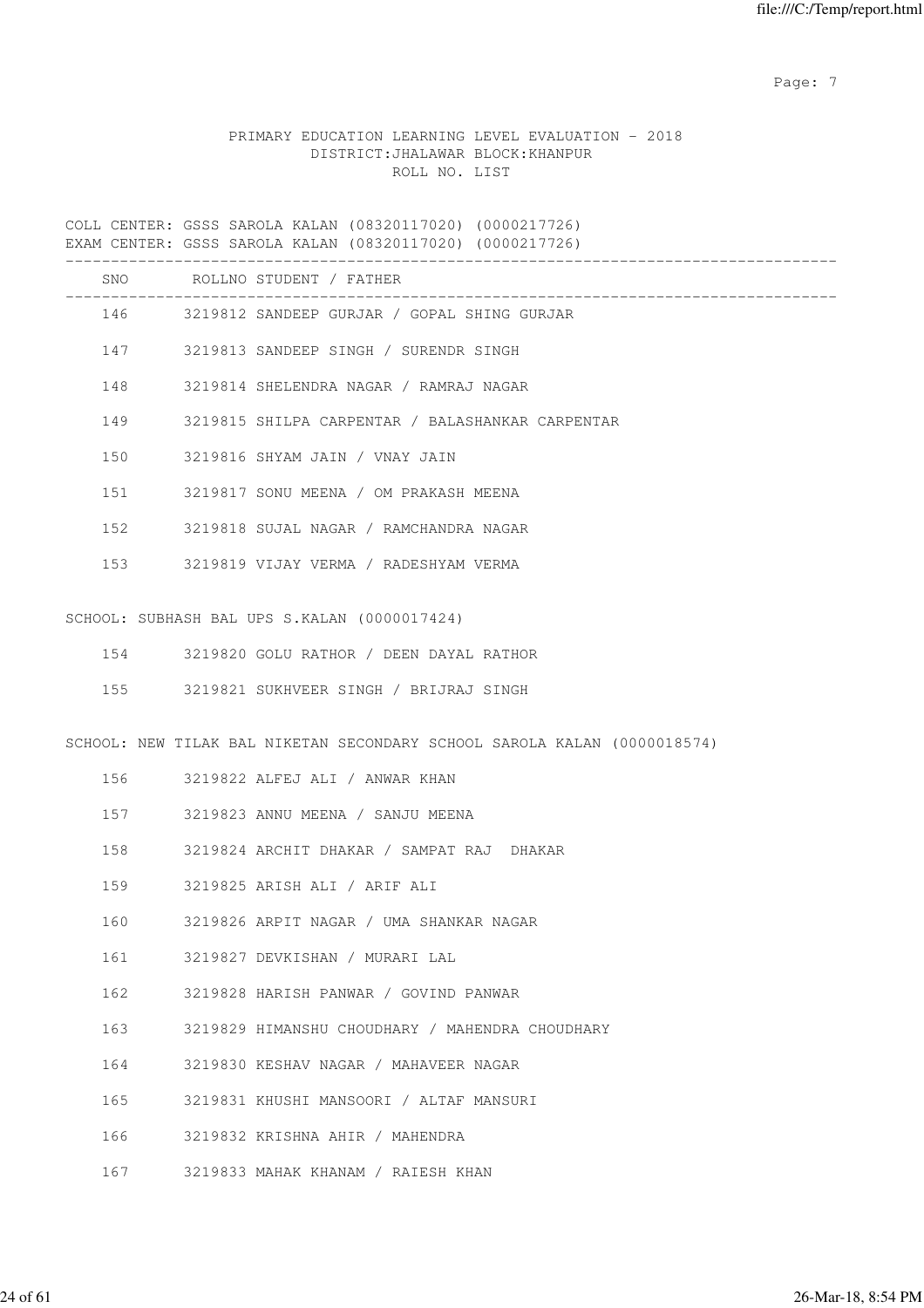Page: 8 and 20 and 20 and 20 and 20 and 20 and 20 and 20 and 20 and 20 and 20 and 20 and 20 and 20 and 20 and

## PRIMARY EDUCATION LEARNING LEVEL EVALUATION - 2018 DISTRICT:JHALAWAR BLOCK:KHANPUR ROLL NO. LIST

COLL CENTER: GSSS SAROLA KALAN (08320117020) (0000217726) EXAM CENTER: GSSS SAROLA KALAN (08320117020) (0000217726) ------------------------------------------------------------------------------------- SNO ROLLNO STUDENT / FATHER ------------------------------------------------------------------------------------- 168 3219834 MAINA NAGAR / LEKHRAJ NAGAR 169 3219835 MUSKAN NAGAR / RAMESHWAR 170 3219836 MUSKAN NAGAR / KAMAL PRAKASH 171 3219837 NEELU NAGAR / SHIVIJI 172 3219838 NISHA GOSWAMI / SHIVRAM GOSWAMI 173 3219839 RADHIKA GOSWAMI / VINOD 174 3219840 ROHIT BAGRI / PRAKASH BAGRI 175 3219841 SARITA MEENA / NAROTTAM 176 3219842 SAWAN MEENA / RAMNIWAS 177 3219843 SHIVANI GAUTAM / PRAKASH CHAND GAUTAM 178 3219844 SURAJ / BHANWARLAL 179 3219845 VIJAY MEENA / TOLARAM SCHOOL: GLOBAL ENGLISH MEDIUM SCHOOL SAROLA KALAN (0000018575) 180 3219846 AARAYAN NAGAR / RAJENDRA NAGAR 181 3219847 ANKIT CHOUDHRY / MAHAVEER CHOUDHARY 182 3219848 CHETAN NAGAR / MAHENDRA NAGAR 183 3219849 GAJENDRA MALAV / FHOOL CHAND MALAV 184 3219850 GAURAV NAGAR / TEJKARAN NAGAR 185 3219851 KANAK NAGAR / RAMBLISH 186 3219852 NIVEDITA SOLANKI / JASVANT SINGH SOLANKI 187 3219853 PRACHI NORAWAT / BHAGWAN SINGH 188 3219854 PRANJAL MALAV / SUSHIL MALAV 189 3219855 RAJNEESH CARPENTER / NAVEEN CARPENTER 190 3219856 RAUNK NAGAR / SAMPATRAJ NAGAR 191 3219857 SAKSHAM YADVWASHI / HEMANT YADVWASHI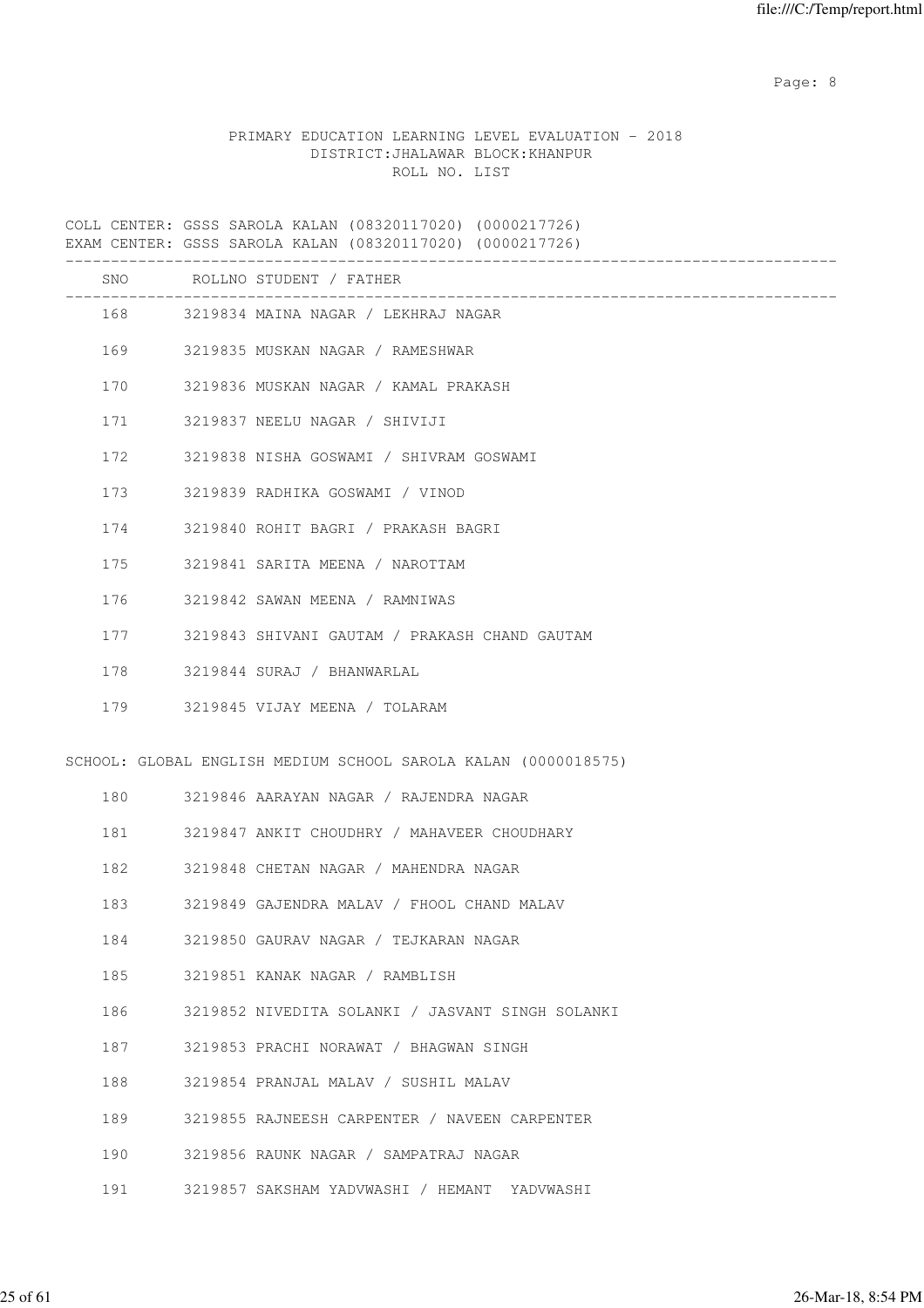en de la provincia de la provincia de la provincia de la provincia de la provincia de la provincia de la provi

# PRIMARY EDUCATION LEARNING LEVEL EVALUATION - 2018 DISTRICT:JHALAWAR BLOCK:KHANPUR ROLL NO. LIST

|           | COLL CENTER: GSSS SAROLA KALAN (08320117020) (0000217726)<br>EXAM CENTER: GSSS SAROLA KALAN (08320117020) (0000217726) |
|-----------|------------------------------------------------------------------------------------------------------------------------|
|           | SNO ROLLNO STUDENT / FATHER                                                                                            |
|           | 192 3219858 SUJAL YADVWASHI / HEMANT KUMAR YADVWASHI                                                                   |
|           | 193 3219859 VANDNA NAGAR / NARENDRA                                                                                    |
|           | 194 3219860 VIKRAM MALAV / ROOPCHAND MALAV                                                                             |
|           | SCHOOL: GASSS GIRLS SAROLA KALAN (0000217725)                                                                          |
| 195 — 195 | 3219861 AMAN HUSAIN / ASHFAK HUSAIN                                                                                    |
| 196       | 3219862 ANTIMA REGAR / BIRDHICHAND                                                                                     |
| 197       | 3219863 DIYA NAGAR / JAGDISH NAGAR                                                                                     |
| 198       | 3219864 KOMAL KHANGAR / HEERA LAL KHANGAR                                                                              |
| 199       | 3219865 KUSHBHU SUMAN / HEMRAJ                                                                                         |
| 200       | 3219866 NEETU PANWAR / BHANWAR LAL                                                                                     |
| 201       | 3219867 NEETU PRAJAPATI / RAMGOPAL                                                                                     |
| 202       | 3219868 NITESH SUMAN / GHANSHYAM SUMAN                                                                                 |
| 203       | 3219869 PRAMILA KUMARI / BHAG CHAND                                                                                    |
| 204       | 3219870 SAPANA SUMAN / DEVILAL SUMAN                                                                                   |
| 205       | 3219871 SHITAL SEN / RAGHUNATH SEN                                                                                     |
| 206       | 3219872 SHIVANI REGAR / PRAMANANAD REGAR                                                                               |
| 207       | 3219873 YASHODA SUMAN / HARIOM SUMAN                                                                                   |
|           | SCHOOL: GSSS SAROLA KALAN (0000217726)                                                                                 |
| 208       | 3219874 ASHU KUMAR MEHATAR / MAHENDRA KUMAR                                                                            |
| 209       | 3219875 ASLAM MANSURI / SALIM MANSURI                                                                                  |
| 210       | 3219876 BANTI PRAJAPATI / NAND LAL                                                                                     |
| 211       | 3219877 DEEPAK BAGRI / ROOPCHAND                                                                                       |
| 212       | 3219878 MINAKSHI MEENA / MAHENDRA MEENA                                                                                |

213 3219879 MONIKA GURJAR / RAMPRASAD GURJAR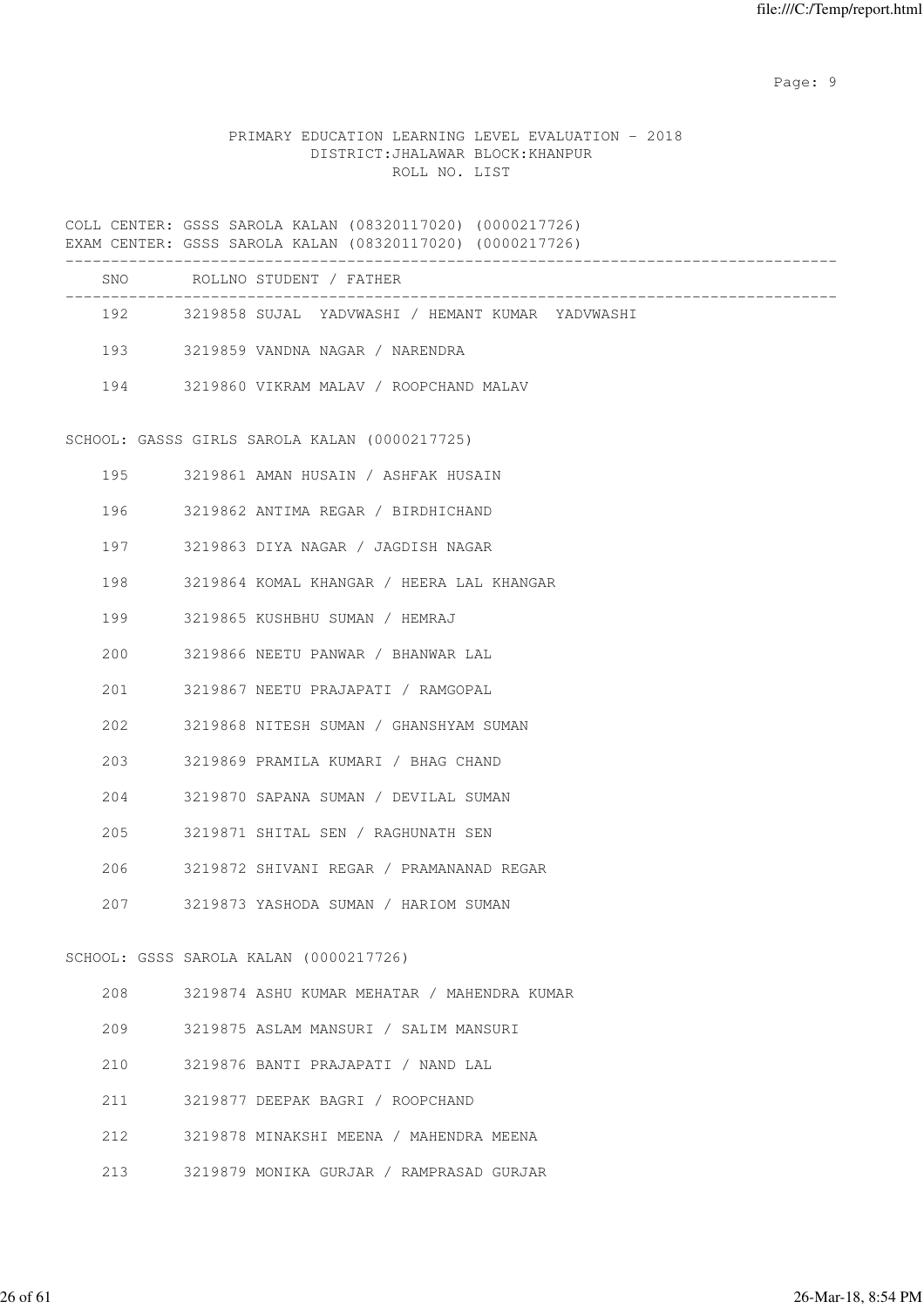Page: 10

## PRIMARY EDUCATION LEARNING LEVEL EVALUATION - 2018 DISTRICT:JHALAWAR BLOCK:KHANPUR ROLL NO. LIST

COLL CENTER: GSSS SAROLA KALAN (08320117020) (0000217726) EXAM CENTER: GSSS SAROLA KALAN (08320117020) (0000217726) ------------------------------------------------------------------------------------- SNO ROLLNO STUDENT / FATHER ------------------------------------------------------------------------------------- 214 3219880 NARENDRA KUMAR MEENA / HANSRAJ 215 3219881 NEETU KUMARI / OM PRAKSAH 216 3219882 SHABANA BEGAM / SALIM MANSURI SCHOOL: GUPS, CHANPURKUR (0000416548) 217 3219883 ANKIT KUMAR / MAHAVEER PRASAD 218 3219884 BALRAM BHEEL / ASHOK KUMAR 219 3219885 DIKSHA KUMARI / GIRRAJ 220 3219886 HARISH MEGHWAL / RAMSWAROOP 221 3219887 KASHISH MEGHWAL / SATYA PRAKASH 222 3219888 PAYAL KUMARI / RADHESHYAM MEGHWAL 223 3219889 RIYA KUMARI / MUKESH KUMAR 224 3219890 RIYA KUMARI / NAROTTAM 225 3219891 SURAJ MEGHWAL / RAJMAL 226 3219892 YASHPAL MEGHWAL / RAM HETAR 227 3219893 YOGITA GURJAR / DOLAT RAM GURJAR SCHOOL: GPS BAGRI MOHALLA SAROLA (0000482459) 228 3219894 BHARTI / KRISHN MURARI 229 3219895 RAJENDRA / MURARILAL 230 3219896 VIAHAL BAGRI / RAM CHANDRA 231 3219897 VICKY BAGRI / RAMLAL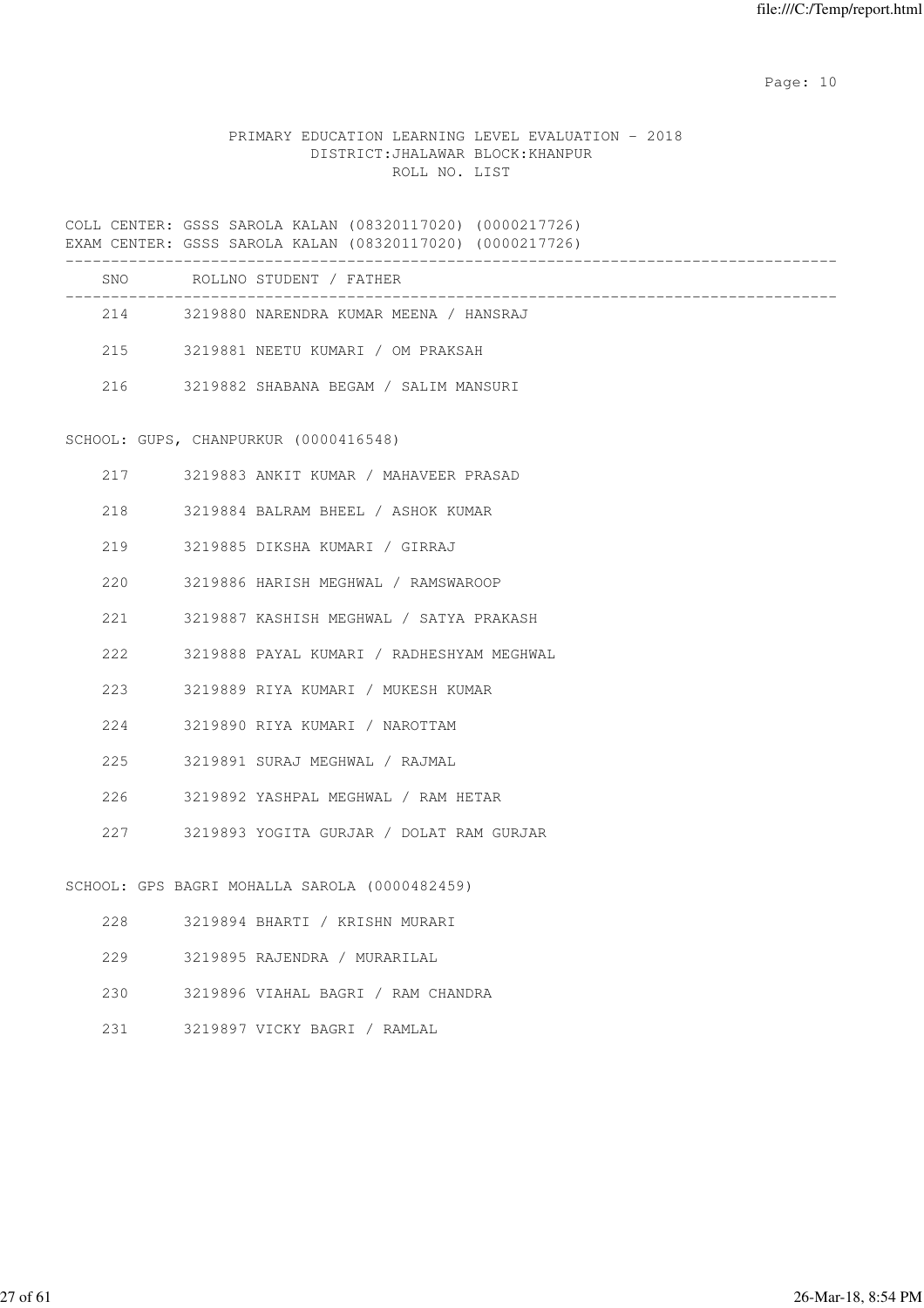## PRIMARY EDUCATION LEARNING LEVEL EVALUATION - 2018 DISTRICT:JHALAWAR BLOCK:KHANPUR ROLL NO. LIST

|    | COLL CENTER: GSSS SAROLA KALAN (08320117020) (0000217726)<br>EXAM CENTER: GASSS TARAJ (08320117111) (0000217728)<br>--------------------- |
|----|-------------------------------------------------------------------------------------------------------------------------------------------|
|    | SNO ROLLNO STUDENT / FATHER                                                                                                               |
|    | SCHOOL: SHIVAJI CHILDRAN SECOUNDRY SCHOOL (0000016350)                                                                                    |
| 1  | 3219898 ANKITA MALAV / CHANDDRA PRAKASH MALAV                                                                                             |
| 2  | 3219899 ARJUN CHAUDHARY / MUKUT BIHARI CHAUDARY                                                                                           |
| 3  | 3219900 ARUN MALAV / VINOD KUMAR                                                                                                          |
| 4  | 3219901 ASHU MALAV / RAM BILASH MALAV                                                                                                     |
| 5  | 3219902 BHUMIKA MALAV / CHANDRA MOHAN MALAV                                                                                               |
| 6  | 3219903 CHINTU BAIRVA / MAHAVEER BAIRVA                                                                                                   |
| 7  | 3219904 DIKSHA MALAV / MUKUT BIHARI MALAV                                                                                                 |
| 8  | 3219905 KAJAL SEN / RAMESH CHAND                                                                                                          |
| 9  | 3219906 MAHIMA CHOUDHARY / DHARAM RAJ CHOUDHARY                                                                                           |
| 10 | 3219907 MAHIMA MALAV / RAJENDRA PRASAD MALAV                                                                                              |
| 11 | 3219908 PAWAN BAIRWA / DAYA RAM BAIRWA                                                                                                    |
| 12 | 3219909 RAMESHWAR GURJAR / PURILAL GURJAR                                                                                                 |
| 13 | 3219910 RISHABH MALAV / LOKESH KUMAR                                                                                                      |
| 14 | 3219911 SHAMIKSHA MEENA / RAM NIWAS MEENA                                                                                                 |
| 15 | 3219912 SONU MALAV / DEPCHAND MAALAV                                                                                                      |
| 16 | 3219913 TARUN MALAV / RAVINDRA MALAV                                                                                                      |
| 17 | 3219914 TUFHAN SING BHEEL / DHARA SING BHEEL                                                                                              |
| 18 | 3219915 VARSHA MALAV / HANS RAJ MALAV                                                                                                     |
|    | SCHOOL: MONUNTESORY ADUCATION SOCIETY SECOUNDRY SCHOOL (0000016653)                                                                       |
| 19 | 3219916 AKANKSHA MALAV / MAHENDRA MALAV                                                                                                   |

- 20 3219917 ANKITA MEENA / RAKESH MEENA
- 21 3219918 ANUJ BAIRWA / TEJKARAN BAIRWA
- 22 3219919 ARVIND BAIRWA / DHANRAJ BAIRWA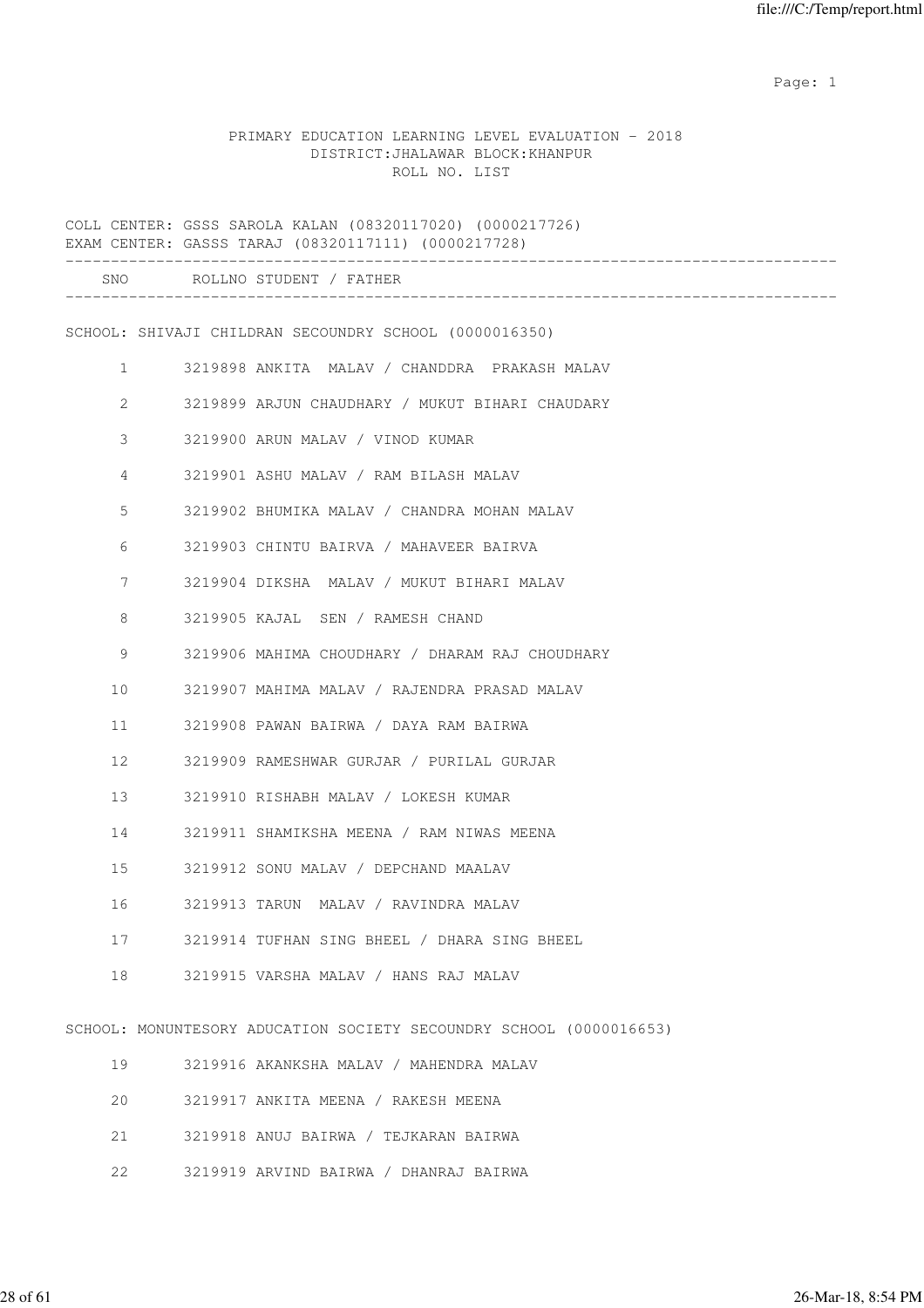## PRIMARY EDUCATION LEARNING LEVEL EVALUATION - 2018 DISTRICT:JHALAWAR BLOCK:KHANPUR ROLL NO. LIST

COLL CENTER: GSSS SAROLA KALAN (08320117020) (0000217726) EXAM CENTER: GASSS TARAJ (08320117111) (0000217728) ------------------------------------------------------------------------------------- SNO ROLLNO STUDENT / FATHER ------------------------------------------------------------------------------------- 23 3219920 ARVIND MEGHWAL / KALU LAL 24 3219921 BHAVANA MALAV / SURAJIT MALAV 25 3219922 CHANCHAL BAIRWA / LEKHRAJ BAIRWA 26 3219923 DALURAM MALAV / SURESH MALAV 27 3219924 DEVARAJ GURJAR / SUJAN SING 28 3219925 DEVLAL GADRI GURJAR / RAMNARAYAN 29 3219926 DEVRAJ GURJAR / JUGRAJ GURJAR 30 3219927 DIVANSHU NAGAR / SURESH NAGAR 31 3219928 DIVYA MEENA / JAGDISH MEENA 32 3219929 GAGAN MALAV / RAMCHRAN MALAV 33 3219930 HARIOM MALAV / JAMANALAL MALAV 34 3219931 HARIOM GADARI / BHANWAR LAL GADARI 35 3219932 HARIOM MEENA / DEVLAL MEENA 36 3219933 JIYA MALAV / OMPRAKASH MALAV 37 3219934 KALULAL GADARI / SITARAM 38 3219935 KALULAL MEENA / RAMKUVAR MEENA 39 3219936 KAPIL MALAV / OMPRAKASH MALAV 40 3219937 KULDEEP MEENA / MUKESH MEENA 41 3219938 KUNDAN BHEEL / RAJENDRA PRASAD 42 3219939 NAVEEN GURJAR / JUGRAJ GURJAR 43 3219940 NAVEEN MALAV / SATYANARAYAN 44 3219941 NISHA BAIRWA / RAMSWROOP BAIRWA 45 3219942 RAGUVEER GURJAR / PAPPU LAL 46 3219943 RAJENDRA KUMAR BAIRWA / KUSHAL 47 3219944 RAJESH KUMAR MALAV / BALCHAND MALAV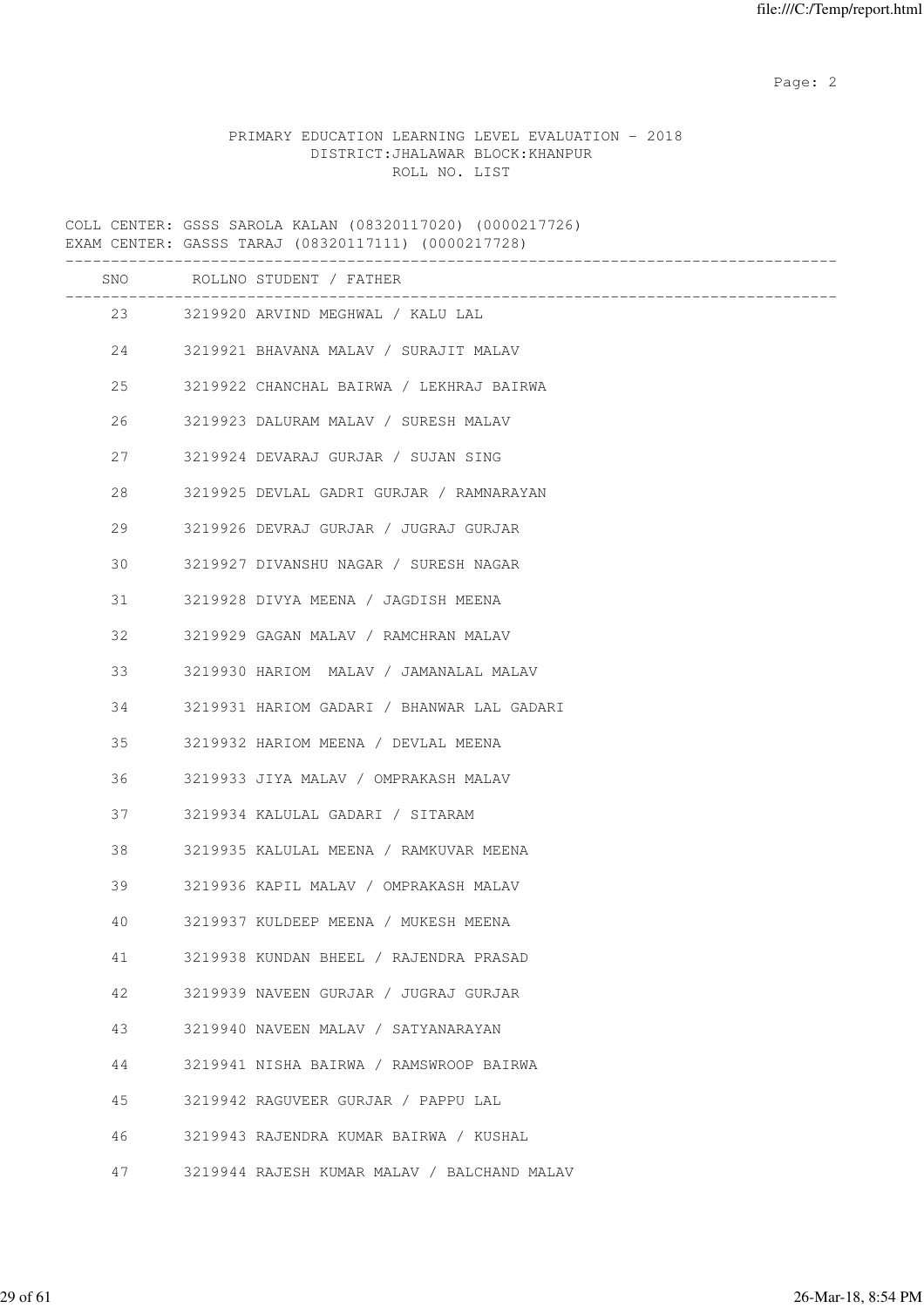Page: 3

## PRIMARY EDUCATION LEARNING LEVEL EVALUATION - 2018 DISTRICT:JHALAWAR BLOCK:KHANPUR ROLL NO. LIST

|    |         | SNO ROLLNO STUDENT / FATHER                                  |
|----|---------|--------------------------------------------------------------|
|    |         | 48 3219945 RAJKUMAR MEENA / RAMLAL MEENA                     |
|    | 49      | 3219946 RAMBABU MEENA / RAMESHCHAND MEENA                    |
| 50 |         | 3219947 RAMLAKHAN REGAR / MOHAN LAL                          |
| 51 |         | 3219948 RAVINDRA GURJAR / RAMKUWAR                           |
| 52 |         | 3219949 ROHIT KUMAR MEENA / RAMSWROOP                        |
| 53 |         | 3219950 SAGAR BHEEL / MUKUT BIHARI BHEEL                     |
| 54 |         | 3219951 SAKSHI KANVAR SOLANKI / NARENDRA SINGH SOLANKI       |
| 55 |         | 3219952 SANDEEP KUMAR MEHARA / OM PRAKASH                    |
| 56 |         | 3219953 SHIVANI BAIRWA / RAMRATAN BAIRWA                     |
| 57 |         | 3219954 SHIVANI GURJAR / NAND SINGH GURJAR                   |
| 58 |         | 3219955 SHIVRAJ MALAV / OMPRAKASH MALAV                      |
| 59 |         | 3219956 SNEHA MALAV / JUGARAJ MALAV                          |
| 60 |         | 3219957 SNEHA NAGAR / PAREMCHAND NAGAR                       |
| 61 |         | 3219958 SUMIT CHOUDHARY / TEJPRAKASH CHOUDHARY               |
|    | 62 — 10 | 3219959 TEJKARAN CHOUDHARY / JUGRAJ CHOUDHARY                |
|    |         | 3219960 YESH JANGID / SATYAPRAKASH JANGID                    |
|    | 64      | 3219961 YESH MALAV / BHANWAR LAL MALAV                       |
|    |         | SCHOOL: BHARAT SHIKSHA NIKETAN SECOUNDRY SCHOOL (0000017149) |
| 65 |         | 3219962 ANAND PAREEK / RAJESH PAREEK                         |
| 66 |         | 3219963 ANKIT MALAV / JUGRAJ MALAV                           |
| 67 |         | 3219964 ARJUN NAGAR / TEJRAJ NAGAR                           |
| 68 |         | 3219965 ASHU MALAV / LAKSHMINARAYAN                          |
| 69 |         | 3219966 BHULI / RAM NARAYAN                                  |
| 70 |         | 3219967 DEVENDRA MALAV / SATYAPAL MALAV                      |
| 71 |         | 3219968 DILIP NAGAR / RAMRAJ NAGAR                           |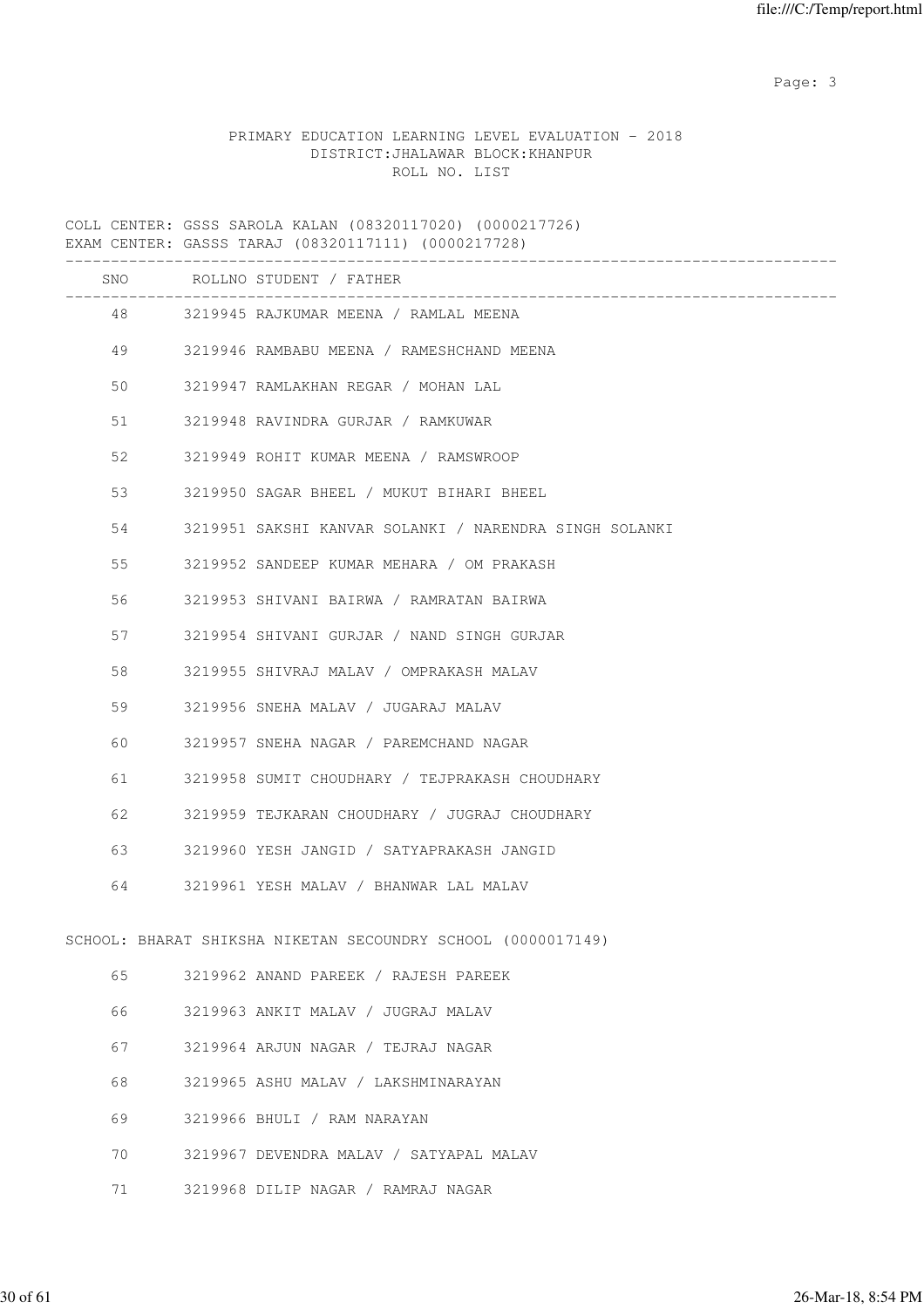Page: 4  $P$ 

## PRIMARY EDUCATION LEARNING LEVEL EVALUATION - 2018 DISTRICT:JHALAWAR BLOCK:KHANPUR ROLL NO. LIST

|          | SNO ROLLNO STUDENT / FATHER                       |
|----------|---------------------------------------------------|
|          | 72 3219969 DIPTA MALAV / GORDHAN MALAV            |
| 73 — 17  | 3219970 GOVIND KUMAR / DURGALAL                   |
| 74 — 200 | 3219971 HARIOM NAGAR / BRIJMOHAN NAGAR            |
| 75       | 3219972 HARIRAM / DEVLAL                          |
| 76       | 3219973 HARSHITA VESHNAV / HANUMAN PRASAD VESHNAV |
| 77       | 3219974 HEMANT REGAR / TOLARAM                    |
| 78       | 3219975 JODHRAJ / AMARLAL                         |
| 79       | 3219976 KAMAL MEENA / JUGRAJ MEENA                |
| 80       | 3219977 KAPISH MALAV / SATYAPAL MALAV             |
| 81       | 3219978 KUMKUM CHOUDHARY / JUGRAJ CHOUDHARY       |
| 82       | 3219979 MAHENDRA MEHRA / VIJAY PRAKASH MEHRA      |
| 83       | 3219980 MANISH SEN / DHANRAJ SEN                  |
| 84       | 3219981 MONU MEENA / GYANCHAND                    |
| 85       | 3219982 MUKESH KUMAR / CHAMPA LAL                 |
| 86       | 3219983 NARENDRA BAIRWA / RAMSWARUP BAIRWA        |
| 87       | 3219984 NARESH KUMAR MEENA / BHURALAL             |
| 88       | 3219985 NETRA JANGID / LALIT JANGID               |
| 89       | 3219986 NISHA BAIRWA / RAMSWARUP BAIRWA           |
| 90       | 3219987 NISHA MEENA / JAGDEESH MEENA              |
| 91       | 3219988 NITESH / RAJARAM BHEEL                    |
| 92       | 3219989 PANKAJ AIRWAL / CHHOTU LAL                |
| 93       | 3219990 PANKAJ MEENA / DHARMRAJ MEENA             |
| 94       | 3219991 PRADEEP MALAV / JUGRAJ MALAV              |
| 95       | 3219992 PRAVEEN RATHOR / GIRIRAJ RATHOR           |
| 96       | 3219993 PRINCE MALAV / GHAYANRAJ MALAV            |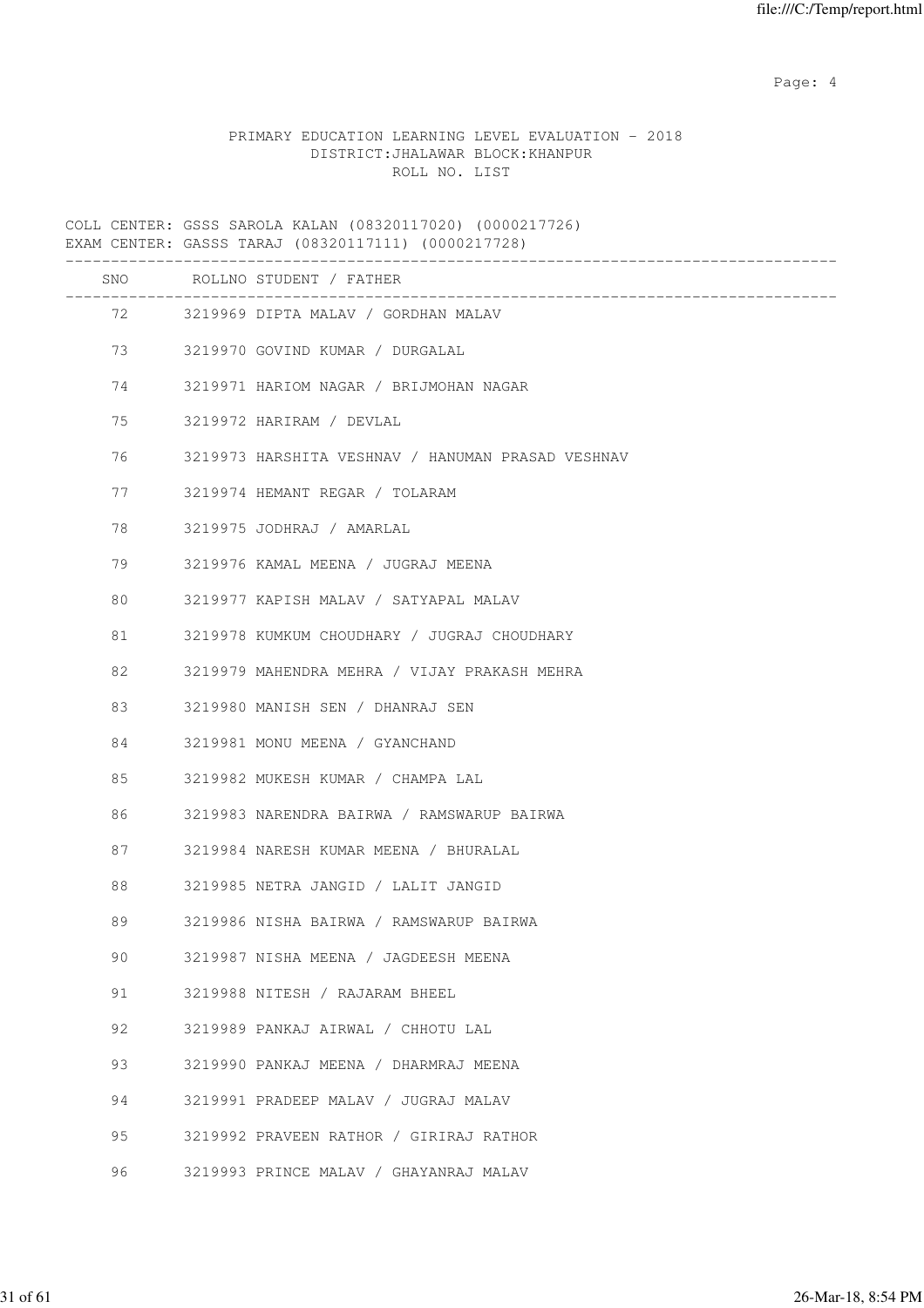Page: 5  $P$  and  $P$  and  $P$  and  $P$  and  $P$  and  $P$  and  $P$  and  $P$  and  $P$  and  $P$  and  $P$  and  $P$  and  $P$  and  $P$  and  $P$  and  $P$  and  $P$  and  $P$  and  $P$  and  $P$  and  $P$  and  $P$  and  $P$  and  $P$  and  $P$  and  $P$  and  $P$  an

## PRIMARY EDUCATION LEARNING LEVEL EVALUATION - 2018 DISTRICT:JHALAWAR BLOCK:KHANPUR ROLL NO. LIST

|     |         | SNO ROLLNO STUDENT / FATHER                           |
|-----|---------|-------------------------------------------------------|
|     | 97 — 10 | 3219994 PRIYANKA MEENA / PANACHAND MEENA              |
|     |         | 98 3219995 RAJESH KUMAR / DURGA SHANKAR               |
| 99  |         | 3219996 RAMRAJ / HARLAL                               |
| 100 |         | 3219997 ROHIT BHEEL / GORDHAN LAL                     |
| 101 |         | 3219998 SANJANA NAGAR / GIRIRAJ NAGAR                 |
| 102 |         | 3219999 SHAITAN BAIRW / MOOLCHAND                     |
| 103 |         | 3220000 SHUBHAM MALAV / RAMPAL MALAV                  |
| 104 |         | 3220001 TANISHKA JAIN / ASHISH JAIN                   |
| 105 |         | 3220002 VIJENDRA SINGH / BHERU SINGH                  |
| 106 |         | 3220003 VIKASH / RADHESHYAM                           |
|     |         | SCHOOL: MAA BHARTI PUBLIC CILDRAN SCHOOL (0000018078) |
|     |         | 107 3220004 ANKIT CHOUDHARY / MAHAVEER CHOUDHARY      |
| 108 |         | 3220005 ANSUL MALAV / JUGRAJ MALAV                    |
| 109 |         | 3220006 ASHUTOSH MEENA / HANSRAJ MEENA                |
| 110 |         | 3220007 CHETAN NAGAR / MAHENDRA NAGAR                 |
| 111 |         | 3220008 DEVRAJ GURJAR / HARIBHALLABH GURJAR           |
| 112 |         | 3220009 DIPAK MALAV / NEMI CHAND MALAV                |
| 113 |         | 3220010 DURGA LAL BHEEL / HARI LAL BHEEL              |
| 114 |         | 3220011 GAJENDRA MALAV / FOOL CHAND MALAV             |
| 115 |         | 3220012 GARIMA CHOUDHARY / BALRAM CHOUDHARY           |
| 116 |         | 3220013 GARIMA MALAV / RAJENDRA PRASAD                |
| 117 |         | 3220014 HEMANT MEHRA / DURGA LAL MEHRA                |
| 118 |         | 3220015 HITESH GURJAR / BIRADHI LAL                   |
| 119 |         | 3220016 KAJAL MALAV / NAWAL MALAV                     |
| 120 |         | 3220017 KANHAIYA LALKEWAT / RAMBHAROSH KEWAT          |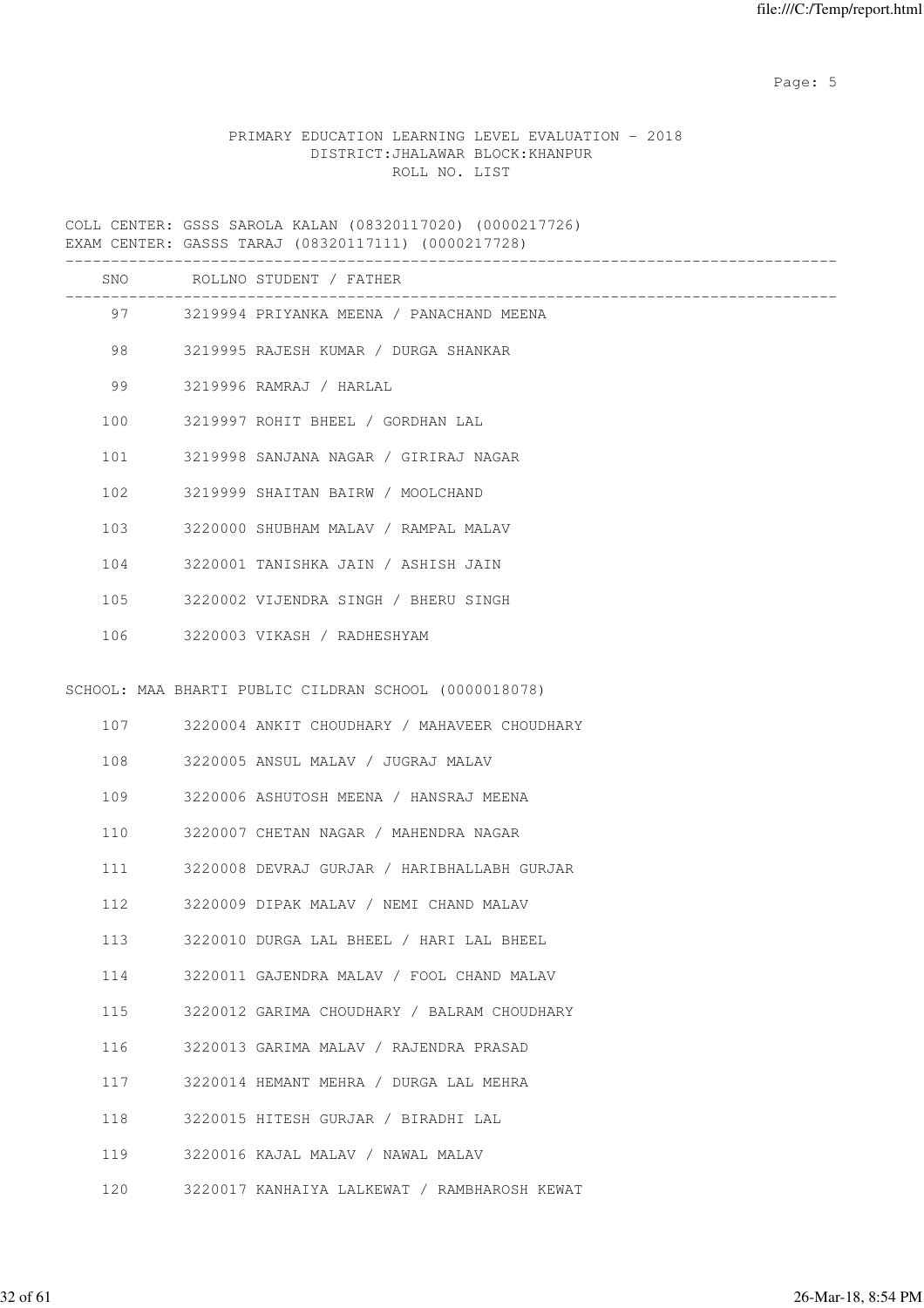Page: 6  $P$  and  $P$  and  $P$  and  $P$  and  $P$  and  $P$  and  $P$  and  $P$  and  $P$  and  $P$  and  $P$  and  $P$  and  $P$  and  $P$  and  $P$  and  $P$  and  $P$  and  $P$  and  $P$  and  $P$  and  $P$  and  $P$  and  $P$  and  $P$  and  $P$  and  $P$  and  $P$  an

## PRIMARY EDUCATION LEARNING LEVEL EVALUATION - 2018 DISTRICT:JHALAWAR BLOCK:KHANPUR ROLL NO. LIST

COLL CENTER: GSSS SAROLA KALAN (08320117020) (0000217726) EXAM CENTER: GASSS TARAJ (08320117111) (0000217728) ------------------------------------------------------------------------------------- SNO ROLLNO STUDENT / FATHER ------------------------------------------------------------------------------------- 121 3220018 LOKESH GURJAR / JAMANA LAL GURJAR 122 3220019 MANISHA MEENA / PAPPU LAL 123 3220020 MANISHA NAGAR / KAMLESH NAGAR 124 3220021 MANOJ GURJAR / KALU LAL GURJAR 125 3220022 NIRAJ MALAV / DHARAM RAJ MALAV 126 3220023 NIVEDITA SOLANKI / JASAVANT SINGH 127 3220024 POOJA CHOUDHARY / RAM BHAROSH CHOUDHARY 128 3220025 POOJA NAGAR / BAJRANG LAL NAGAR 129 3220026 PRADEEP GURJAR / GORI LAL GURJAR 130 3220027 PRANJAL MALAV / SUSHIL MALAV 131 3220028 ROHIT MEENA / RAJA RAM MEENA 132 3220029 SAKSHAM YADUVANSHI / HEMANT KUMAR YADUVANSHI 133 3220030 SANDEEP BHEEL / PAPPU LAL BHEEL 134 3220031 SHAKTI SINGH / MAHAVEER SINGH 135 3220032 SHIVANI GURJAR / BHOJRAJ GURJAR 136 3220033 SONI KUMARI GURJAR / HARI BALLABH GURJAR 137 3220034 SUJAL YADUVANSHI / HEMANT KUMAR YADUVANSHI 138 3220035 SURAJ BAIRWA / MAHAVEER BAIRWA 139 3220036 SURESH AIRVAL / DEVI LAL 140 3220037 VANDNA GURJAR / KRISHN MURARI GURJAR 141 3220038 VIKASH NAGAR / RADHE SHYAM NAGAR 142 3220039 VIKRAM GURJAR / BHAWANI SINGH 143 3220040 VIKRAM MALAV / ROOP CHAND MALAV

- 144 3220041 VIKRAM MEROTHA / RAMSWROOP MEROTHA
- 145 3220042 VISHAL BHEEL / LEKHRAJ BHEEL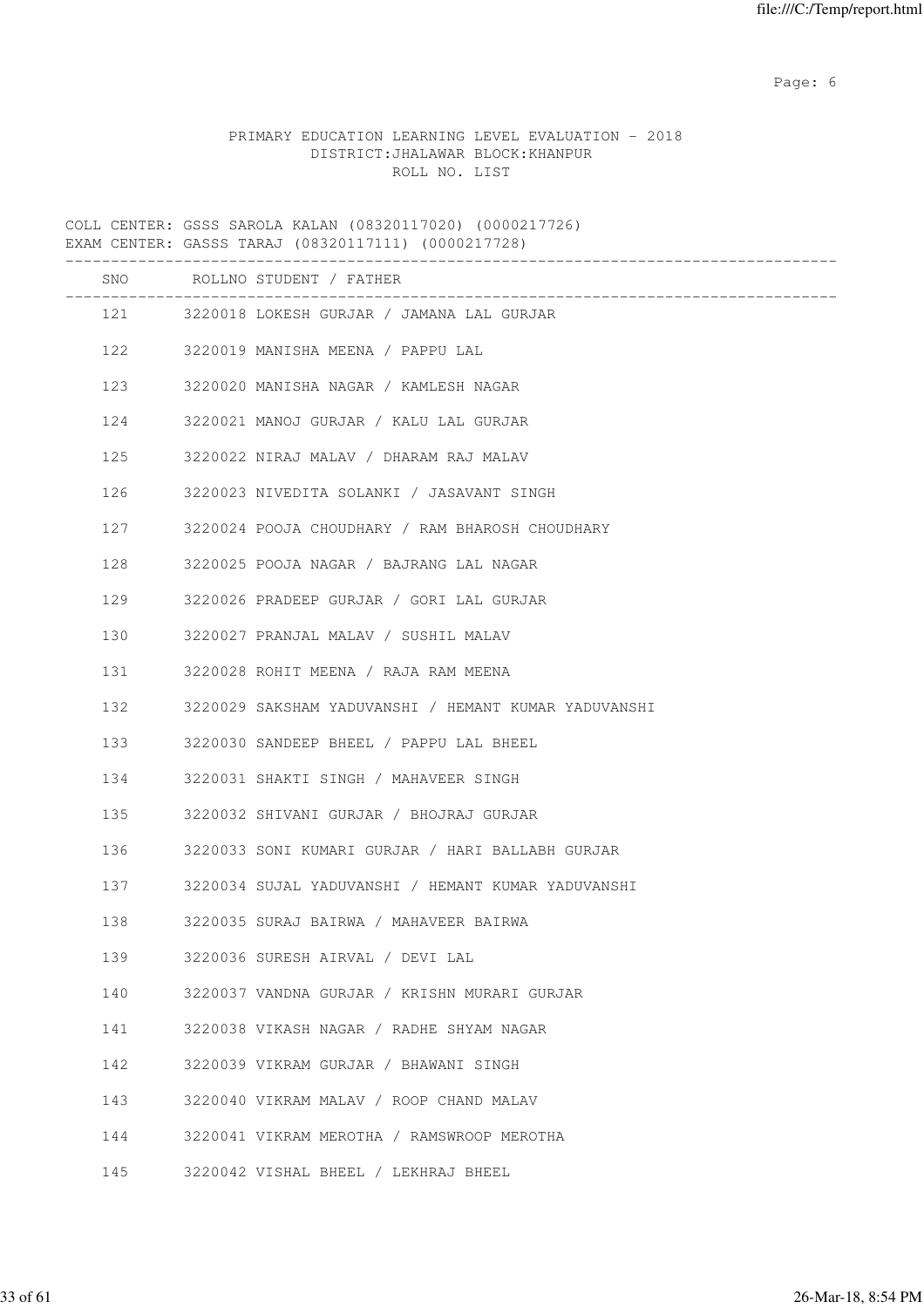Page: 7  $P$  and  $P$  and  $P$  and  $P$  and  $P$  and  $P$  and  $P$  and  $P$  and  $P$  and  $P$  and  $P$  and  $P$  and  $P$  and  $P$  and  $P$  and  $P$  and  $P$  and  $P$  and  $P$  and  $P$  and  $P$  and  $P$  and  $P$  and  $P$  and  $P$  and  $P$  and  $P$  an

## PRIMARY EDUCATION LEARNING LEVEL EVALUATION - 2018 DISTRICT:JHALAWAR BLOCK:KHANPUR ROLL NO. LIST

|     |                                  | SNO ROLLNO STUDENT / FATHER<br>_______________________________ |
|-----|----------------------------------|----------------------------------------------------------------|
|     |                                  | 146 3220043 VISHAL YOGI / PRALAD YOGI                          |
|     | SCHOOL: GGSS, TARAJ (0000217727) |                                                                |
|     | 147                              | 3220044 ARUN BAIRWA / LEKHRAJ                                  |
|     | 148                              | 3220045 HARSHITA MALAV / HARIBALLABH                           |
|     | 149                              | 3220046 HARSHITA VAISHANAV / MAHAVIR VAISHANAV                 |
|     | 150                              | 3220047 KAJAL SEN / RAMESH CHAND SEN                           |
|     | 151                              | 3220048 NISHA GURJAR / HARIRAM                                 |
|     | 152                              | 3220049 PRIYA VAISHANAV / MOHAN LAL                            |
|     | 153                              | 3220050 SALONI CHAUDHARY / MAHAVIR                             |
|     | 154                              | 3220051 TIKAM BAIRWA / RAMPOORAN BAIRWA                        |
|     |                                  | 155 3220052 TNISHKA JAIN / ASHISH JAIN                         |
|     | SCHOOL: GASSS TARAJ (0000217728) |                                                                |
|     |                                  | 156 3220053 CHINTU KEVAT / RAM NARESH                          |
|     | 157                              | 3220054 DIKSHANT MALAV / HEMRAJ MALAV                          |
|     | 158                              | 3220055 HEMANT REGAR / TOLA RAM                                |
|     | 159                              | 3220056 KARN KUMAR KEVAT / RANG LAL                            |
| 160 |                                  | 3220057 MANBHAR REGAR / GOBRI LAL                              |
| 161 |                                  | 3220058 MANISH SEN / DHANRAJ                                   |
| 162 |                                  | 3220059 NEELU KEVAT / MANOHAR LAL                              |
| 163 |                                  | 3220060 P00JA MALAV / BAJRANG LAL                              |
| 164 |                                  | 3220061 RAVI KUMAR KEVAT / MANOHAR LAL                         |
| 165 |                                  | 3220062 RAVINA BHEEL / OM PRAKASH                              |
| 166 |                                  | 3220063 SHAVANI GURJER / NAND SINGH                            |
| 167 |                                  | 3220064 SUHANA KUNWAR / GIRIRAJ SINGH                          |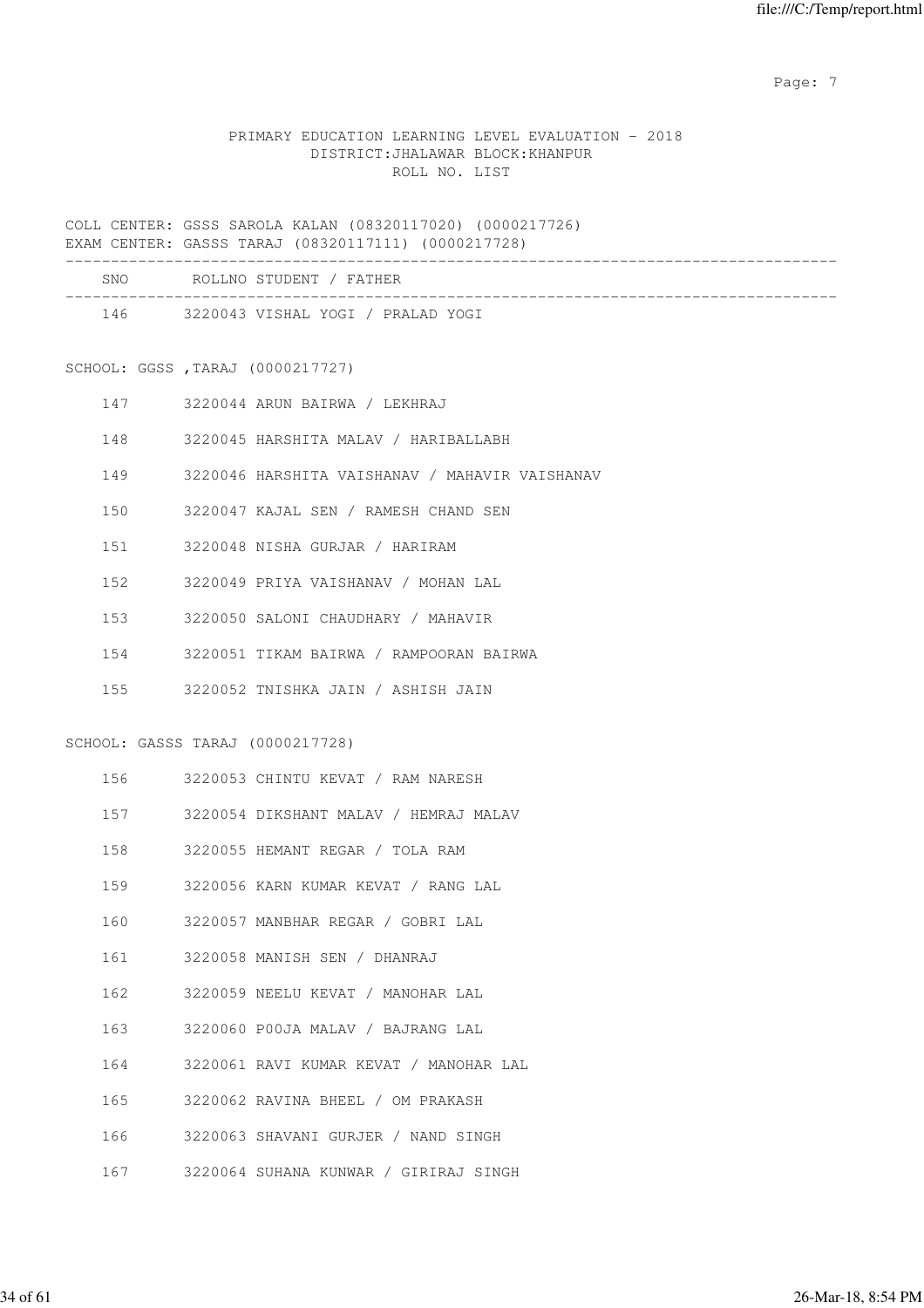Page: 8 and 20 and 20 and 20 and 20 and 20 and 20 and 20 and 20 and 20 and 20 and 20 and 20 and 20 and 20 and

## PRIMARY EDUCATION LEARNING LEVEL EVALUATION - 2018 DISTRICT:JHALAWAR BLOCK:KHANPUR ROLL NO. LIST

COLL CENTER: GSSS SAROLA KALAN (08320117020) (0000217726) EXAM CENTER: GASSS TARAJ (08320117111) (0000217728) ------------------------------------------------------------------------------------- SNO ROLLNO STUDENT / FATHER -------------------------------------------------------------------------------------

168 3220065 SULOCHANA BHEEL / PAPPU LAL

169 3220066 VISHAL BHEEL / RAMESH CHAND

SCHOOL: GUPS,BUKHARI (0000466171)

|  | 3220067 AJAY YOGI |  | / MANSHA RAM |  |
|--|-------------------|--|--------------|--|
|--|-------------------|--|--------------|--|

171 3220068 KASHISH / BABU LAL

172 3220069 PRAVIND YOGI / SHYOJI RAM

173 3220070 PURUSHOTTAM / DANMAL

174 3220071 SHIVANI / NEMICHAND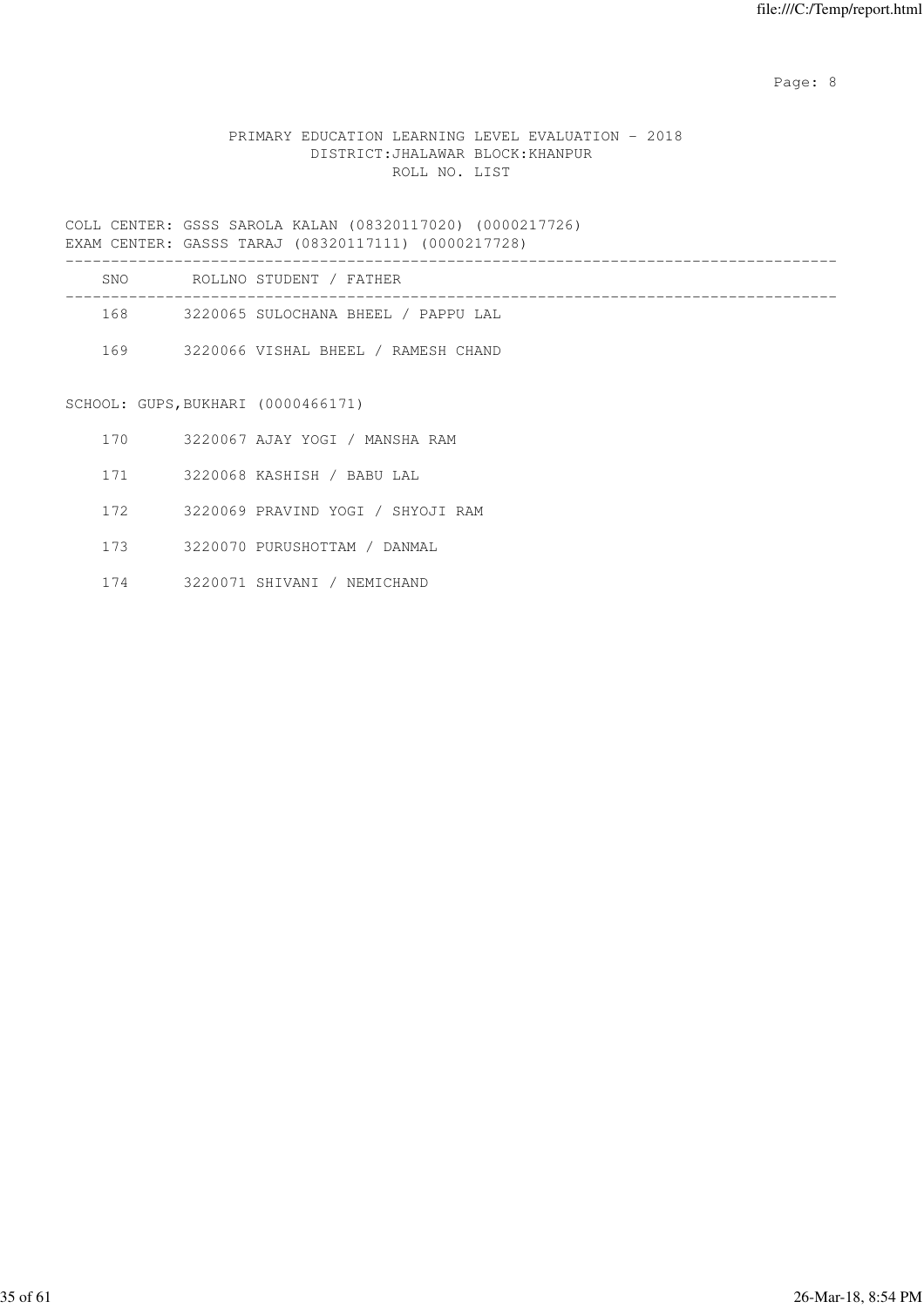#### PRIMARY EDUCATION LEARNING LEVEL EVALUATION - 2018 DISTRICT:JHALAWAR BLOCK:KHANPUR ROLL NO. LIST

COLL CENTER: GSSS SAROLA KALAN (08320117020) (0000217726) EXAM CENTER: GSSS DHANODAKALAN (08320119502) (0000217731) ------------------------------------------------------------------------------------- SNO ROLLNO STUDENT / FATHER ------------------------------------------------------------------------------------- SCHOOL: GSSS DHANODAKALAN (0000217731) 1 3220072 ANIL KUMAR BHEEL / DEVKARAN 2 3220073 ARTI / GOVIND 3 3220074 BHEEMRAJ / RAMDAYAL 4 3220075 DILRAJ GURAJR / DEVKARAN 5 3220076 DURGASHANKER / RAMESHCHAND 6 3220077 JITESH KUMARI / SHAMBHUDAYAL 7 3220078 KALI BAI / GOPAL LAL 8 3220079 LAXMI BAI / CHHOTU LAL 9 3220080 LAXMI BAI / DESHRAJ 10 3220081 MADHU GURJAR / PHOOLCHAND 11 3220082 MAHENDRA KUMAR / SANJAY 12 3220083 MAHIMA / MOHAN LAL 13 3220084 PAWAN KUMAR / KALU LAL 14 3220085 PRIYANKA / BALCHAND 15 3220086 RAKESH / KALU LAL 16 3220087 RAMDEV / RADHEYSHYAM 17 3220088 RAVEENA / OM PRAKASH 18 3220089 RAVEENA GURJAR / KANHAIYA LAL 19 3220090 SONAKSHI / JAGDISH PRASAD SCHOOL: GOVT UPS ,BAREDI (0000408439) 20 3220091 ANKIT GURJAR / DEVRAJ 21 3220092 ARVIND BAIRWA / BALRAM

22 3220093 FORANTA BAI / RAJMAL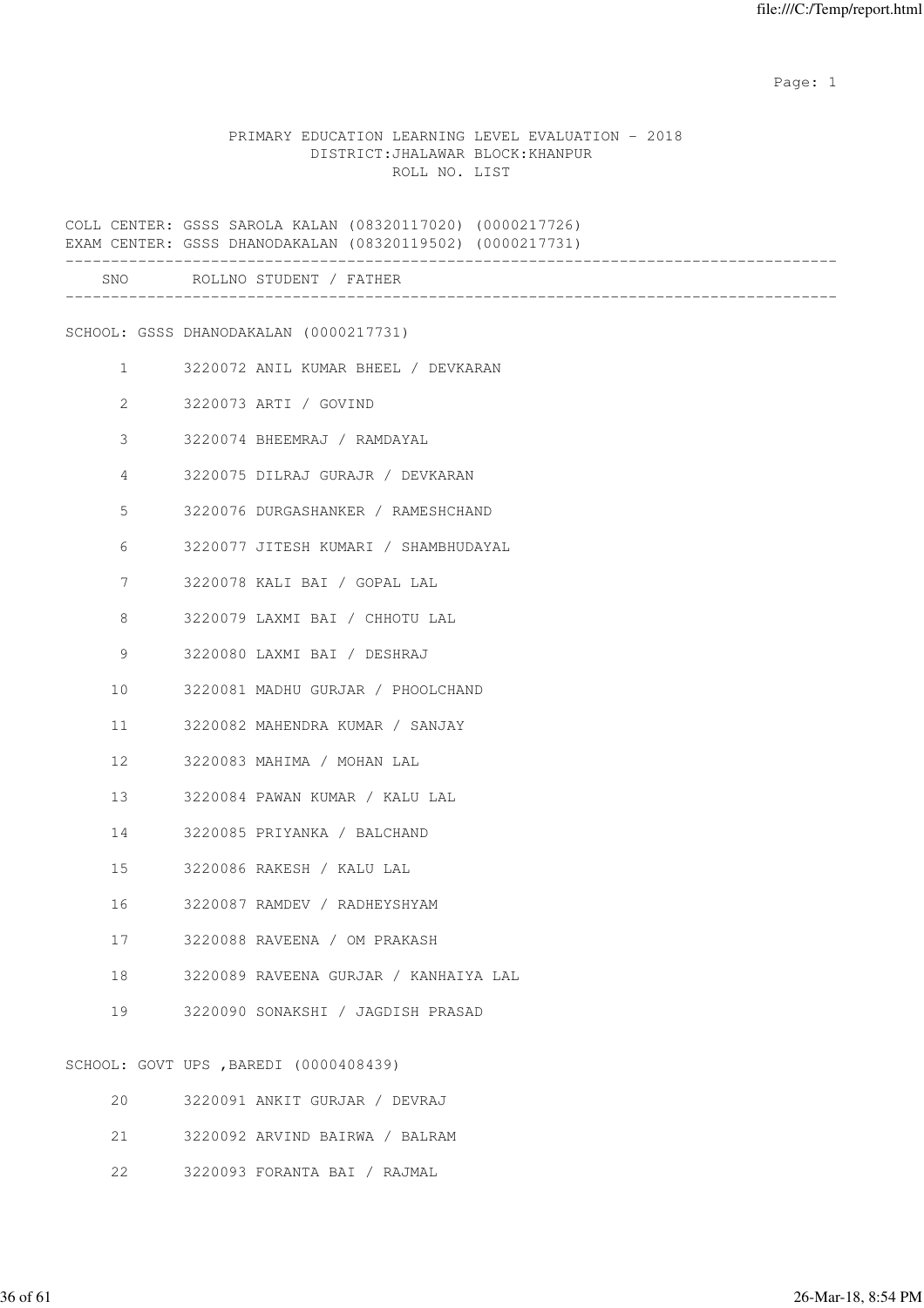## PRIMARY EDUCATION LEARNING LEVEL EVALUATION - 2018 DISTRICT:JHALAWAR BLOCK:KHANPUR ROLL NO. LIST

COLL CENTER: GSSS SAROLA KALAN (08320117020) (0000217726) EXAM CENTER: GSSS DHANODAKALAN (08320119502) (0000217731) ------------------------------------------------------------------------------------- SNO ROLLNO STUDENT / FATHER ------------------------------------------------------------------------------------- 23 3220094 MANJU GURJAR / UDAYLAL 24 3220095 OMPRAKASH / SUKH DEV 25 3220096 REKHA / MOHAN LAL 26 3220097 SAMJH BAI / SHREE RAM SCHOOL: GUPS,MALUNI (0000432117) 27 3220098 AKSRA KUMARI / MAN SINGH 28 3220099 KIRAN KUMARI / BHOJRAJ 29 3220100 KIRAN KUMARI / JAGDISH 30 3220101 KRISHNA GURJAR / RAMSINGH

31 3220102 PRADHUMN KUMAR / BABU LAL

SCHOOL: GPS,DHAGARIYA TAPARIYA (0000471043)

| 32 F | 3220103 ANKIT KUMAR / SHIV JI         |  |
|------|---------------------------------------|--|
| 33   | 3220104 ARVIND KUMAR / MAHENDAR       |  |
| 34   | 3220105 NARENDRA KUMAR / KANHEIYA LAL |  |
| 35   | 3220106 RAJENDRA KUMAR / RAM PAL      |  |
| 36   | 3220107 RAJKUMAR / HARI RAM           |  |

37 3220108 SHIV RAJ / JODHRAJ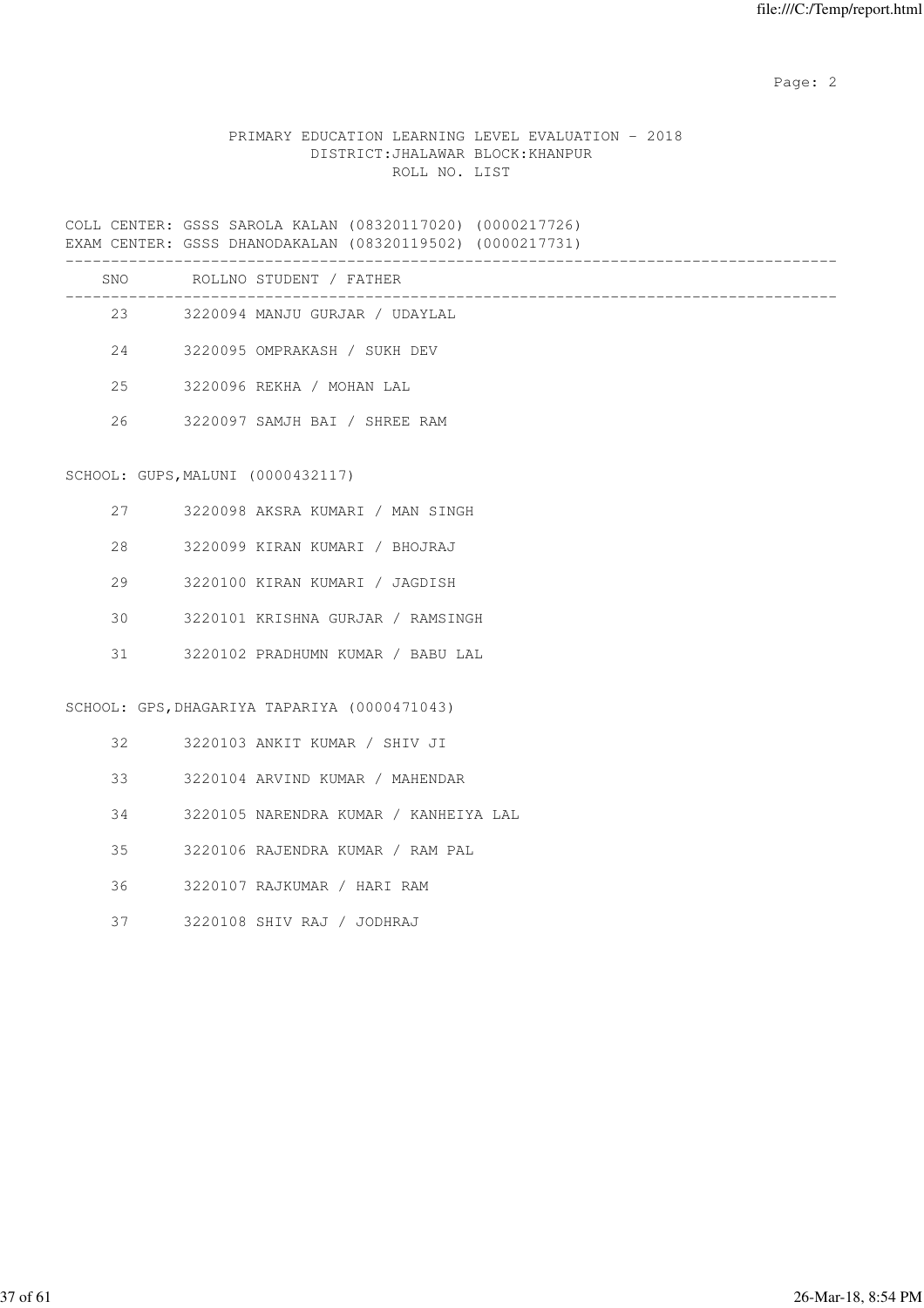## PRIMARY EDUCATION LEARNING LEVEL EVALUATION - 2018 DISTRICT:JHALAWAR BLOCK:KHANPUR ROLL NO. LIST

|                       | COLL CENTER: GSSS SAROLA KALAN (08320117020) (0000217726)<br>EXAM CENTER: GSSS BAREDA (08320120003) (0000217732) |
|-----------------------|------------------------------------------------------------------------------------------------------------------|
|                       | SNO ROLLNO STUDENT / FATHER                                                                                      |
|                       | SCHOOL: GSSS BAREDA (0000217732)                                                                                 |
| $\mathbf{1}$          | 3220109 ABHISHEK BHEEL / RAMSINGH                                                                                |
| $\mathbf{2}^{\prime}$ | 3220110 AMAN BHEEL / RADHESHYAM                                                                                  |
| 3                     | 3220111 ARATI BAI BHEEL / DESHRAJ                                                                                |
| 4                     | 3220112 AVINASH YOGI / BHERU LAL YOGI                                                                            |
| 5                     | 3220113 CHAUTHMAL BHEEL / NANDRAM                                                                                |
| 6                     | 3220114 DHAPU BAI BHEEL / RAM BHAROSH                                                                            |
| 7                     | 3220115 DHAPU BHEEL / BALCHAND BHEEL                                                                             |
| 8                     | 3220116 DILKHUSH BHEEL / CHANDU LAL                                                                              |
| 9                     | 3220117 GOVIND BHEEL / GORDHAN                                                                                   |
| 10                    | 3220118 HANSRAJ BHEEL / RAMRAJ BHEEL                                                                             |
| 11                    | 3220119 HARIOM NAGAR / BRIJMOHAN NAGAR                                                                           |
| 12                    | 3220120 KALI BAI / MADAN LAL                                                                                     |
| 13                    | 3220121 KALU LAL BHEEL / CHHITAR LAL                                                                             |
| 14                    | 3220122 KAMLESH BHEEL / GENDI LAL                                                                                |
| 15                    | 3220123 KANHAIYA LAL YOGI / BHANWAR LAL                                                                          |
| 16                    | 3220124 LAKKI KUMARI BHEEL / DURGASHANKAR                                                                        |
| 17                    | 3220125 MAMTA BHEEL / DEVI LAL                                                                                   |
| 18                    | 3220126 MUSKAN YOGI / JAGDISH YOGI                                                                               |
| 19                    | 3220127 NAKUL KUMAR YOGI / RATAN LAL                                                                             |
| 20                    | 3220128 NIKITA BHEEL / RAMESH CHAND                                                                              |
| 21                    | 3220129 PINKI KUMARI BHEEL / BRIJRAJ BHEEL                                                                       |
| 22                    | 3220130 POOJA / ONKAR LAL                                                                                        |
| 23                    | 3220131 PRAVINA KUMARI BHEEL / HEMRAJ BHEEL                                                                      |
| 24                    | 3220132 RAMLAKHAN KARPENTAR / RAMSWAROOP                                                                         |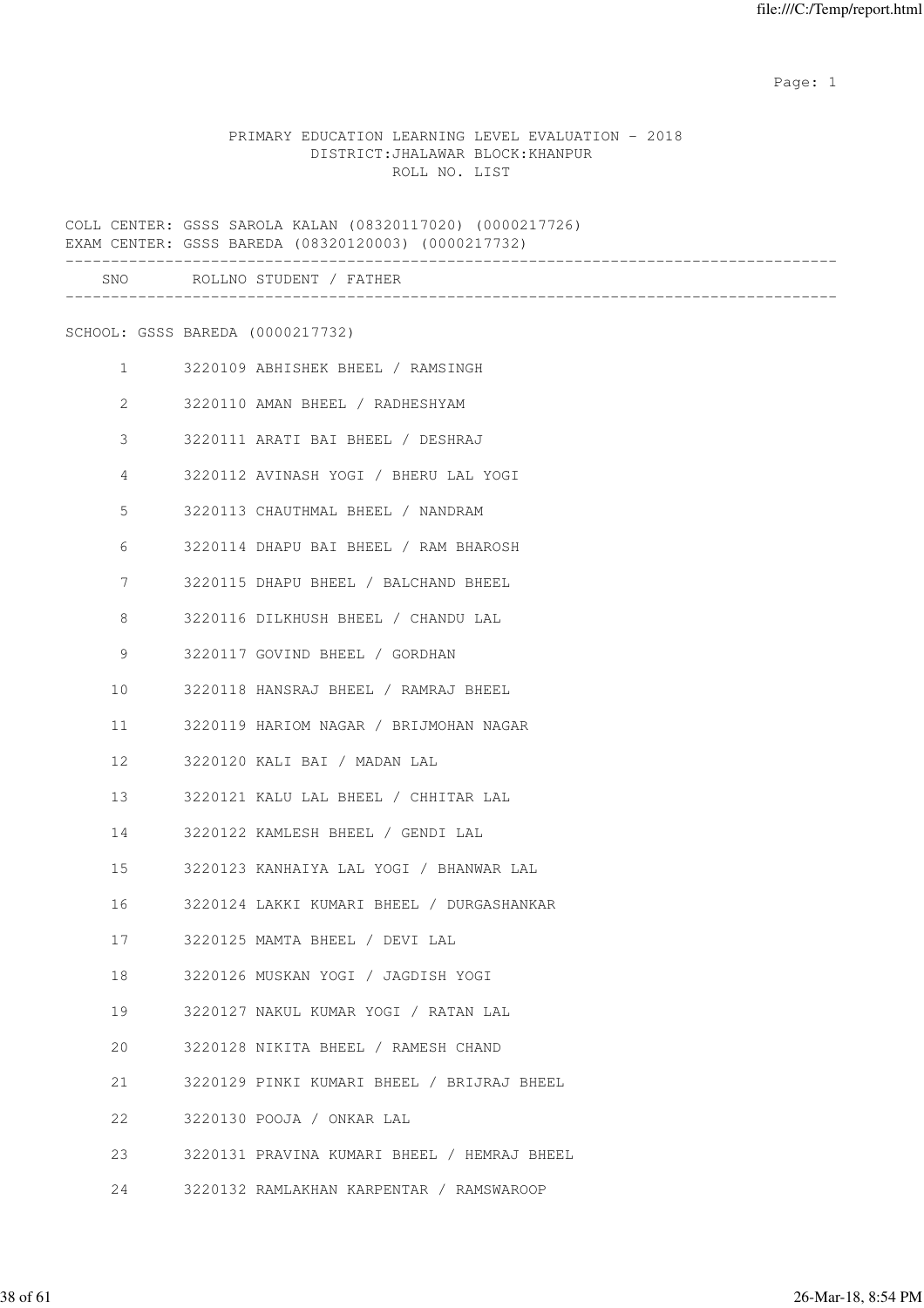# PRIMARY EDUCATION LEARNING LEVEL EVALUATION - 2018 DISTRICT:JHALAWAR BLOCK:KHANPUR ROLL NO. LIST

|    | SNO ROLLNO STUDENT / FATHER                              |
|----|----------------------------------------------------------|
|    | ------------------<br>25 3220133 RAVI SEN / SURESH CHAND |
|    | 26 3220134 RAVINA BHEEL / HEMRAJ BHEEL                   |
| 27 | 3220135 RAVINA KUMARI BHEEL / BRIJ MOHAN                 |
| 28 | 3220136 SANGEETA BHEEL / BALCHAND                        |
| 29 | 3220137 SHIVANI VAISHNAV / HARIRAM VAISHNAV              |
|    | SCHOOL: GUPS, KHAIRKHEDA (0000471053)                    |
| 30 | 3220138 AKSHAY RAJ / RAJARAM                             |
| 31 | 3220139 ANTIM KUMAR / UDAY LAL                           |
| 32 | 3220140 DASHRATH / DEVLAL                                |
| 33 | 3220141 DIVYA GURJAR / BHAGWAN SINGH                     |
| 34 | 3220142 KULDEEP / RAMKARAN                               |
| 35 | 3220143 MONU / BULA LAL                                  |
| 36 | 3220144 MURTI BAI / BABU LAL                             |
| 37 | 3220145 NEERAJ KUMAR / LEKHRAJ                           |
| 38 | 3220146 NIKKI / RAMHET                                   |
| 39 | 3220147 NITESH KUMAR / SITARAM                           |
| 40 | 3220148 NITU KUMARI / LEKHRAJ                            |
| 41 | 3220149 NITU KUMARI / PAPPU LAL                          |
| 42 | 3220150 PRADEEP KUMAR / RAMESHWAR                        |
| 43 | 3220151 PRADEEP KUMAR / MOJIRAM                          |
| 44 | 3220152 RAVINA / GOVIND LAL                              |
| 45 | 3220153 SUMAN KUMARI / CHHITAR LAL                       |
| 46 | 3220154 SUNIL KUMAR / BRIJMOHAN                          |
| 47 | 3220155 VISHAL KUMAR / BALRAM                            |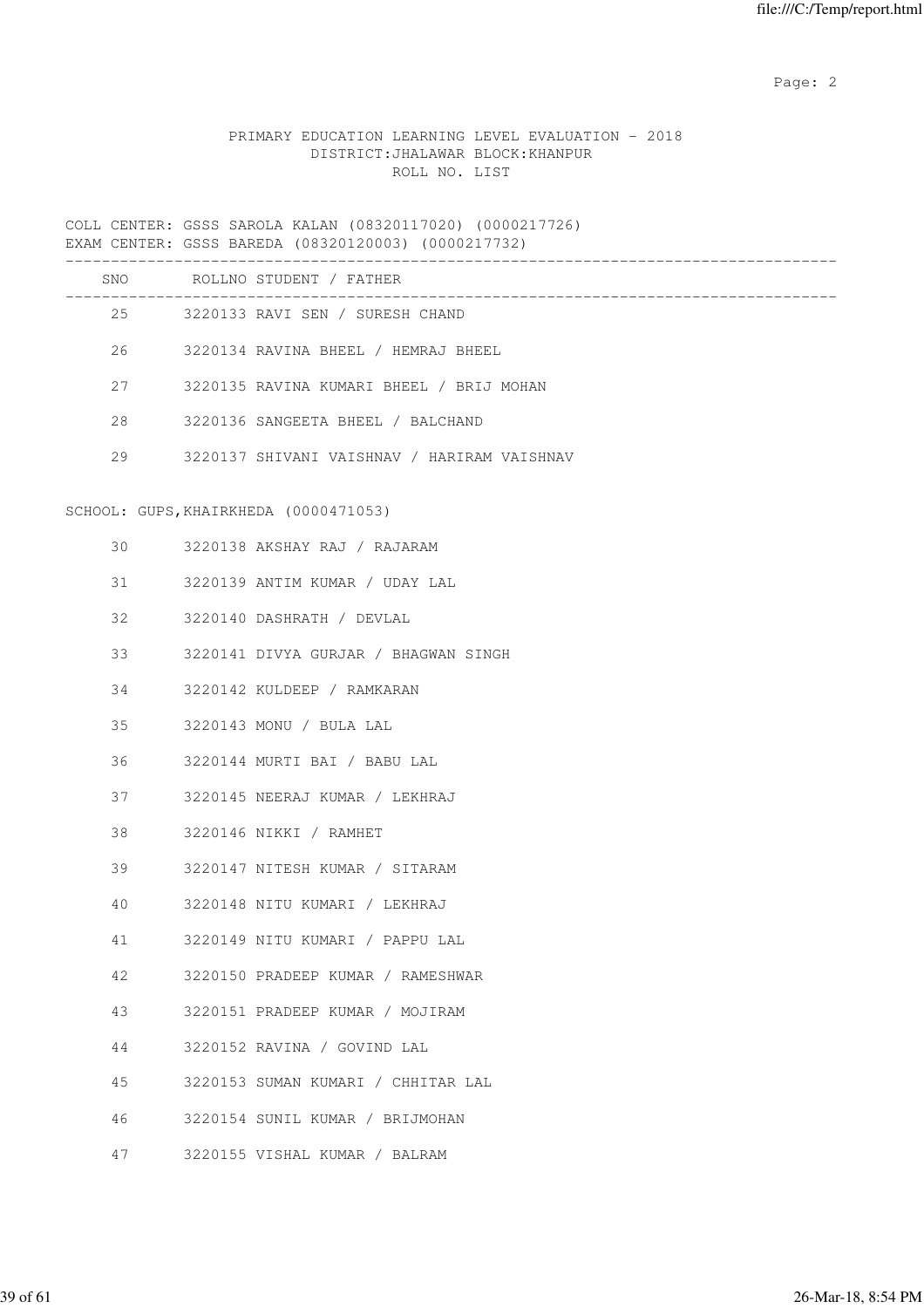Page: 3

## PRIMARY EDUCATION LEARNING LEVEL EVALUATION - 2018 DISTRICT:JHALAWAR BLOCK:KHANPUR ROLL NO. LIST

COLL CENTER: GSSS SAROLA KALAN (08320117020) (0000217726) EXAM CENTER: GSSS BAREDA (08320120003) (0000217732) ------------------------------------------------------------------------------------- SNO ROLLNO STUDENT / FATHER ------------------------------------------------------------------------------------- 48 3220156 AMAN KUMAR / RAMSVROP 49 3220157 GIRJA / BULA LAL 50 3220158 KOSHAL / RAMHET 51 3220159 NEVARAM / BADRI LAL 52 3220160 SAINA KUMARI / HANSRAJ 53 3220161 SAITAN / HEMRAJ SCHOOL: GUPS,SEWANYA (0000505911) 54 3220162 BILLU BHEEL / SURTAN BHEEL 55 3220163 BULBUL / BHANWAR SINGH 56 3220164 HARSHIT CHOUDHARY / RAM SINGH 57 3220165 JYOTI BHEEL / LEKHRAJ 58 3220166 PRIYA KANVAR / SHANBHU SING 59 3220167 TITIKSHA / JUGRAJ CHOUDHARY SCHOOL: GUPS,SAMROL (0000505985) 60 3220168 AJAY KUMAR BHEEL / RAM KALYAN 61 3220169 AJAY KUMAR MEENA / TOLARAM 62 3220170 KULDEEP KUMAR MEENA / DESHRAJ 63 3220171 MUSKAN BHEEL / TOLARAM 64 3220172 MUSKAN MEENA / MANAK CHAND 65 3220173 RINKU KUMARI BHEEL / SIYA RAM 66 3220174 SUNIL KUMAR BHEEL / RATTI RAM 67 3220175 SURENDRA KUMAR BHEEL / HARI RAM 68 3220176 VARSHA KUMARI BHEEL / MAHAVEER 69 3220177 VARSHA MEENA / RAM BILAS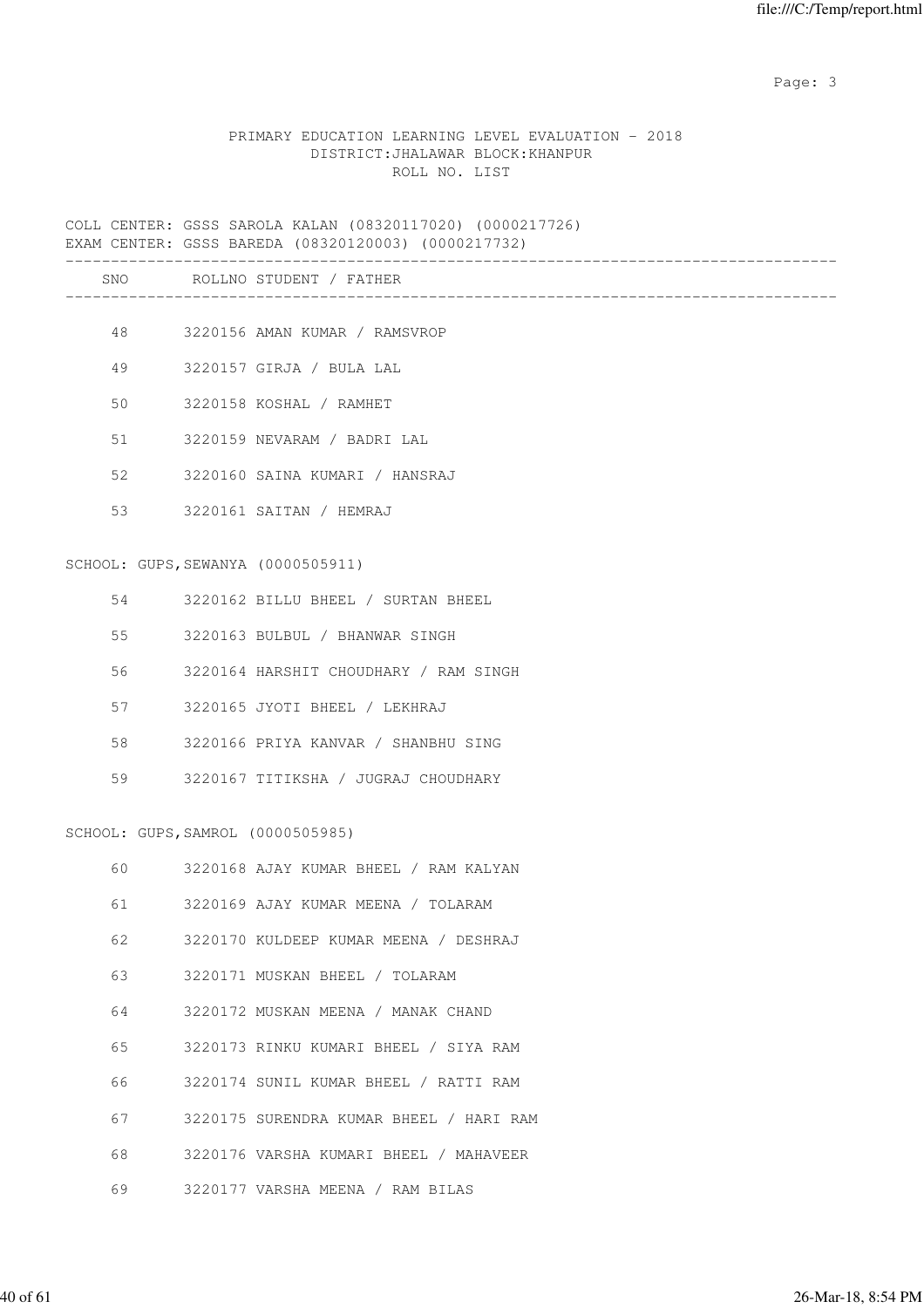Page: 4  $P$ 

## PRIMARY EDUCATION LEARNING LEVEL EVALUATION - 2018 DISTRICT:JHALAWAR BLOCK:KHANPUR ROLL NO. LIST

COLL CENTER: GSSS SAROLA KALAN (08320117020) (0000217726) EXAM CENTER: GSSS BAREDA (08320120003) (0000217732) ------------------------------------------------------------------------------------- SNO ROLLNO STUDENT / FATHER -------------------------------------------------------------------------------------

SCHOOL: GUPS,BORKHADI (0000506017)

- 70 3220178 GOVIND MEENA / JAGDISH MEENA
- 71 3220179 KRISHNA / MOHAN LAL
- 72 3220180 PAYAL KUMARI / PURI LAL
- 73 3220181 POOJA KUMARI / GOPAL LAL
- 74 3220182 SHAKILA KUMARI / KAJOD SINGH
- 75 3220183 SUGANTI BAI / RADHESHYAM BANJARA
- 76 3220184 UMA SHANKAR / GOPAL LAL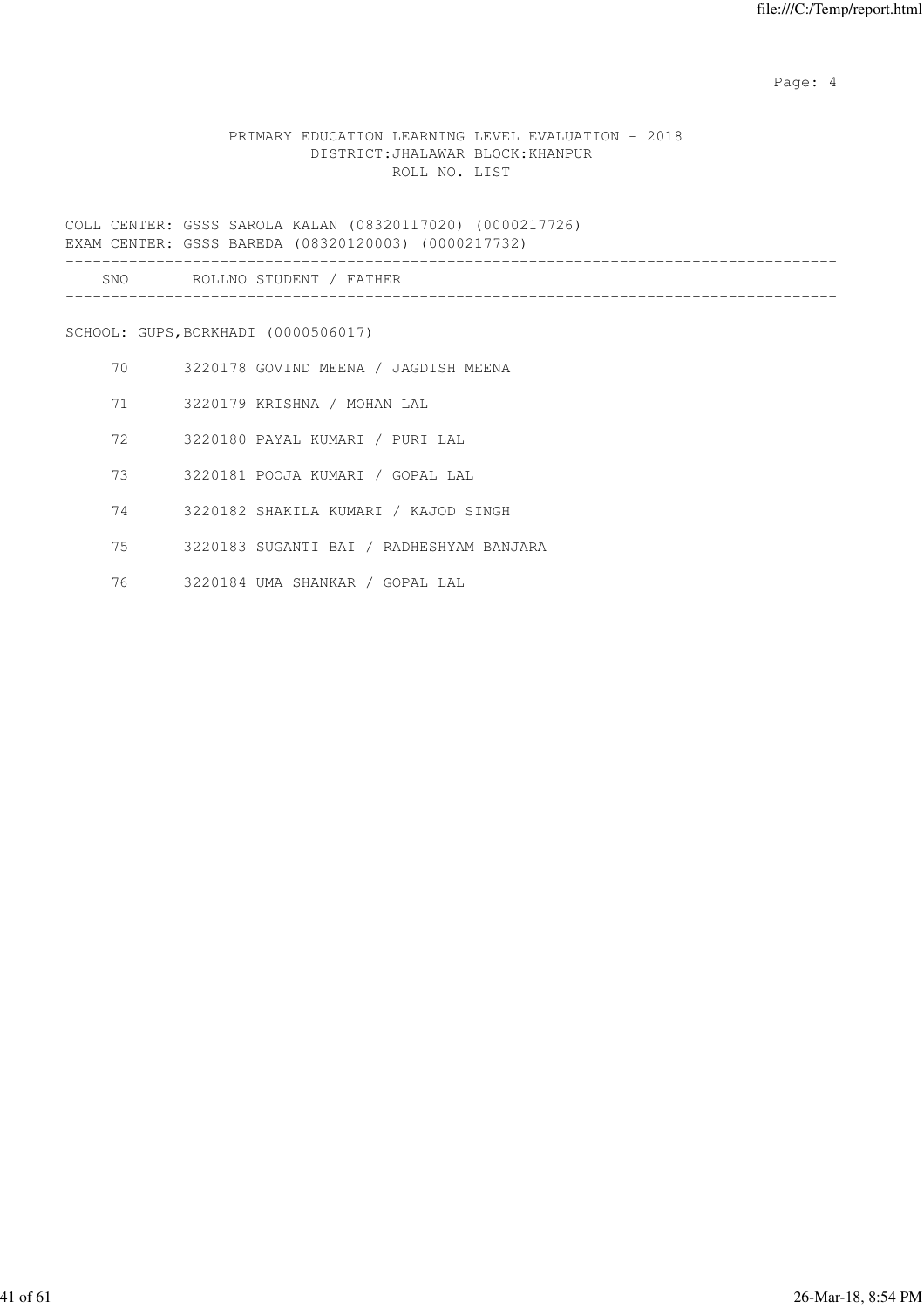## PRIMARY EDUCATION LEARNING LEVEL EVALUATION - 2018 DISTRICT:JHALAWAR BLOCK:KHANPUR ROLL NO. LIST

COLL CENTER: GSSS SAROLA KALAN (08320117020) (0000217726) EXAM CENTER: GUPS,BARKHEDA (08320104601) (0000400045)

| SNC | D∩T<br>-NO<br>דורדיה<br>and the control<br>. |  |
|-----|----------------------------------------------|--|
|     |                                              |  |

SCHOOL: GUPS,BARKHEDA (0000400045)

- 1 3220185 AKHILESH MEHRA / KANHAIYA LAL
- 2 3220186 ANIL BAIRWA / DURGA LAL
- 3 3220187 ASHA REGAR / AMAR LAL
- 4 3220188 GAJENDRA KUMAR MEHAR / JAIRAM MEHAR
- 5 3220189 MONIKA MEENA / DEVKARAN
- 6 3220190 POOJA BAIRWA / RAJU BAIRWA
- 7 3220191 PRANVEER SINGH / HARIRAJ SINGH
- 8 3220192 SANGITA MEENA / RAMHETAR
- 9 3220193 VIRENDRA SINGH / NARENDRA SINGH

SCHOOL: GPS,MATBASA (0000471410)

- 10 3220194 KOMAL KUMARI MEENA / BRIJ MOHAN MEENA
- 11 3220195 NILU KANWAR / DHANRAJ SINGH
- 12 3220196 PAYAL KUMARI MEENA / SIYA RAM MEENA
- 13 3220197 RAVINA KANWAR / BHANWAR SINGH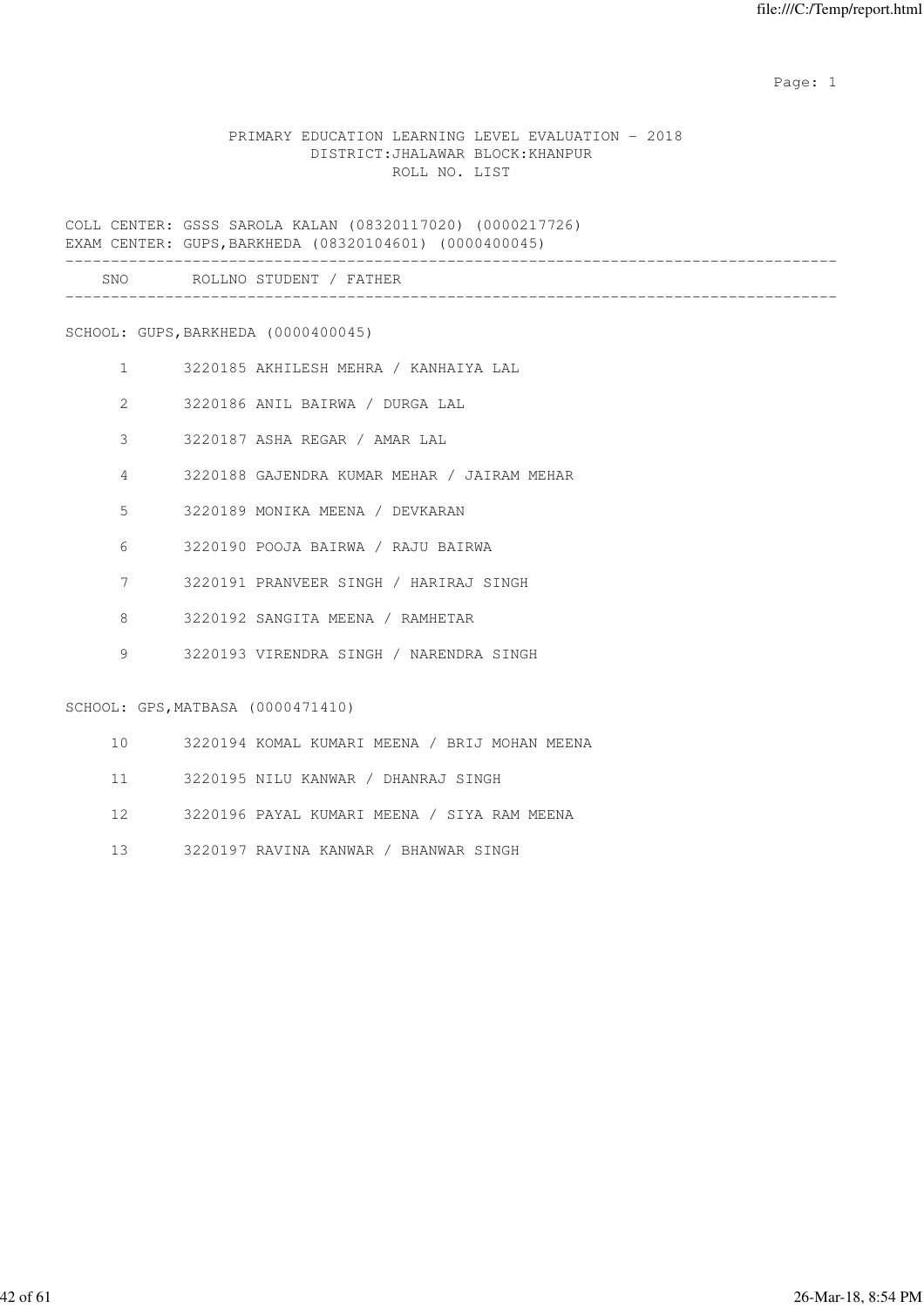#### PRIMARY EDUCATION LEARNING LEVEL EVALUATION - 2018 DISTRICT:JHALAWAR BLOCK:KHANPUR ROLL NO. LIST

COLL CENTER: GSSS SAROLA KALAN (08320117020) (0000217726) EXAM CENTER: GUPS,SAROLA KHURD (08320105602) (0000402351) ------------------------------------------------------------------------------------- SNO ROLLNO STUDENT / FATHER

SCHOOL: GUPS,SAROLA KHURD (0000402351)

- 1 3220198 ANJALI SUMAN / RAMPRASAD
- 2 3220199 DURGA SHANKAR / BALMUKUND
- 3 3220200 GOVIND SUMAN / NANDLAL
- 4 3220201 HEENA / RAMLAL
- 5 3220202 KHUSHI RATHOR / LALCHAND
- 6 3220203 MAHENDR KUMAR GURJAR / BHOJRAJ
- 7 3220204 MUSKAN MEGHWAL / RAMPRATAP MEGHWAL
- 8 3220205 NARESH / RAJARAM
- 9 3220206 NEELU MEGHWAL / PREMCHAND MEGHWAL
- 10 3220207 PINKI KUMARI / BHOJRAJ
- 11 3220208 RISHI RAJ / DAYA RAM
- 12 3220209 VARSHA MEGHWAL / DWARKILAL

SCHOOL: GUPS,UMARIYA (0000406068)

- 13 3220210 ANJALI NAGAR / GHANSHYAM
- 14 3220211 BHUVNESH NAGAR / HEMRAJ NAGAR
- 15 3220212 PAYAL MEROTHA / DHANRAJ
- 16 3220213 PRIYANKA MEROTHA / DEVKARAN MEROTHA
- 17 3220214 VARSHA NAGAR / RAJARAM

#### SCHOOL: GPS,BADIA GUJARAN (0000506283)

| 18 | 3220215 BANTI KUMAR / RAM KUNVAR |
|----|----------------------------------|
| 19 | 3220216 KRSHNA MURARI / RAJA RAM |
| 20 | 3220217 PANKAJ KUMAR / POORI LAL |
| 21 | 3220218 POOJA KUMARI / BADRI LAL |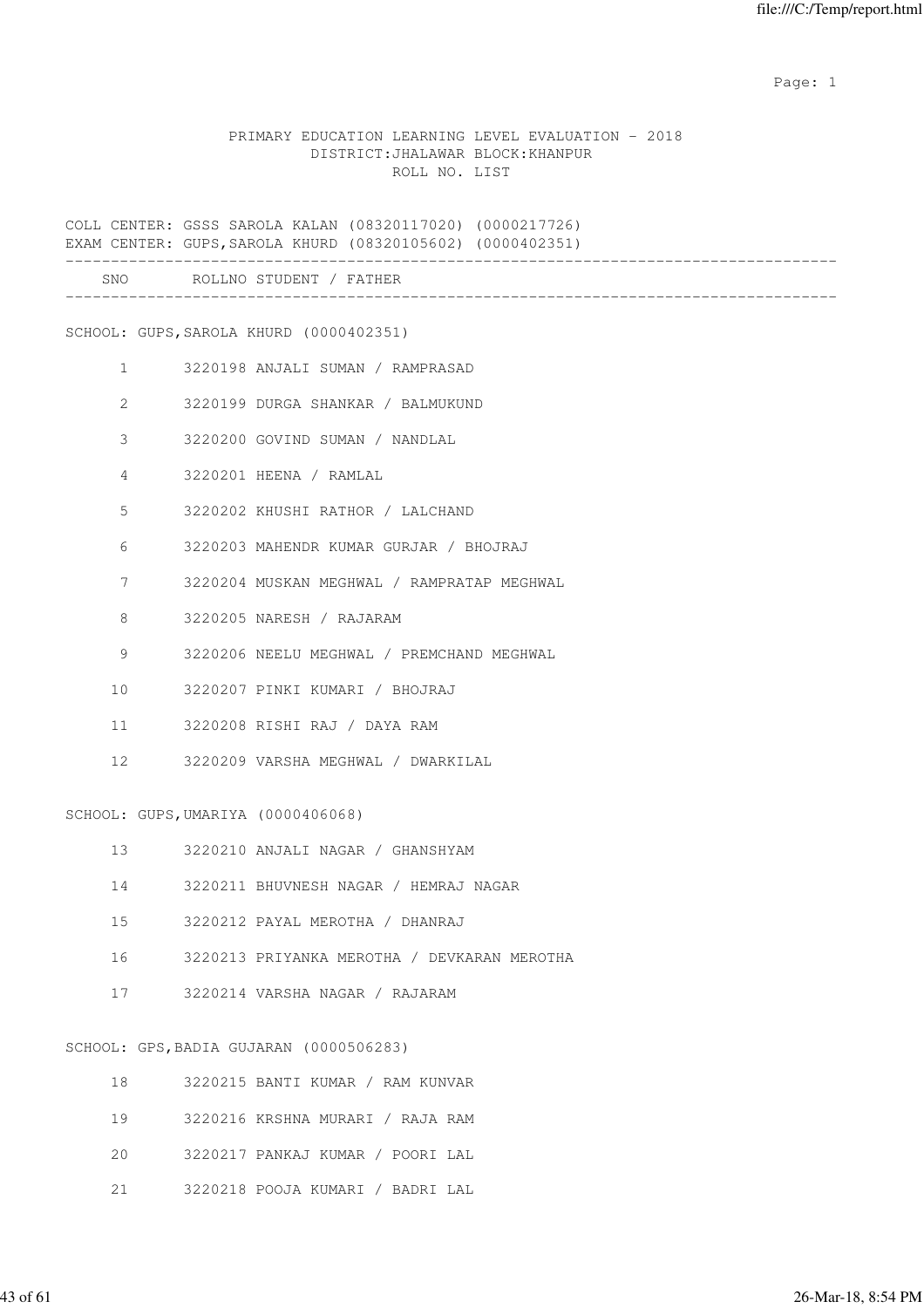|  |                                   |               | PRIMARY EDUCATION LEARNING LEVEL EVALUATION - 2018 |  |
|--|-----------------------------------|---------------|----------------------------------------------------|--|
|  | DISTRICT: JHALAWAR BLOCK: KHANPUR |               |                                                    |  |
|  |                                   | ROLL NO. LIST |                                                    |  |

|     | COLL CENTER: GSSS SAROLA KALAN (08320117020) (0000217726)<br>EXAM CENTER: GUPS, SAROLA KHURD (08320105602) (0000402351) |  |
|-----|-------------------------------------------------------------------------------------------------------------------------|--|
| SNO | ROLLNO STUDENT / FATHER                                                                                                 |  |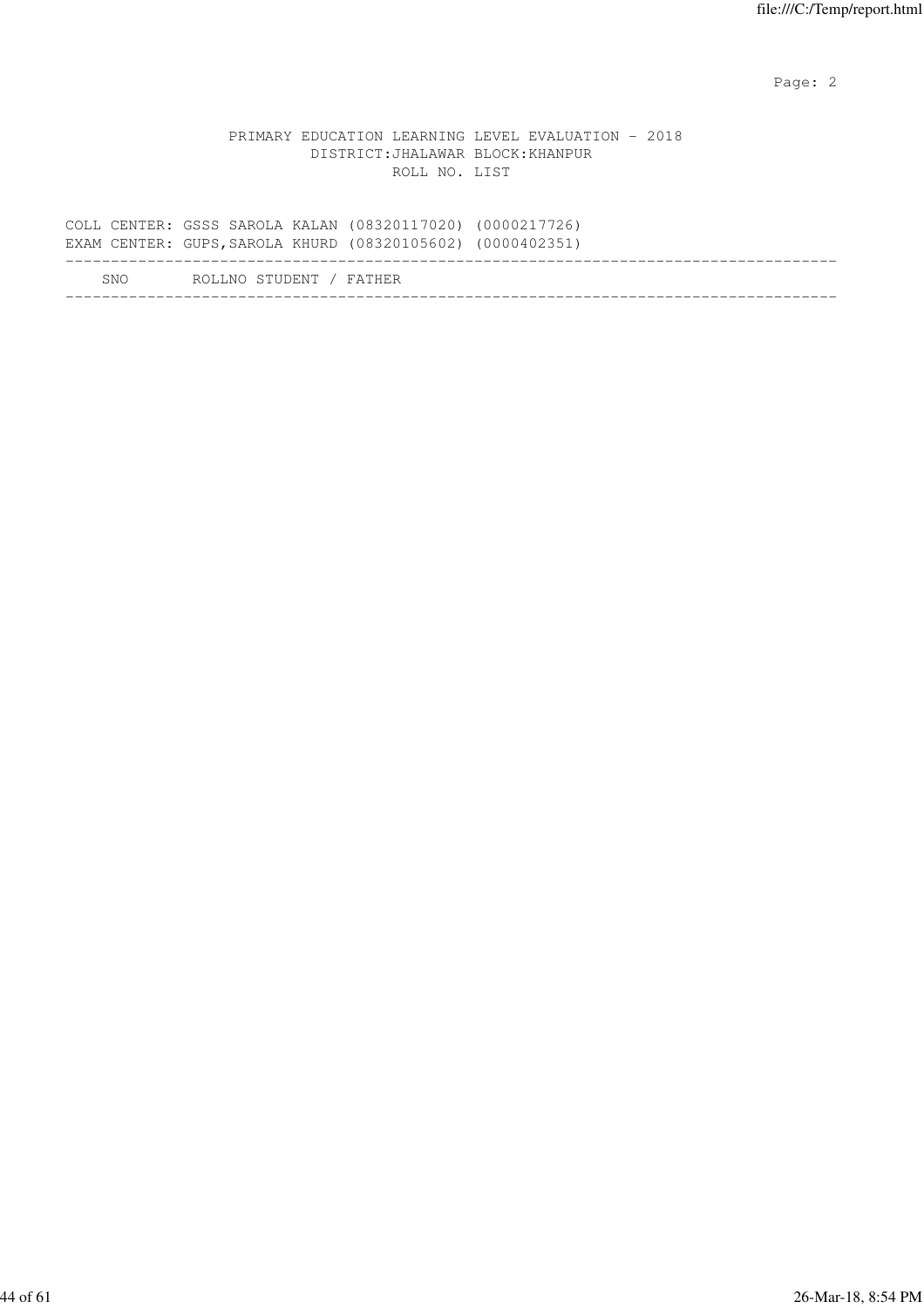## PRIMARY EDUCATION LEARNING LEVEL EVALUATION - 2018 DISTRICT:JHALAWAR BLOCK:KHANPUR ROLL NO. LIST

COLL CENTER: GSSS SAROLA KALAN (08320117020) (0000217726) EXAM CENTER: GUPS,CHANDPURA CHAPLADA (08320113401) (0000409553) ------------------------------------------------------------------------------------- SNO ROLLNO STUDENT / FATHER ------------------------------------------------------------------------------------- SCHOOL: GUPS,CHANDPURA CHAPLADA (0000409553) 1 3220219 AKASH BHEEL / PHOOL CHAND 2 3220220 BHUPENDRA GOSWAMI / HEMRAJ GOSWAMI 3 3220221 CHINKI GOSWAMI / DURGA LAL GOSWAMI 4 3220222 DIVYA GOSWAMI / PAPPU LAL 5 3220223 DURGESH KUMARI BHEEL / BABULAL BHEEL 6 3220224 NEELAM MEHAR / MAHENDRA KUMAR 7 3220225 SHIVANI MEENA / MAHAVEER MEENA 8 3220226 TANISHA NAGAR / MUKESH KUMAR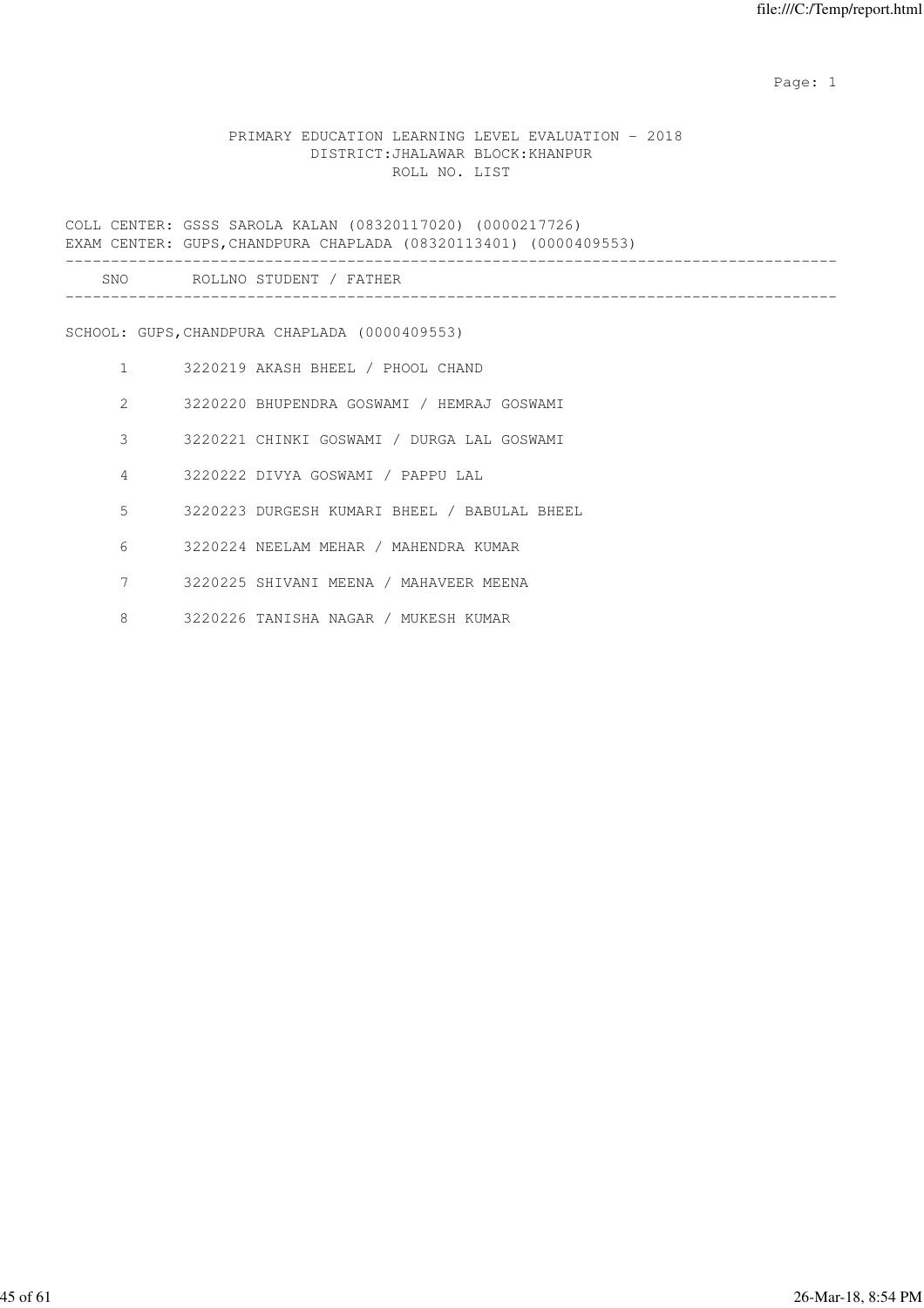## PRIMARY EDUCATION LEARNING LEVEL EVALUATION - 2018 DISTRICT:JHALAWAR BLOCK:KHANPUR ROLL NO. LIST

COLL CENTER: GSSS SAROLA KALAN (08320117020) (0000217726) EXAM CENTER: GUPS,BHARATPUR (08320109101) (0000466124) ------------------------------------------------------------------------------------- SNO ROLLNO STUDENT / FATHER ------------------------------------------------------------------------------------- SCHOOL: GUPS,BHARATPUR (0000466124) 1 3220227 AMAN KHAN / RIYAYAT ALI 2 3220228 ARVIND KUMAR BAIRWA / SATYANARAYAN 3 3220229 BABLU BHEEL / PAPPU LAL 4 3220230 POOJA BAIRWA / KALU LAL 5 3220231 PRIYA KUMARI / SURESH KUMAR GURJAR 6 3220232 RAGHUVEER GURJAR / HARI RAM GURJAR 7 3220233 RAVIKANT BAIRWA / CHOTU LAL BAIRWA 8 3220234 RENU KUMARI BAIRWA / KANHAIYA DAS 9 3220235 REYAN KHAN / ABDUL SAEED 10 3220236 SAJID KHAN / ABDUL GAFFAR SCHOOL: GUPS BOSAR (0000471034) 11 3220237 AANAND / DEVI SHANKAR 12 3220238 AARTI / RADHE SHYAM 13 3220239 ARVIND KUMAR / SHYAM LAL 14 3220240 DILKHUSH / KANWAR LAL 15 3220241 HEMANT NAGAR / DESHRAJ NAGAR 16 3220242 KHUSHI KANWAR / BRIJ RAJ SINGH 17 3220243 KIRAN KUMARI / JEETMAL GURJAR 18 3220244 SHIVANI GURJAR / JODHRAJ 19 3220245 SONU KUMAR / GORDHAN 20 3220246 SUMANLATA GURJAR / LEKHRAJ 21 3220247 SUMANLATA KUMARI MEGHWAL / RAM NIVAS 22 3220248 VIJAY SINGH / PRAHALAD SINGH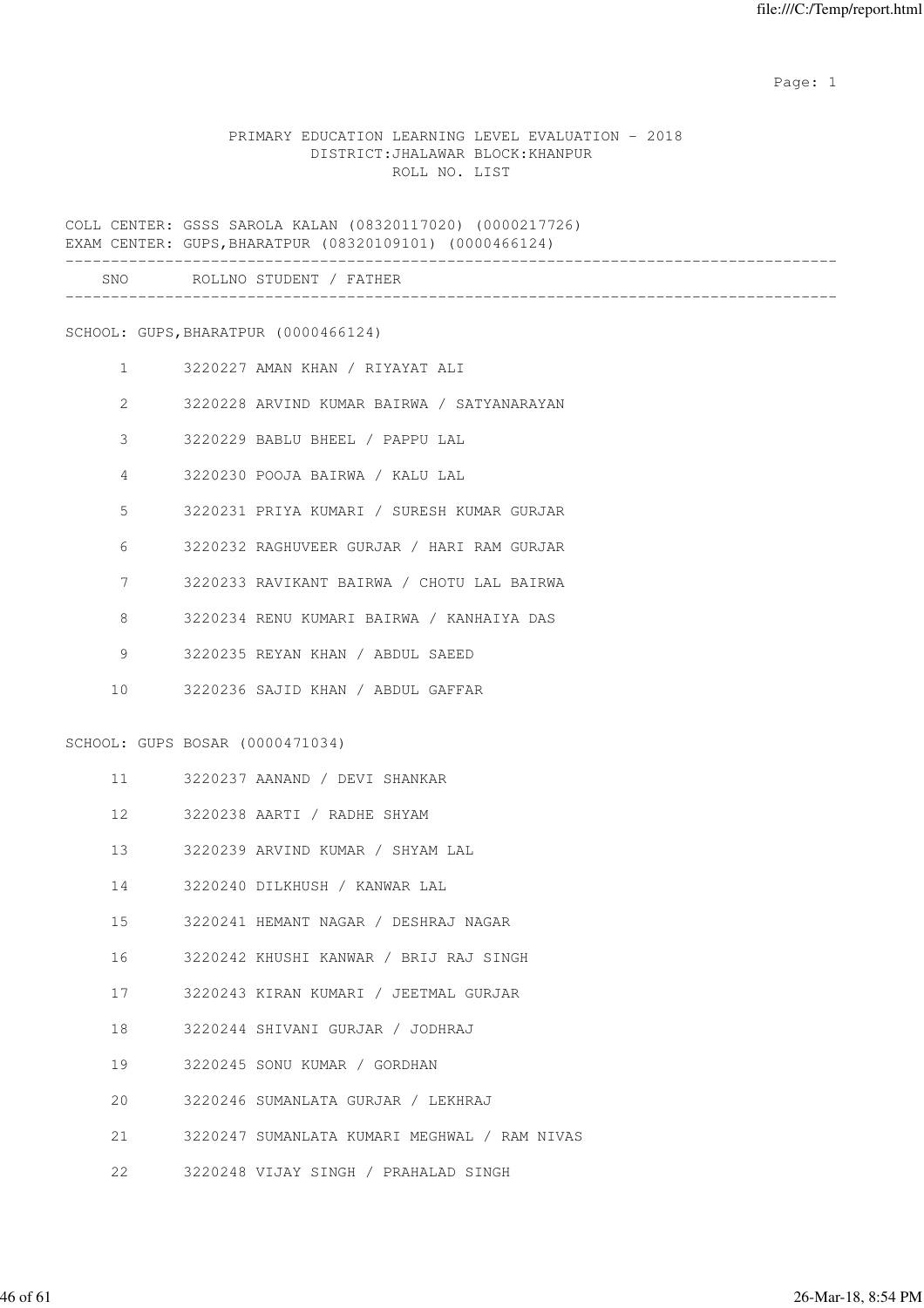## PRIMARY EDUCATION LEARNING LEVEL EVALUATION - 2018 DISTRICT:JHALAWAR BLOCK:KHANPUR ROLL NO. LIST

COLL CENTER: GSSS SAROLA KALAN (08320117020) (0000217726) EXAM CENTER: GUPS,BHARATPUR (08320109101) (0000466124) -------------------------------------------------------------------------------------

| SNO | ROLLNO STUDENT / FATHER            |
|-----|------------------------------------|
|     | SCHOOL: GPS ISLAMPURA (0000500458) |
| 23  | 3220249 ALFEJ KHAN / RIYAYT ALI    |

24 3220250 ASMA / EKBAL KHAN

25 3220251 SAJIDA / UMARDARAJ KHAN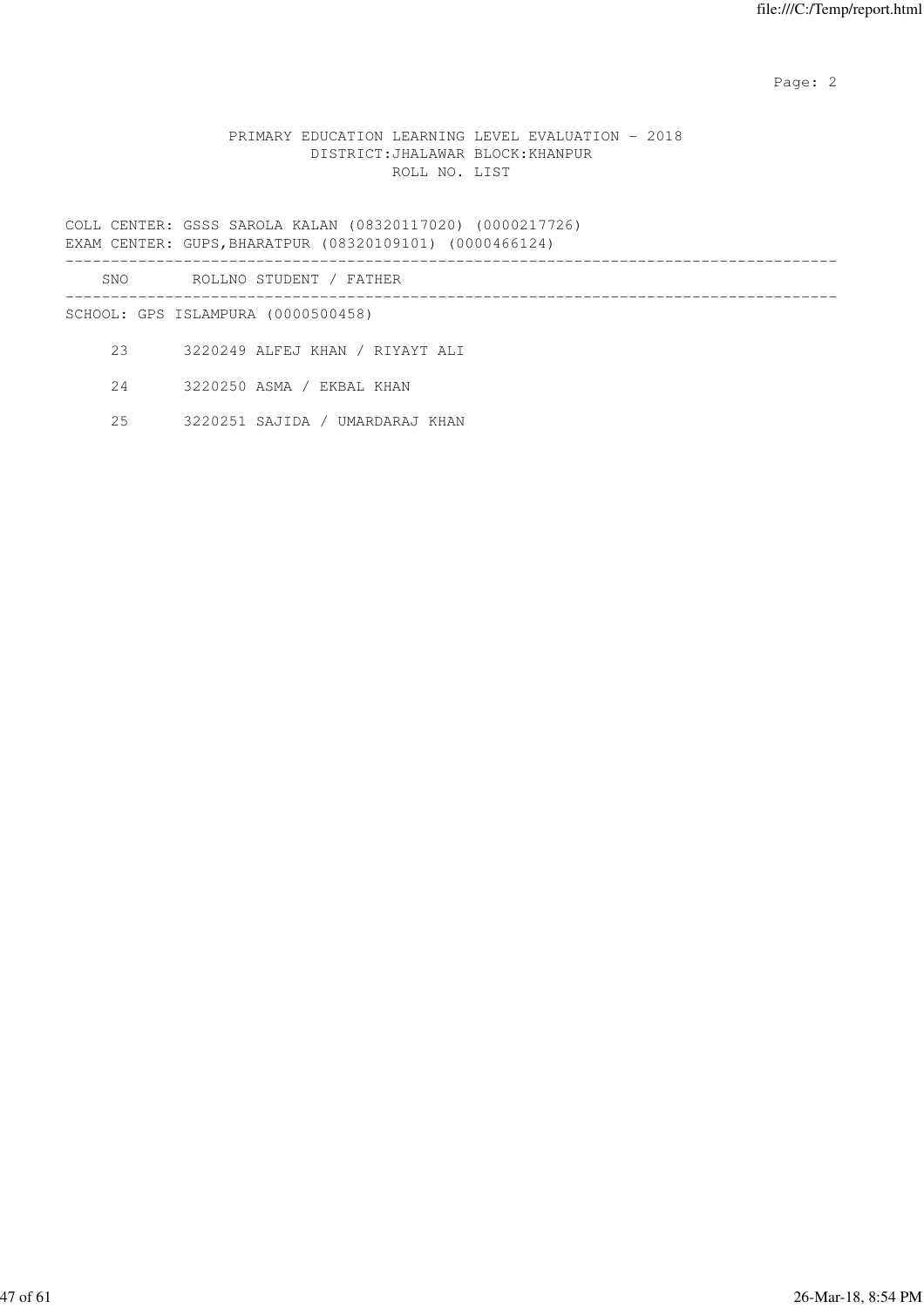## PRIMARY EDUCATION LEARNING LEVEL EVALUATION - 2018 DISTRICT:JHALAWAR BLOCK:KHANPUR ROLL NO. LIST

COLL CENTER: GSSS SAROLA KALAN (08320117020) (0000217726) EXAM CENTER: GUPS, DHANODA KHURD (08320127001) (0000471049) -------------------------------------------------------------------------------------

| SNC<br>___ | . N1 |  |
|------------|------|--|
|            |      |  |

SCHOOL: SKS GOVINDPURA (0000471041)

- 1 3220252 MANEESHA / BAJRANG LAL
- 2 3220253 NARENDRA KUMAR / JODHRAJ
- 3 3220254 RADHA BAI / KANHIYA LAL

SCHOOL: GUPS, DHANODA KHURD (0000471049)

- 4 3220255 ANJALI KUMARI / RAMSWAROOP
- 5 3220256 HARSHITA KUMARI / RAMKUNWAR
- 6 3220257 JYOTI NAGAR / BADRI LAL
- 7 3220258 NIKHIL SHARMA / DURGA SHANKAR
- 8 3220259 NIKITA NAGAR / BIRDHI LAL
- 9 3220260 RAJENDRA KUMAR REGAR / MANGI LAL
- 10 3220261 RAM LAKHAN / OM PRAKASH
- 11 3220262 RAVI KUMAR NAGAR / BALCHAND
- 12 3220263 SUNIL NAGAR / DHARAMRAJ
- 13 3220264 YOGITA BHATIYA / MAHAVIR PRASAD SUMAN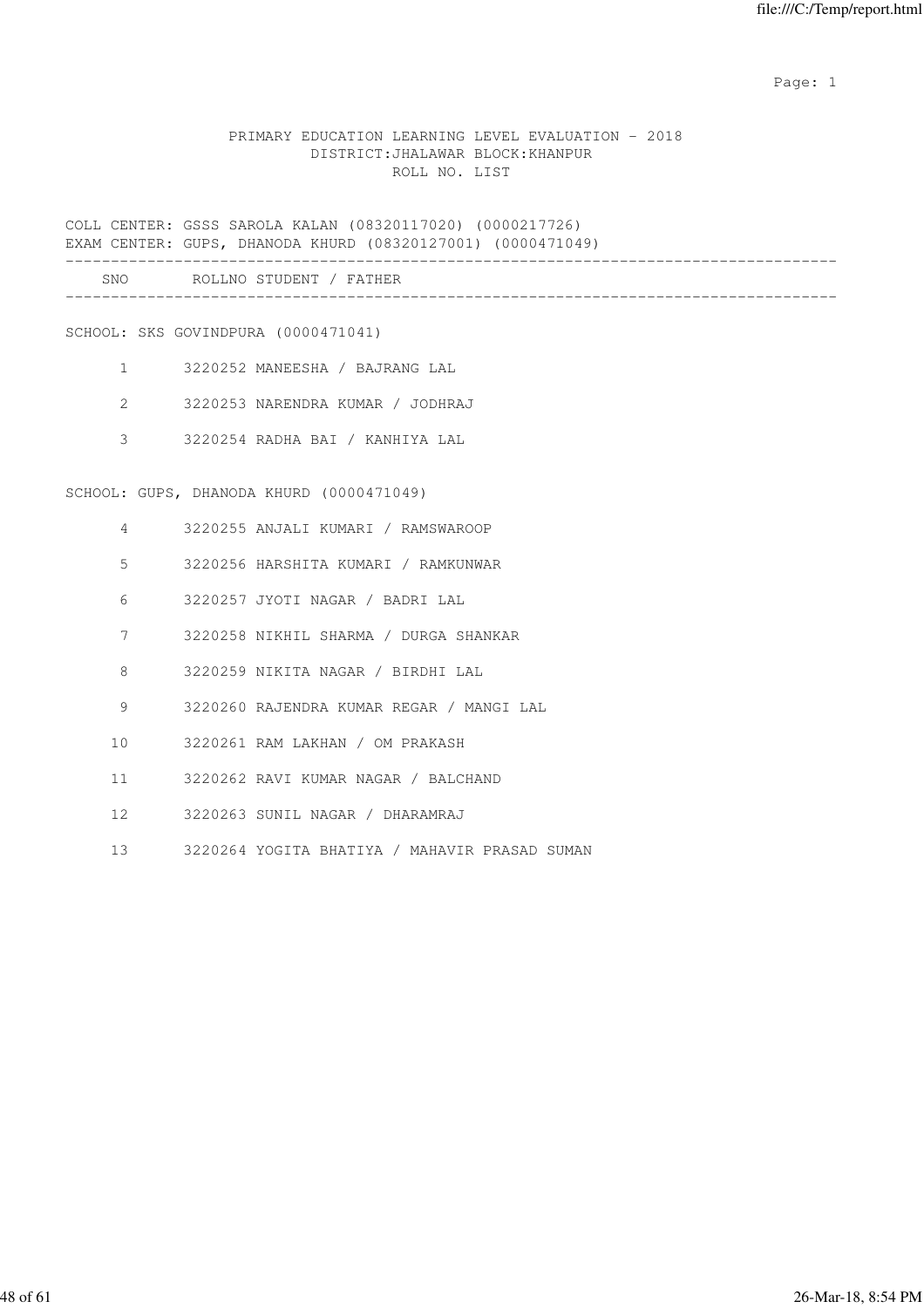## PRIMARY EDUCATION LEARNING LEVEL EVALUATION - 2018 DISTRICT:JHALAWAR BLOCK:KHANPUR ROLL NO. LIST

COLL CENTER: GSSS SAROLA KALAN (08320117020) (0000217726) EXAM CENTER: GUPS,KAKARADA (08320105501) (0000471404) ------------------------------------------------------------------------------------- SNO ROLLNO STUDENT / FATHER ------------------------------------------------------------------------------------- SCHOOL: GUPS,KAKARADA (0000471404) 1 3220265 AMAN MEENA / JODHRAJ 2 3220266 ARVIND MEENA / GULABCHAND 3 3220267 ASHAMA / SALAMAT KHAN 4 3220268 AVDHESH KUMAR GAOR / OM PRAKASH 5 3220269 BHARTI / BOOLARAM 6 3220270 CHHAGAN LAL TANWAR / MOHAN LAL 7 3220271 GAGAN MEENA / HARIRAM 8 3220272 HARSHIT NAGAR / GIRRIRAJ 9 3220273 KRISH KUMAR / SUJAN SINGH 10 3220274 KRISHNA KUMARI MEENA / SHAMBHUDAYAL 11 3220275 PRAMILA MEENA / RAMSWAROOP 12 3220276 PRAVEEN MEENA / ARVIND 13 3220277 RAGHUNANDAN GOAR / OM PRAKASH 14 3220278 RENUKA MEENA / SURENDRA KUMAR 15 3220279 SANIYA BEGAM / AZAD KHAN 16 3220280 SHABIR KHAN / CHUTTAN KHAN 17 3220281 SIMREN BEE / SHAKIR KHAN 18 3220282 SONAM BEGAM / AMJAD KHAN 19 3220283 VIKRAM GURJAR / RAMLAKHAN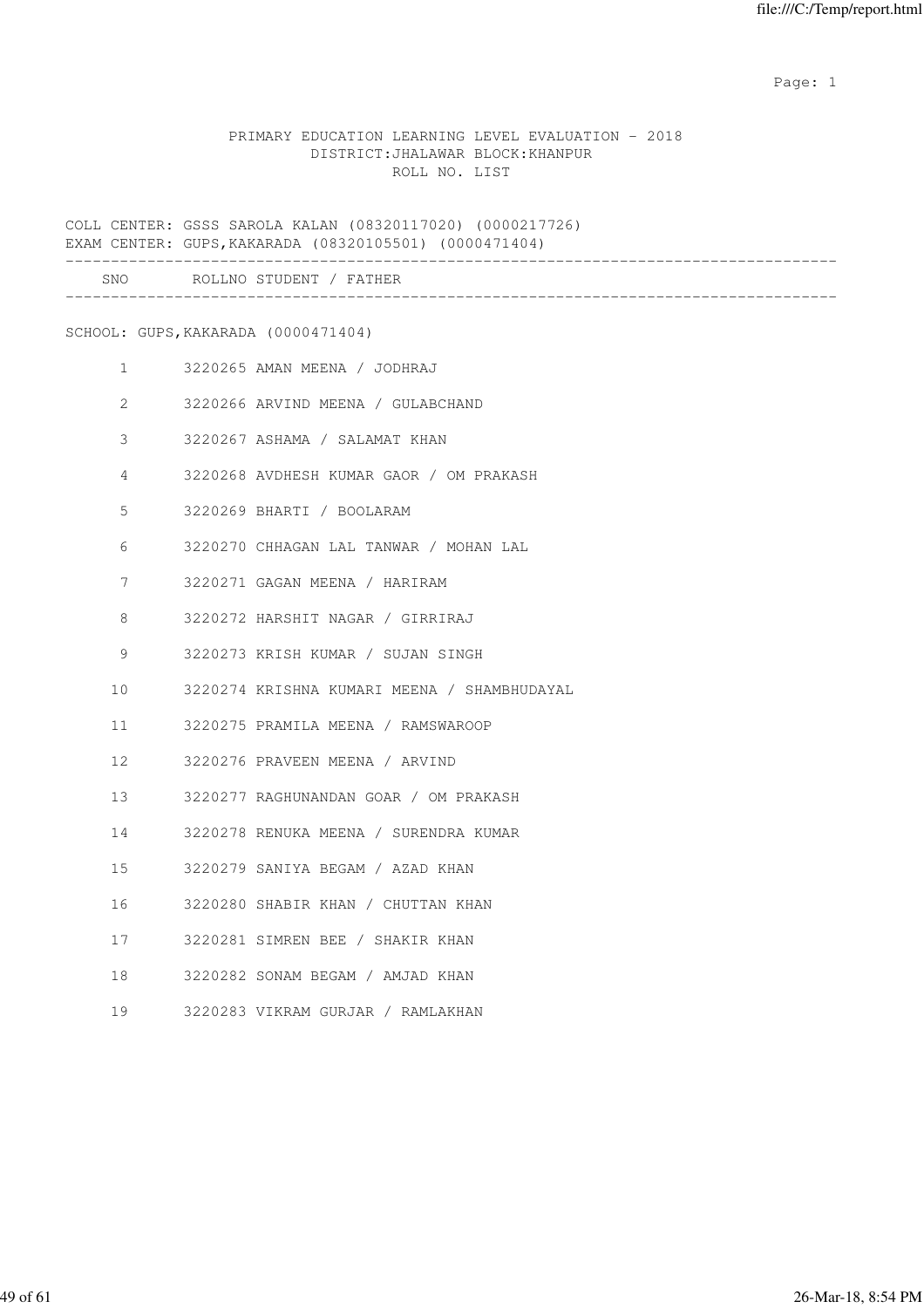## PRIMARY EDUCATION LEARNING LEVEL EVALUATION - 2018 DISTRICT:JHALAWAR BLOCK:KHANPUR ROLL NO. LIST

COLL CENTER: GSSS SAROLA KALAN (08320117020) (0000217726) EXAM CENTER: GUPS,PIPALDA (08320119601) (0000473854)

| SNC<br>__ | n n<br>ND |  |  |
|-----------|-----------|--|--|
|           |           |  |  |

SCHOOL: GUPS,PIPALDA (0000473854)

- 1 3220284 ANKITA JAT / MULCHAND JAT
- 2 3220285 DHANKANWAR / RAMGOPAL
- 3 3220286 NISHA KUMARI CHOUDHARY / RADHESHYAM
- 4 3220287 SANJAY KUMAR / HEMRAJ
- 5 3220288 VISHAL / KALULAL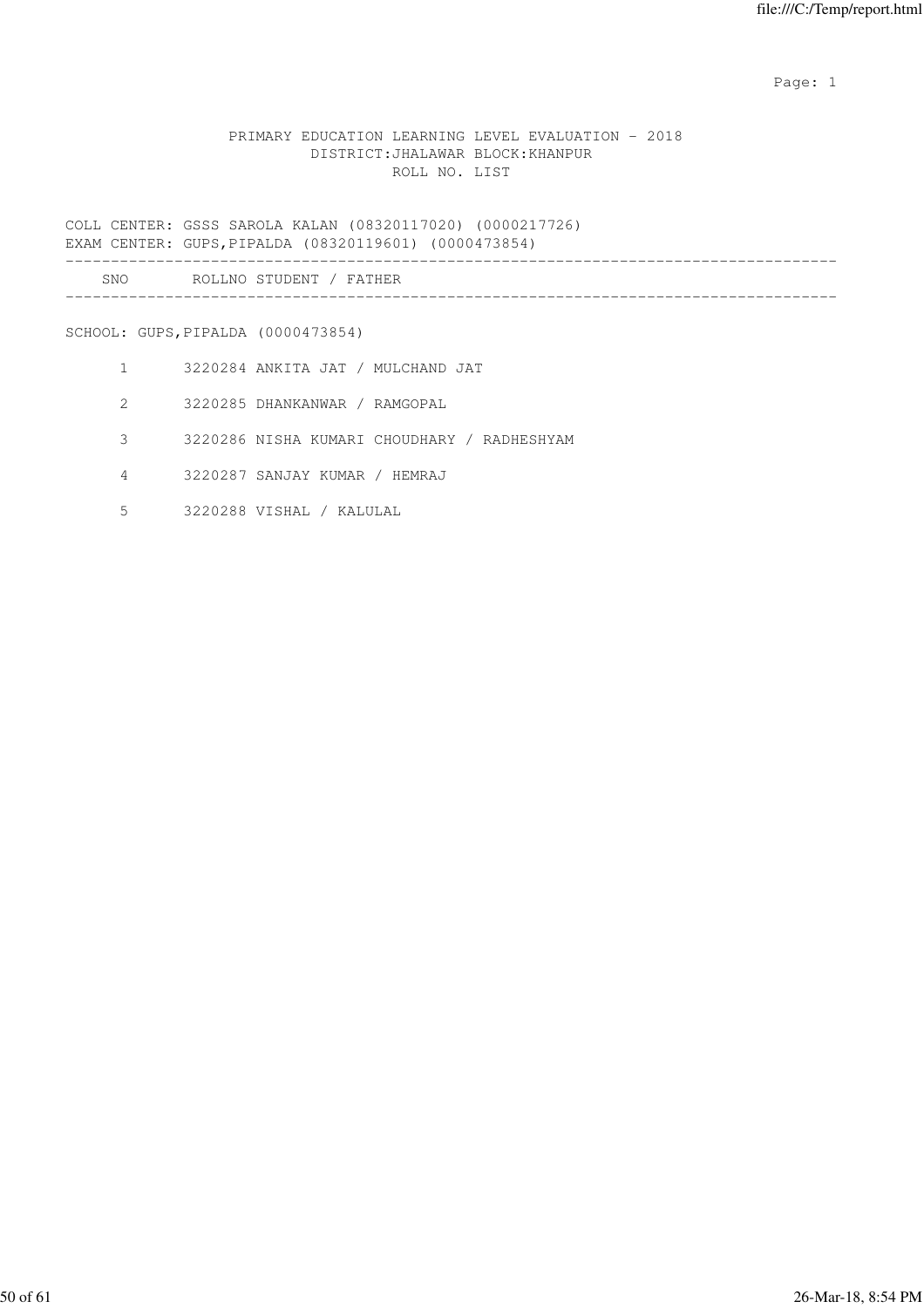PRIMARY EDUCATION LEARNING LEVEL EVALUATION - 2018 DISTRICT:JHALAWAR BLOCK:KHANPUR ROLL NO. LIST

COLL CENTER: GSSS SAROLA KALAN (08320117020) (0000217726) EXAM CENTER: GUPS,HATHOLA (08320109302) (0000500460) ------------------------------------------------------------------------------------- SNO ROLLNO STUDENT / FATHER ------------------------------------------------------------------------------------- SCHOOL: MA BHARTI BAL VIDHYA MANDIR HATHOLA (0000016073) 1 3220289 AJAYADEV BHEEL / BIRAM CHAND BHEEL 2 3220290 ARATI BAIRWA / ANANDI LAL BAIRWA 3 3220291 ARJUN KUMAR / GOPI CHAND BANJARA 4 3220292 AVINASH BANJARA / SHRINATH BANJARA 5 3220293 DEEKSHA NAGAR / RAJENDRA NAGAR 6 3220294 KHILON KUMAR BANJARA / NAINA LAL BANJARA 7 3220295 LOKESH BANJARA / BHIMRAJ BANJARA 8 3220296 MAINA BHEEL / BABU LAL BHEEL 9 3220297 MANEESH KUMAR BANJARA / PAPU LAL BANJARA 10 3220298 MANOJ BHEEL / DEVKARAN BHEEL 11 3220299 MITHUN / RAMESH LAL 12 3220300 MUKESH KUMAR BHEEL / NAND KISHOR BHEEL 13 3220301 NARENDRA BHEEL / DURGALAL BHEEL 14 3220302 PAVAN BHEEL / RAJU BHEEL 15 3220303 POOJA KUMARI BHEEL / GANGA RAM BHEEL 16 3220304 PRAVEEN NAGAR / RISHIRAJ NAGAR 17 3220305 PRIYA KUMARI BAIRWA / KANHAIYA LAL 18 3220306 RAJKUMAR BANJARA / PRHALAD BANJARA 19 3220307 RAMBILAS / BHANWAR LAL 20 3220308 SATYANARAYAN BHEEL / DANMAL BHEEL 21 3220309 VANDANA NAGAR / RAM PRAKASH NAGAR 22 3220310 YUVRAJ BHEEL / NAVAL KISHOR BHEEL

SCHOOL: GUPS,HATHOLA (0000500460)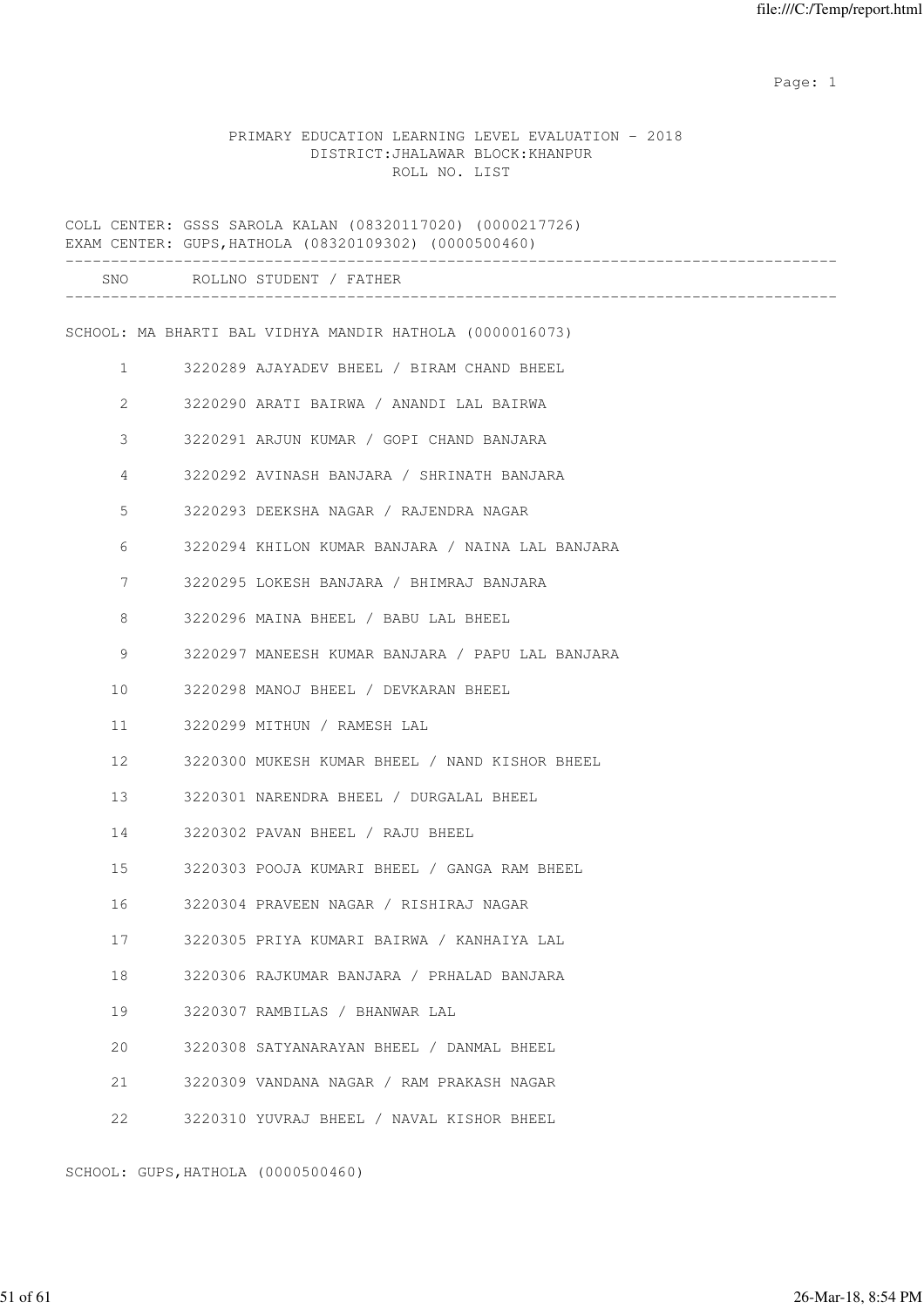# PRIMARY EDUCATION LEARNING LEVEL EVALUATION - 2018 DISTRICT:JHALAWAR BLOCK:KHANPUR ROLL NO. LIST

COLL CENTER: GSSS SAROLA KALAN (08320117020) (0000217726) EXAM CENTER: GUPS,HATHOLA (08320109302) (0000500460)

|     |    | SNO ROLLNO STUDENT / FATHER             |
|-----|----|-----------------------------------------|
|     |    | 23 3220311 BHAGVAN SINGH / SHMBHU DAYAL |
|     |    | 3220312 LAXMI SEN / TIKAM CHAND         |
|     | 25 | 3220313 MANBAR BHIL / RAM PARTAP        |
| 26  |    | 3220314 MANISHA BAIRVA / BHANWAR LAL    |
|     | 27 | 3220315 NATI BAI BANJARA / HAJARI LAL   |
| 2.8 |    | 3220316 POOJA PANCHAL / PARMJEET        |
|     | 29 | 3220317 SANJU BHIL / MADAN LAL          |
|     |    |                                         |
|     |    | SCHOOL: GPS,, MAHUA KHEDA (0000500461)  |
| 30  |    | - 3220318 DEVENDRA KUMAR / KANHAYA LAL  |

| JU |                                   | JZZVJIO DEVENDRA ROMAR / RANHAIA BA |
|----|-----------------------------------|-------------------------------------|
| 31 |                                   | 3220319 MANGI BAI / GHASI LAL       |
| 32 |                                   | 3220320 MUNNI BAI / DHAN RAJ        |
| 33 |                                   | 3220321 MUSKAN / GULAB CHAND        |
| 34 |                                   | 3220322 NANDKISHOR / PAPPU LAL      |
| 35 |                                   | 3220323 PRIYA / RAM BHAROSH         |
| 36 |                                   | 3220324 RAJU BAI / DEVI LAL         |
| 37 |                                   | 3220325 SEENA BAI / RAMSWROOP       |
|    |                                   |                                     |
|    | SCHOOL: GPS, HATHOLI (0000500485) |                                     |

38 3220326 SHIVRAJ SINGH / RAM SINGH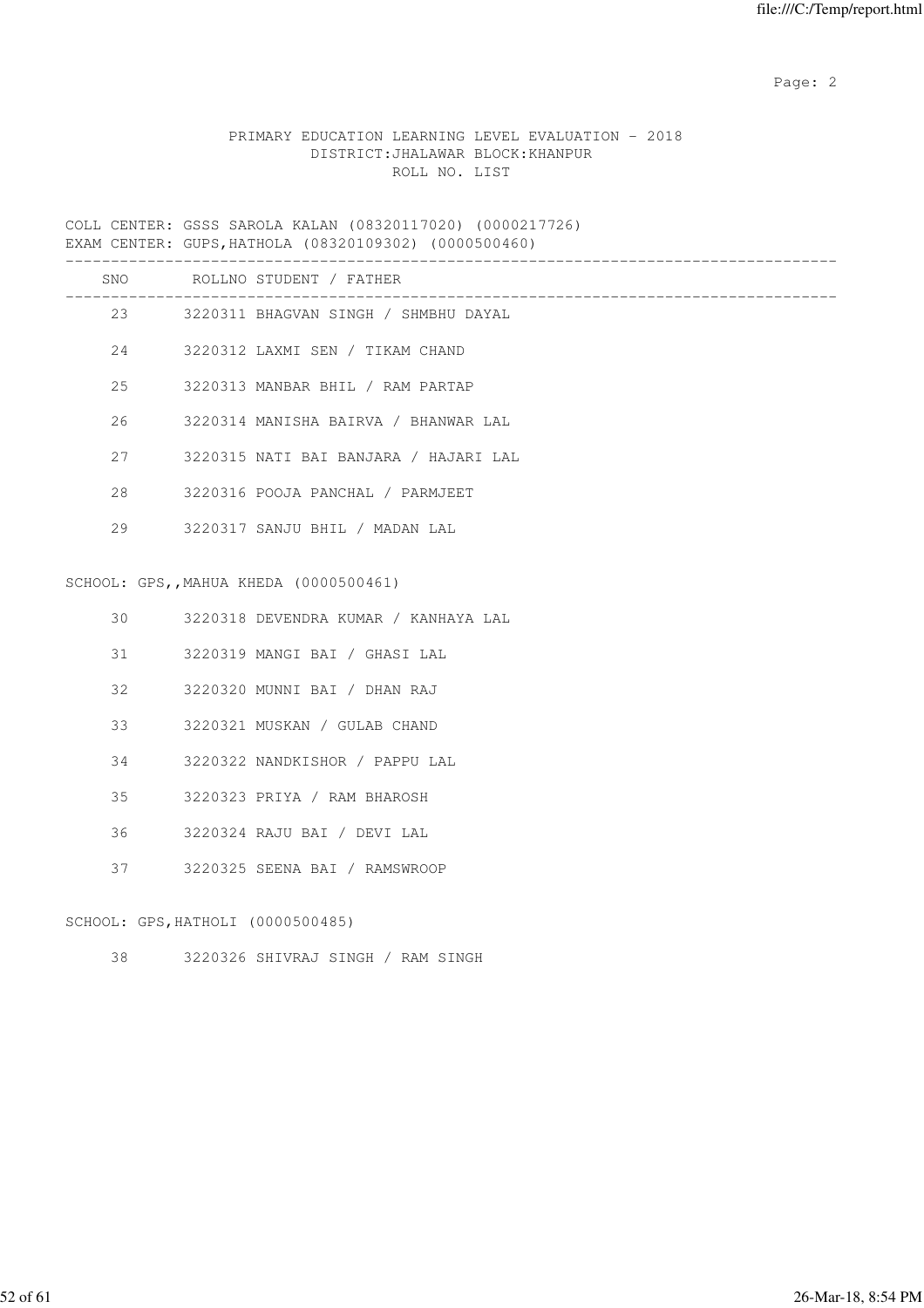## PRIMARY EDUCATION LEARNING LEVEL EVALUATION - 2018 DISTRICT:JHALAWAR BLOCK:KHANPUR ROLL NO. LIST

COLL CENTER: GSSS SAROLA KALAN (08320117020) (0000217726) EXAM CENTER: GUPS,DAULADA (08320117501) (0000500473)

| SNC | $\circ$ $\circ$ $\circ$<br>. N 0<br><b>NI</b><br>---- |  |
|-----|-------------------------------------------------------|--|
|     |                                                       |  |

SCHOOL: GUPS,DAULADA (0000500473)

- 1 3220327 BHURA LAL / DEV KARAN GURJAR
- 2 3220328 CHINTU KUMAR / RAM KALYAN
- 3 3220329 KEVAL KUMAR / CHHOTU LAL GURJAR
- 4 3220330 LAKHAN BAIRWA / OM PRAKASH
- 5 3220331 LAKHAN GURJAR / JAGDISH GURJAR
- 6 3220332 MANISHA KUMARI / MANGI LAL
- 7 3220333 MANOJ GURJAR / DEV KARAN
- 8 3220334 NISHA KUMARI / DEV KARAN
- 9 3220335 SURENDRA KUMAR / DEV KARAN

SCHOOL: GPS,MANPURA (0000500477)

- 10 3220336 AARTI BAI / KALU LAL
- 11 3220337 KAVITA KUMARI / AMARLAL GURJAR
- 12 3220338 LADDU BAI / PRAHLAD SINGH GURJAR
- 13 3220339 MANSHA KUMARI / TEJKARAN GURJAR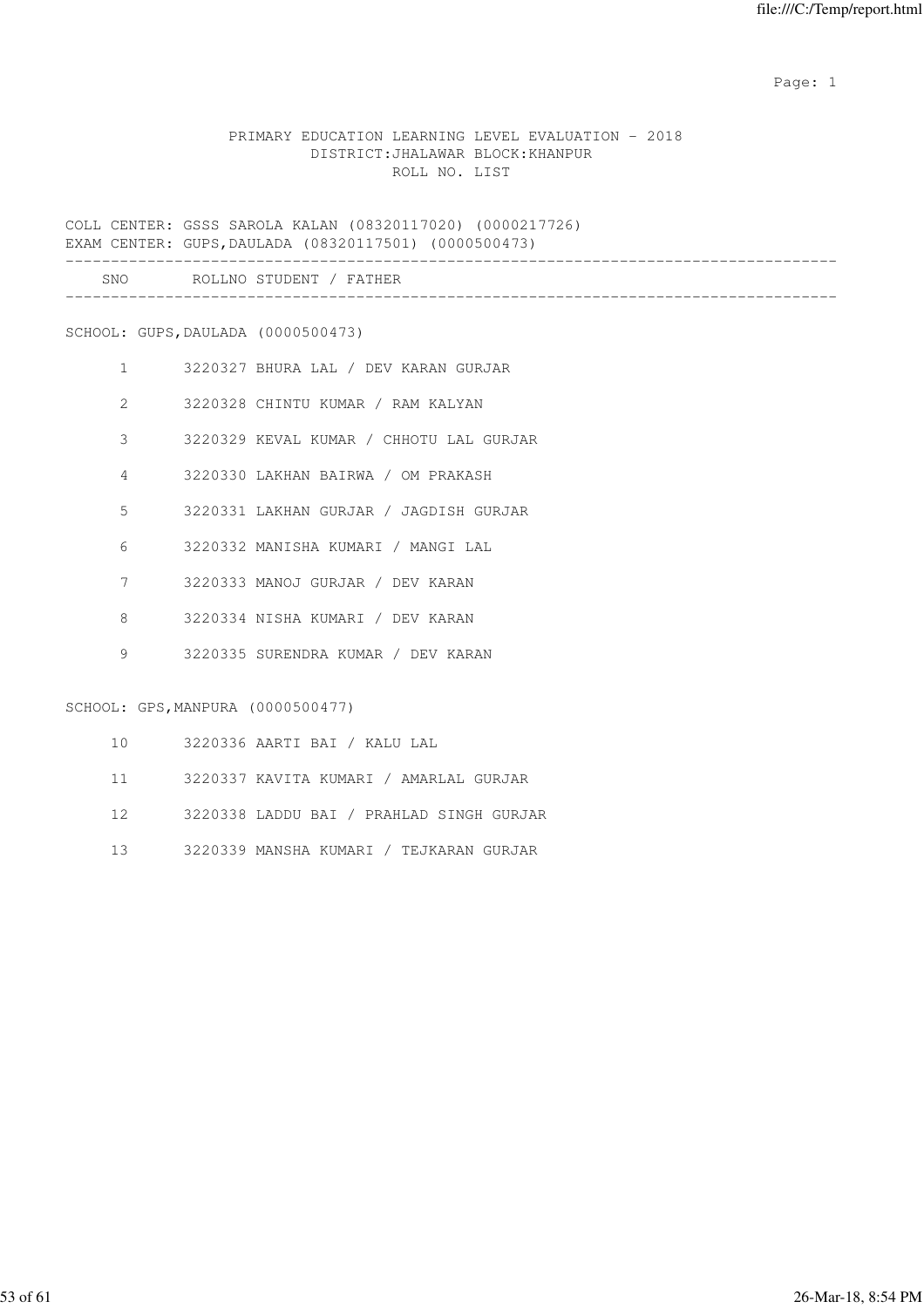## PRIMARY EDUCATION LEARNING LEVEL EVALUATION - 2018 DISTRICT:JHALAWAR BLOCK:KHANPUR ROLL NO. LIST

COLL CENTER: GSSS SAROLA KALAN (08320117020) (0000217726) EXAM CENTER: GUPS,DADIA (0000500499) ------------------------------------------------------------------------------------- SNO ROLLNO STUDENT / FATHER -------------------------------------------------------------------------------------

SCHOOL: SKS BISLAI UPS (0000466146)

- 1 3220340 ARTI KUMARI / SITARAM BHEEL
- 2 3220341 KULDEEP / DEVILAL
- 3 3220342 MANISHA KANWAR / TANVARSINGH
- 4 3220343 NIRMALA KUMARI / KAMLESH KUMAR
- 5 3220344 PRIYA KUMARI / RAJARAM BHEEL
- 6 3220345 RAVI KANT BHEEL / LEKHRAJ
- 7 3220346 VARSHA KUMARI / PAPPU LAL

#### SCHOOL: GUPS, DADIA (0000500499)

| 8  | 3220347 AASHA KUMARI BAIRWA / DESHRAJ     |
|----|-------------------------------------------|
| 9  | 3220348 DHEERAJ KUMAR / KAILASH           |
|    | 10 3220349 GAGAN KUMAR MEENA / JAI KISHAN |
|    | 11 3220350 JODHRAJ / NAND LAL             |
|    | 12 3220351 KARISHMA KUMARI / RAJENDRA     |
|    | 13 3220352 KIRAN KUMARI / GAJENDRA SINGH  |
|    | 14 3220353 KULDEEP / BANWARI              |
|    | 15 3220354 MANISHA BHEEL / RAJENDRA BHEEL |
|    | 16 3220355 MONU KUMAR / KALU LAL          |
|    | 17 3220356 NEELU KUMARI / LEKHRAJ         |
|    | 18 3220357 PAVAN KUMAR SEN / OM PRAKASH   |
|    | 19 3220358 PRINCE KUMAR / PREM CHAND      |
| 20 | 3220359 REENA KUMARI / HARI RAM           |
|    | 21 3220360 REENA KUMARI / CHITAR LAL      |
|    | 22 3220361 REKHA KUMARI / BIRDHI LAL      |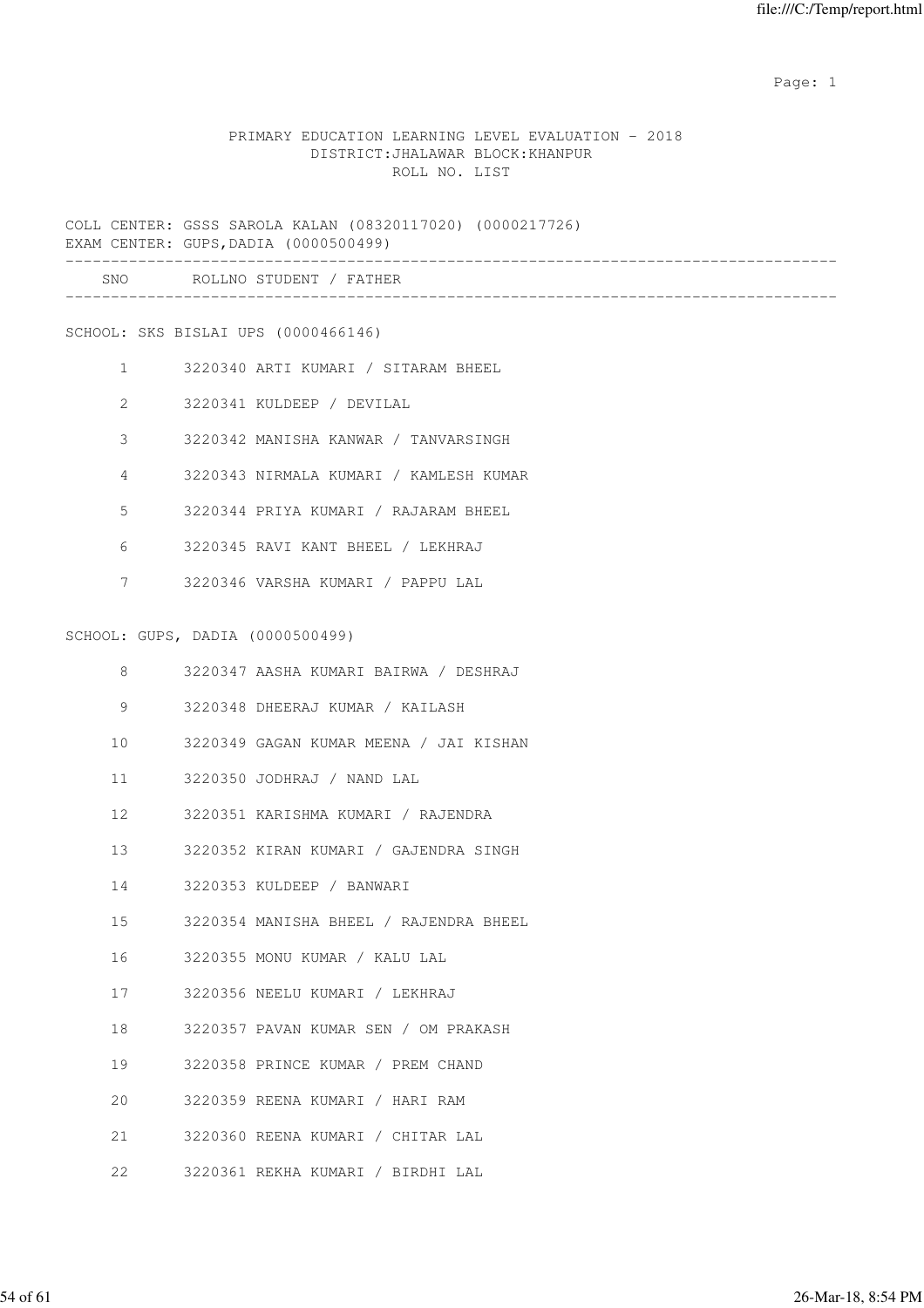## PRIMARY EDUCATION LEARNING LEVEL EVALUATION - 2018 DISTRICT:JHALAWAR BLOCK:KHANPUR ROLL NO. LIST

COLL CENTER: GSSS SAROLA KALAN (08320117020) (0000217726) EXAM CENTER: GUPS,DADIA (0000500499) ------------------------------------------------------------------------------------- SNO ROLLNO STUDENT / FATHER ------------------------------------------------------------------------------------- 23 3220362 ROHIT KUMAR / RAM RATAN

24 3220363 TAMANNA MEENA / DHAN RAJ

25 3220364 VIKRAM SINGH / KALU LAL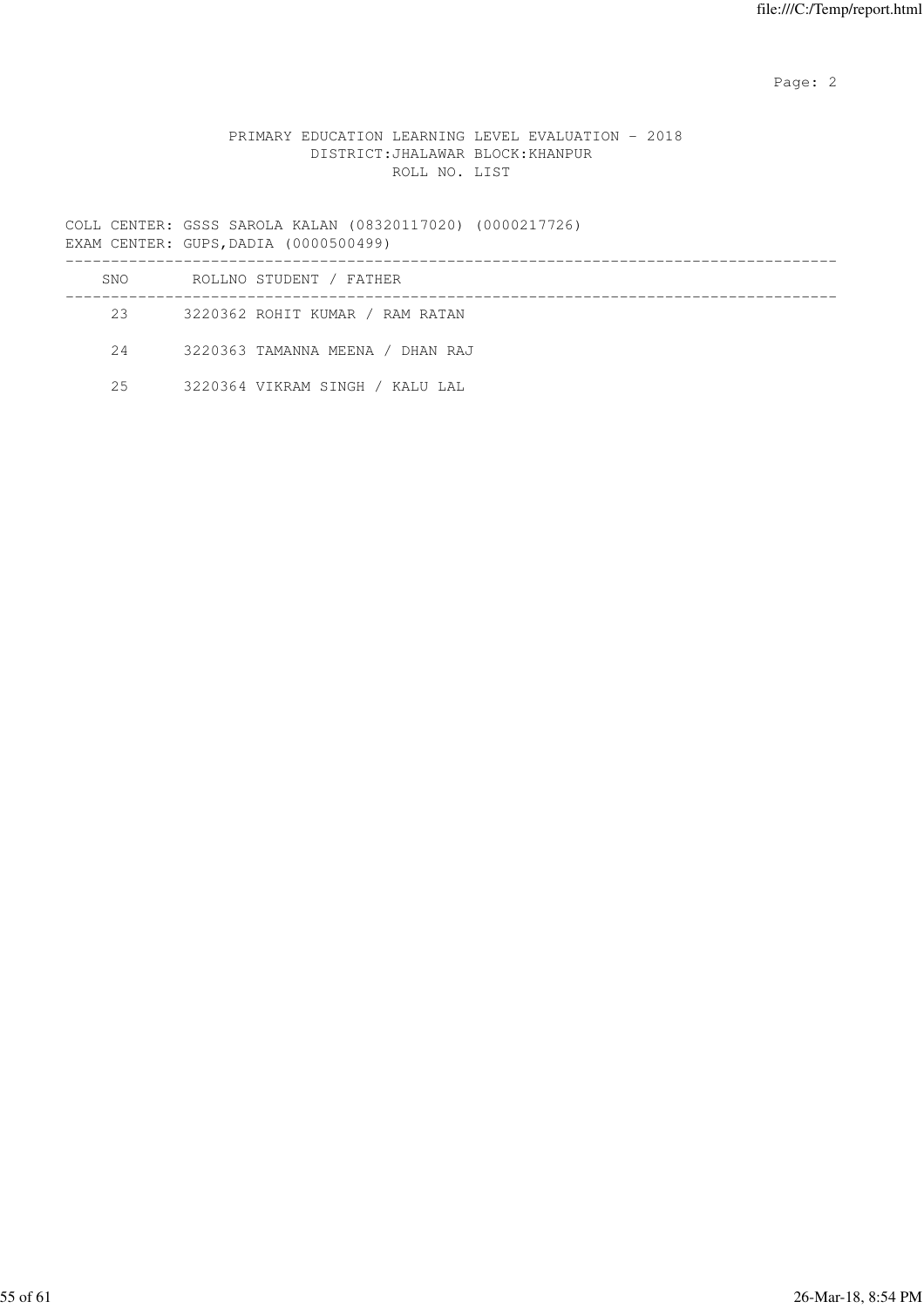## PRIMARY EDUCATION LEARNING LEVEL EVALUATION - 2018 DISTRICT:JHALAWAR BLOCK:KHANPUR ROLL NO. LIST

COLL CENTER: GSSS SAROLA KALAN (08320117020) (0000217726) EXAM CENTER: GUPS,CHITAWA (08320105901) (0000501191)

|                 |                                                                                                                                                                                                                                 | SNO ROLLNO STUDENT / FATHER                         |
|-----------------|---------------------------------------------------------------------------------------------------------------------------------------------------------------------------------------------------------------------------------|-----------------------------------------------------|
|                 | SCHOOL: GUPS, CHITAWA (0000501191)                                                                                                                                                                                              |                                                     |
|                 | $1 \qquad \qquad$                                                                                                                                                                                                               | 3220365 ARTI KHANGAR / BANVARI LAL                  |
|                 | $2 \left( \frac{1}{2} \right)$                                                                                                                                                                                                  | 3220366 CHAMELI BAI / GIRDHARI LAL                  |
|                 | 3 <sup>7</sup>                                                                                                                                                                                                                  | 3220367 DIPTI KUMARI / LAL CHAND                    |
|                 | $4\degree$                                                                                                                                                                                                                      | 3220368 DISHAN SINGH / GHYAN SINGH                  |
| 5               |                                                                                                                                                                                                                                 | 3220369 KAVITA KUMARI / GIRDHARI LAL                |
| 6               |                                                                                                                                                                                                                                 | 3220370 KAVITA KUMARI BAIRWA / SATYA NARAYAN BAIRWA |
| $7^{\circ}$     |                                                                                                                                                                                                                                 | 3220371 KOMAL KUMARI / MAHAVEER                     |
| 8               |                                                                                                                                                                                                                                 | 3220372 LAXMI BAI / BHERU LAL                       |
| 9               |                                                                                                                                                                                                                                 | 3220373 MANISHA NAGAR / RAMCHARAN NAGAR             |
| 10 <sup>°</sup> |                                                                                                                                                                                                                                 | 3220374 NIKITA BAIRWA / PAPPU LAL                   |
| 11              |                                                                                                                                                                                                                                 | 3220375 PAYAL / GOVIND GURJAR                       |
|                 | 12                                                                                                                                                                                                                              | 3220376 POOJA KUMARI / RAMPRASAD                    |
|                 | 13 and 13 and 13 and 13 and 13 and 13 and 13 and 13 and 13 and 13 and 13 and 13 and 13 and 13 and 13 and 13 and 13 and 13 and 13 and 13 and 13 and 13 and 13 and 13 and 13 and 13 and 13 and 13 and 13 and 13 and 13 and 13 and | 3220377 PUJA / RAJARAM                              |
|                 | 14 \,                                                                                                                                                                                                                           | 3220378 RAGHAV SEN / MAHAVEER                       |
| 15              |                                                                                                                                                                                                                                 | 3220379 RANI BAIRWA / KALULAL                       |
| 16              |                                                                                                                                                                                                                                 | 3220380 SAROJ GURJAR / PADAM PRAKASH                |
| 17              |                                                                                                                                                                                                                                 | 3220381 SUMIT KUMAR / DHANRAJ                       |
| 18              |                                                                                                                                                                                                                                 | 3220382 VANDANA DHAKAD / BHARATRAJ                  |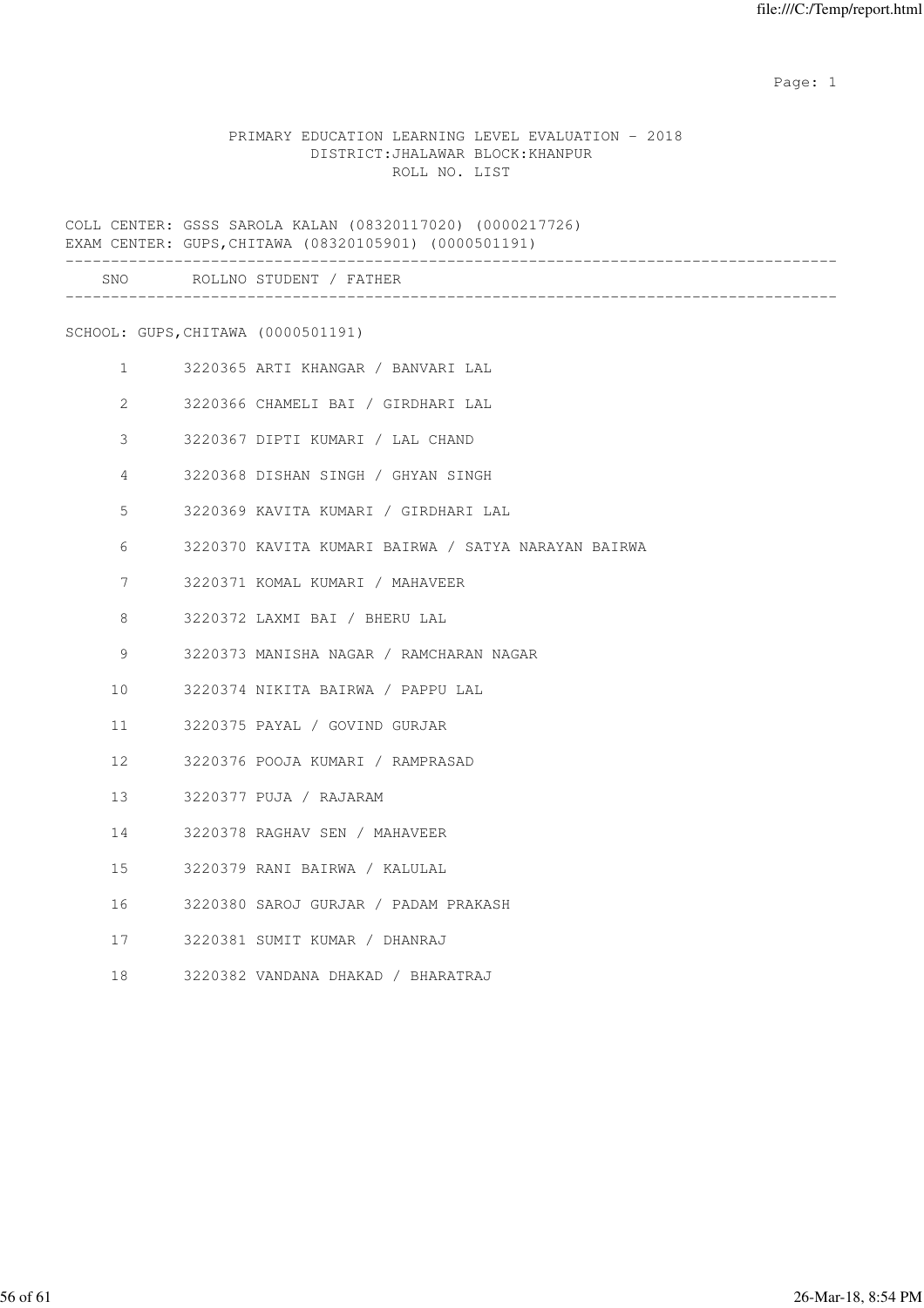## PRIMARY EDUCATION LEARNING LEVEL EVALUATION - 2018 DISTRICT:JHALAWAR BLOCK:KHANPUR ROLL NO. LIST

COLL CENTER: GSSS SAROLA KALAN (08320117020) (0000217726) EXAM CENTER: GUPS,CHANDALIYA (08320108501) (0000501768)

| SNC | ۳ הורים ה<br>`N∩.<br>ROLL.<br>C TIL | / F∆ |  |  |  |  |
|-----|-------------------------------------|------|--|--|--|--|
|     |                                     |      |  |  |  |  |

SCHOOL: GUPS,CHANDALIYA (0000501768)

| $\mathbf{1}$    | 3220383 ANJALI MEENA / SATYANARAYAN MEENA  |
|-----------------|--------------------------------------------|
| $\mathcal{L}$   | 3220384 GARIMA MEENA / CHANDRA SEN MEENA   |
| 3               | 3220385 HARI SHANKAR MEENA / DHANRAJ MEENA |
| 4               | 3220386 HARIOM GURJAR / GULABCHAND GURJAR  |
| 5               | 3220387 INDRA KUMAR MEHER / PREM CHAND     |
| 6               | 3220388 KOMAL MEHAR / BHANWAR LAL MEHER    |
| 7               | 3220389 LAKSHAMI MEENA / BHAIRU LAL MEENA  |
| 8               | 3220390 NISHA GAVARIYA / JUGRAJ GAVARIYA   |
| 9               | 3220391 SHALU MEENA / LAKSHAMAN MEENA      |
| 10 <sup>°</sup> | 3220392 VIKARAM MEENA / HAJARI LAL MEENA   |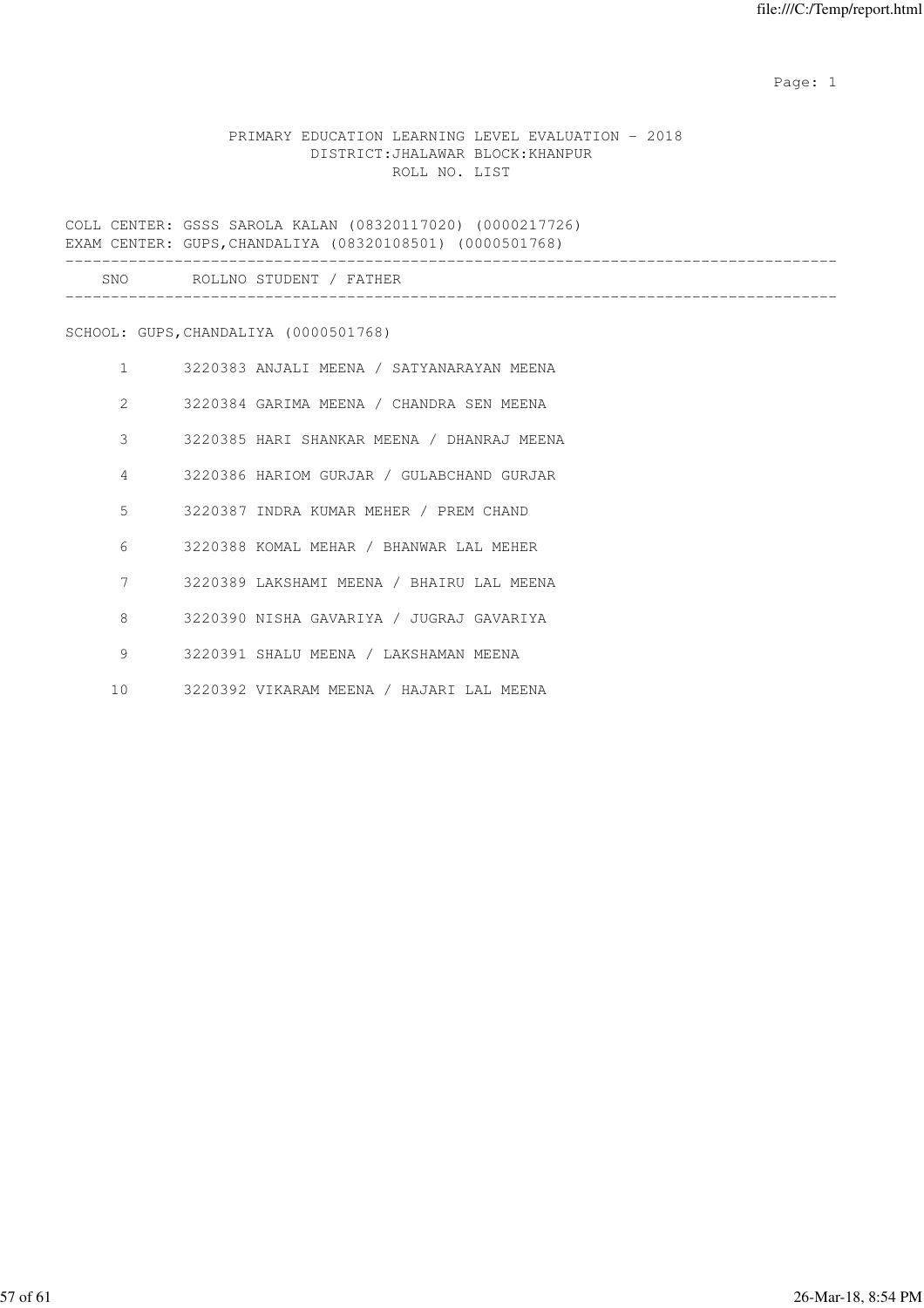## PRIMARY EDUCATION LEARNING LEVEL EVALUATION - 2018 DISTRICT:JHALAWAR BLOCK:KHANPUR ROLL NO. LIST

COLL CENTER: GSSS SAROLA KALAN (08320117020) (0000217726) EXAM CENTER: GUPS BHUMARI (08320126501) (0000501790)

| <b>SNC</b><br>__ | ז זר<br>NIC.<br>--- | רות התרודה <sub>י</sub><br>CT. |  |  |
|------------------|---------------------|--------------------------------|--|--|
|                  |                     |                                |  |  |

SCHOOL: GUPS BHUMARI (0000501790)

- 1 3220393 JYOTI SUMAN / KALYAN LAL
- 2 3220394 KULDEEP VAISHNAV / PRAKASH VAISHNAV
- 3 3220395 LAXMI BAIRWA / DWARKA LAL
- 4 3220396 MAHAVEER BAIRWA / AMAR LAL BAIRWA
- 5 3220397 MAHIMA SEN / OM PRAKASH
- 6 3220398 NATI BAI MEENA / JAMNA LAL MEENA
- 7 3220399 PRINCE KUMAR MEENA / SHAMBHU DAYAL MEENA
- 8 3220400 TARUN KUMAR SUMAN / BHERU LAL SUMAN

SCHOOL: GOVT.SANSKRIT SEC. SHIV NAGAR DHANI (0000540025)

9 3220401 DOLI BAIWA / RAM LAL

 10 3220402 HASHINA BAIRWA / SHIYA RAM

11 3220403 JYOTI REBARI / RAMSAWROOP

 12 3220404 KHUSHBU BAIRWA / JUGRAJ

13 3220405 KIRAN REBARI / DEV KALAYAN

 14 3220406 KOUSHALAYA BAIRWA / PREM CHAND

15 3220407 LOKESH REBARI / SURAJ MAL

16 3220408 MANISHA REBARI / GOVIND

17 3220409 MANISHA REBARI / BHAG CHAND

18 3220410 MANOJ REBARI / RAJA RAM RAYAKA

 19 3220411 NARENDAR KUMAR RAYAKA / KISHAN CHAND

20 3220412 POOJA BAIRWA / HARI RAM

21 3220413 PRIYANKA REBARI / JAGISH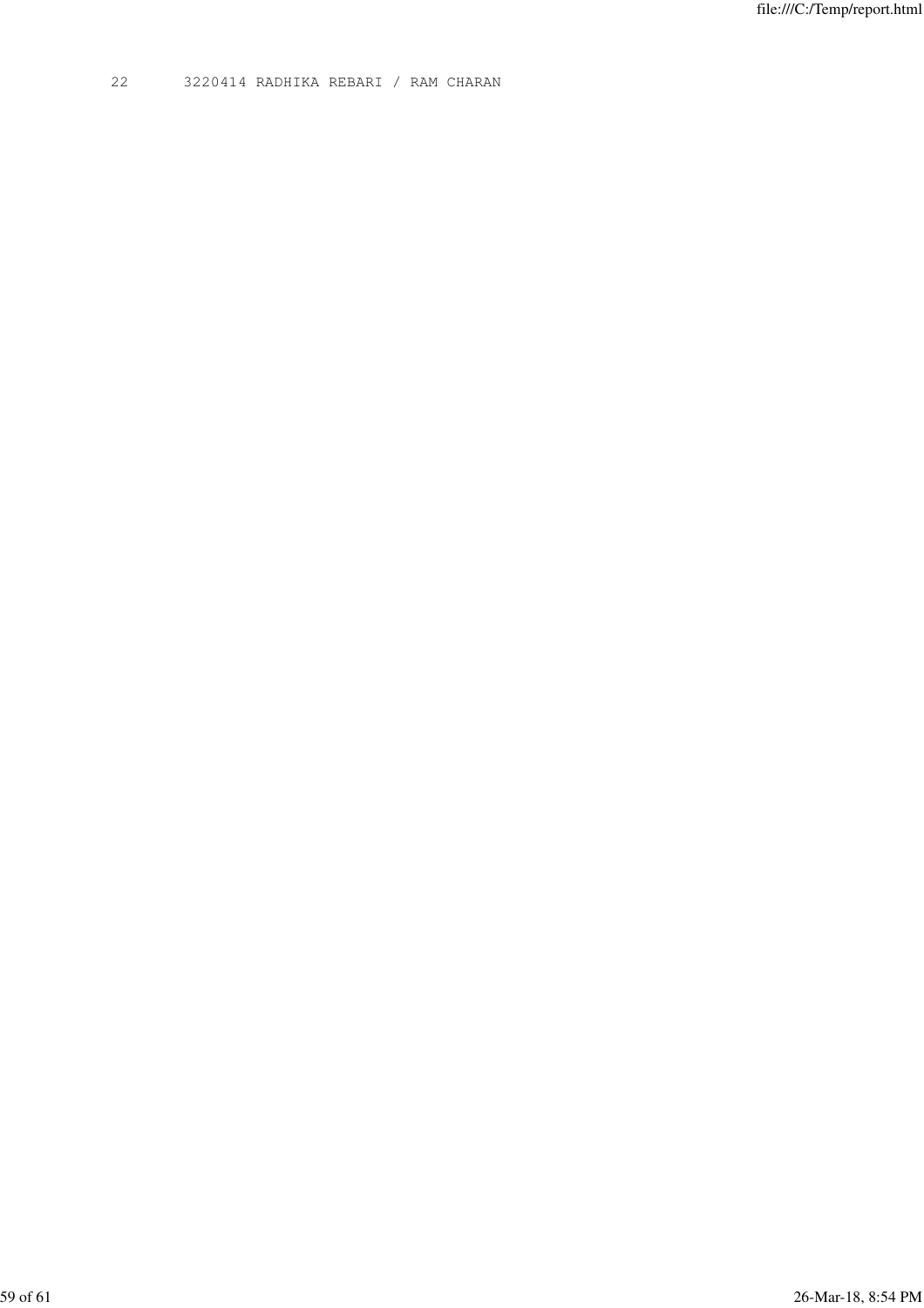## PRIMARY EDUCATION LEARNING LEVEL EVALUATION - 2018 DISTRICT:JHALAWAR BLOCK:KHANPUR ROLL NO. LIST

COLL CENTER: GSSS SAROLA KALAN (08320117020) (0000217726) EXAM CENTER: GUPS BHUMARI (08320126501) (0000501790) ------------------------------------------------------------------------------------- SNO ROLLNO STUDENT / FATHER ------------------------------------------------------------------------------------- 23 3220415 RENU REBARI / BADRI LAL 24 3220416 SHEELA BAIRWA / MADAN LAL 25 3220417 SONU REBARI / NANURAM 26 3220418 SUGANA REBARI / GOVIND 27 3220419 SUMIT BAIRWA / PAPPU LAL 28 3220420 TEJKANWAR REBARI / BHANWAR LAL